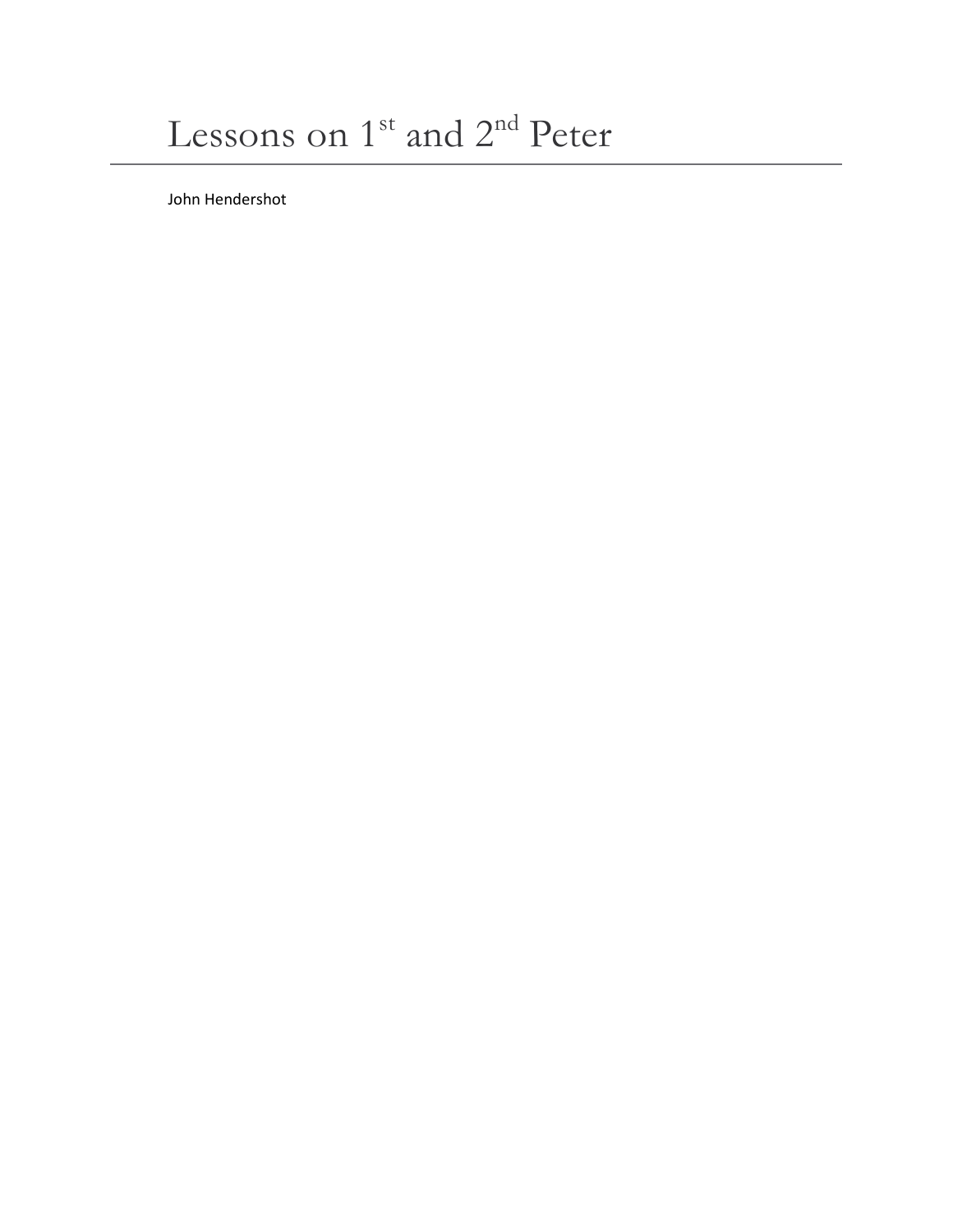Text copyright © 2013 John C. Hendershot

All Rights Reserved

Cover: *Saint Peter in Tears,* Bartolomé Esteban Murillo (1617–1682), painted 1650-1655. Public Domain.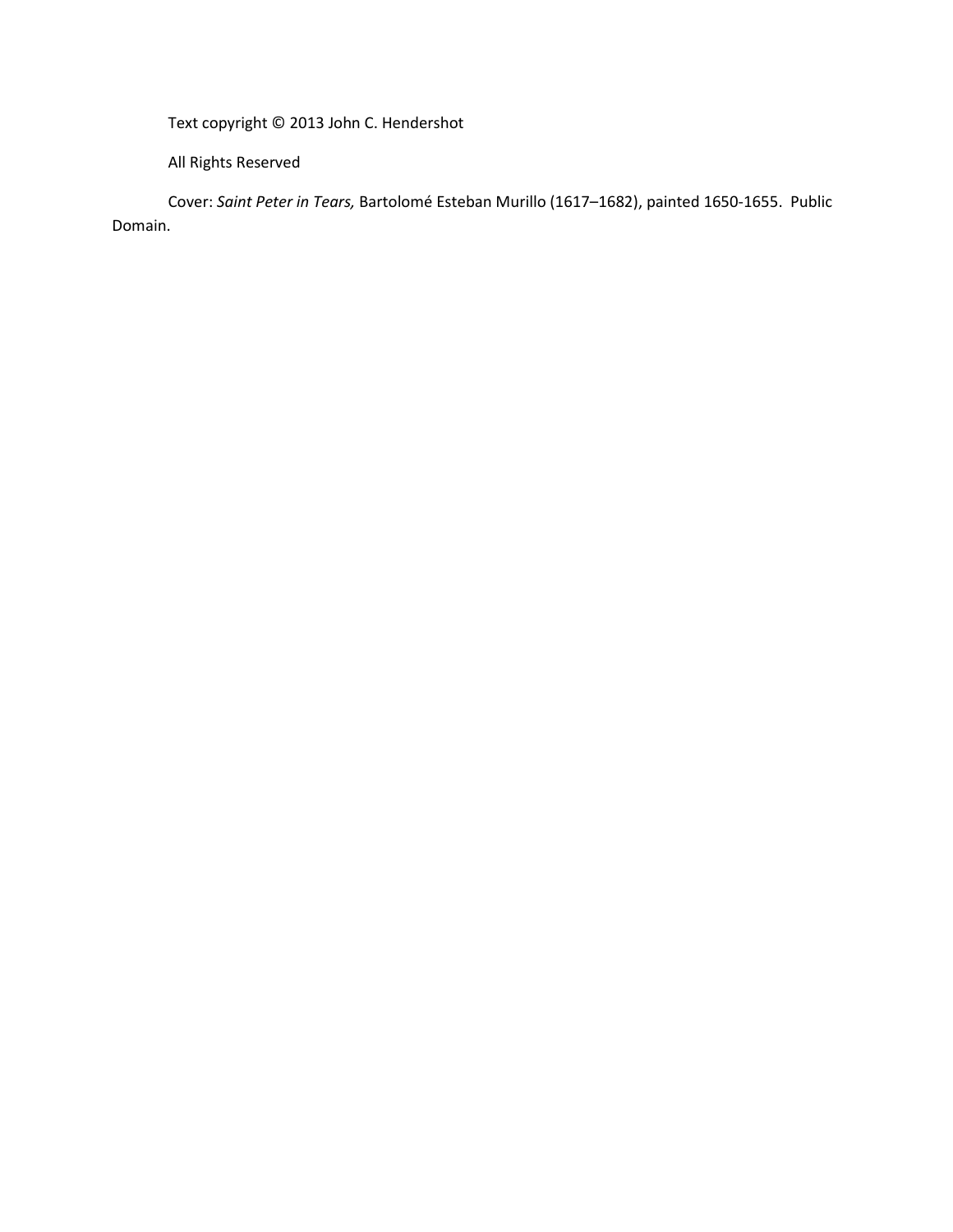# *Dedication*

To our friends from the Becoming Closer class, for their constant encouragement and support.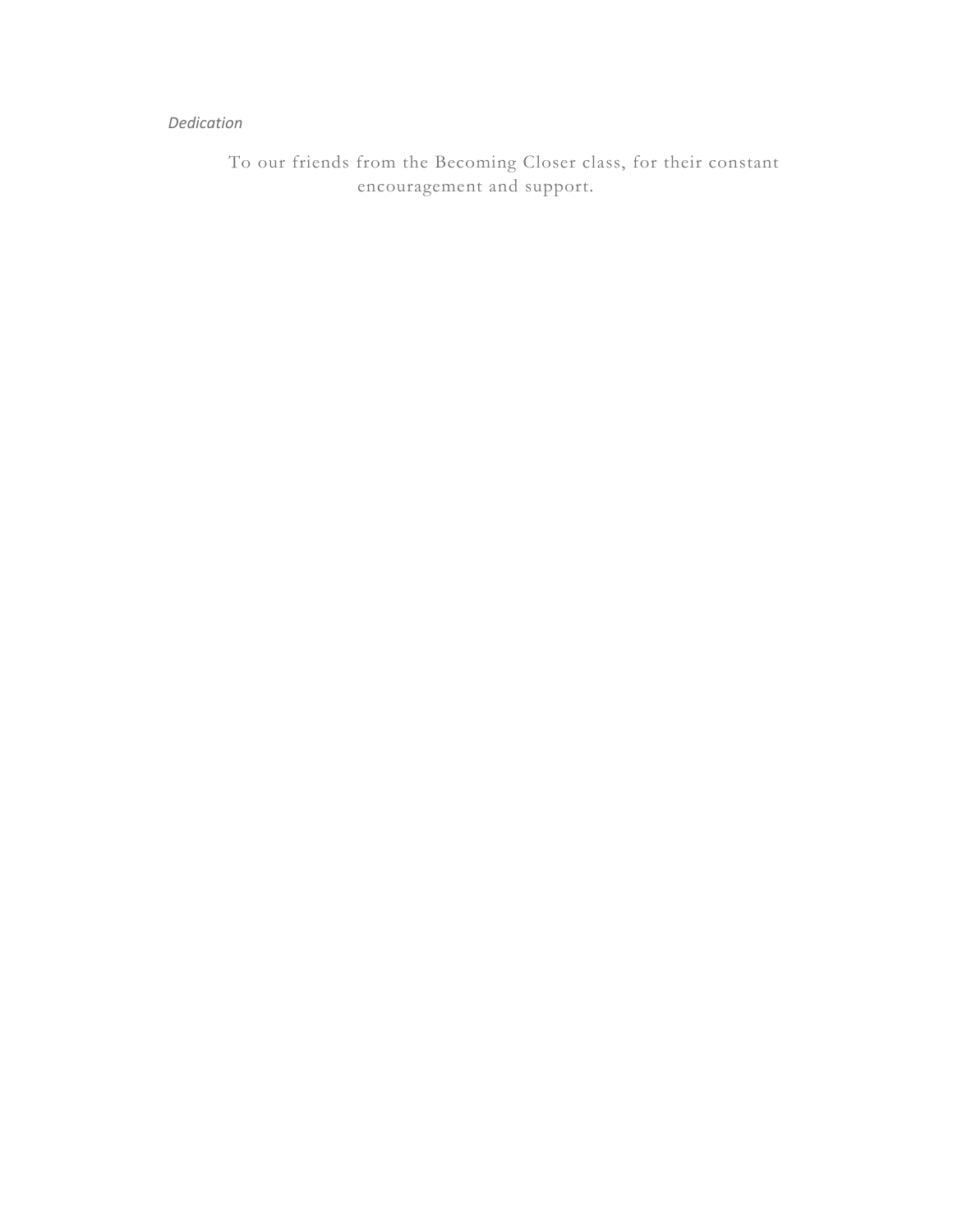Table of Contents

Holiness – [1 Peter 1:13-2:3](#page-4-0)

Submission – [1 Peter 2:13-25](#page-8-0)

[Christian Witness 1 Peter 3:13-22](#page-12-0)

[Suffering for Christ –](#page-15-0) 1 Peter 4:1-19

[In Full Triumph -](#page-19-0) 2<sup>nd</sup> Peter 1:1-11

[Stirring Memories -](#page-23-0) 2<sup>nd</sup> Peter 1:12-21

[False Teachers -](#page-28-0) 2<sup>nd</sup> Peter 2

[Day of the Lord -](#page-32-0) 2nd Peter 3

Heresies - [Ancient and Modern](#page-36-0)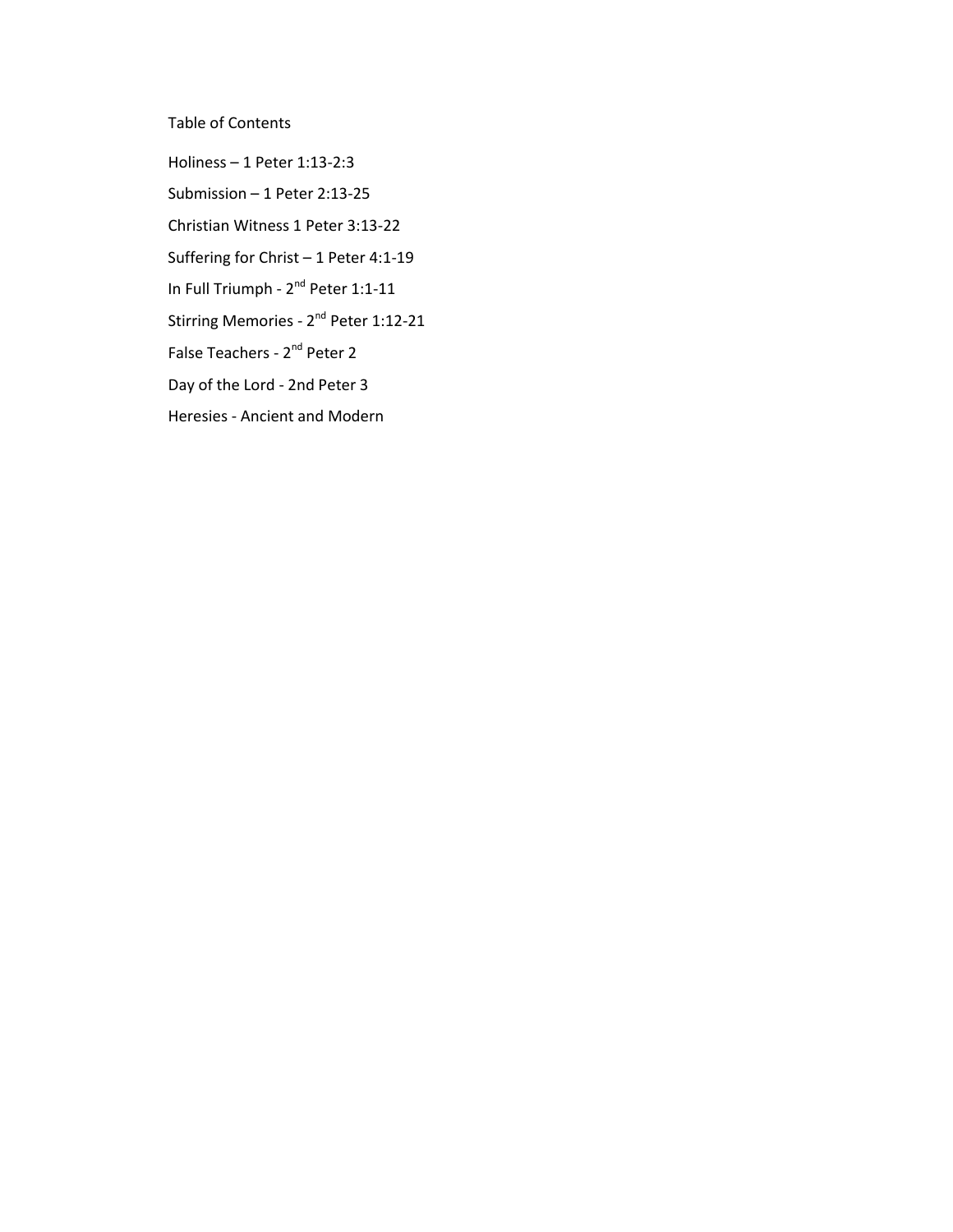# <span id="page-4-0"></span>**Holiness – 1 Peter 1:13-2:3**

Therefore, prepare your minds for action, keep sober *in spirit,* fix your hope completely on the grace to be brought to you at the revelation of Jesus Christ. As obedient children, do not be conformed to the former lusts *which were yours* in your ignorance, but like the Holy One who called you, be holy yourselves also in all *your* behavior; because it is written, "YOU SHALL BE HOLY, FOR I AM HOLY." If you address as Father the One who impartially judges according to each one's work, conduct yourselves in fear during the time of your stay *on earth;* knowing that you were not redeemed with perishable things like silver or gold from your futile way of life inherited from your forefathers, but with precious blood, as of a lamb unblemished and spotless, *the blood* of Christ. For He was foreknown before the foundation of the world, but has appeared in these last times for the sake of you who through Him are believers in God, who raised Him from the dead and gave Him glory, so that your faith and hope are in God. Since you have in obedience to the truth purified your souls for a sincere love of the brethren, fervently love one another from the heart, for you have been born again not of seed which is perishable but imperishable, *that is,* through the living and enduring word of God. For, "ALL FLESH IS LIKE GRASS, AND ALL ITS GLORY LIKE THE FLOWER OF GRASS. THE GRASS WITHERS, AND THE FLOWER FALLS OFF, BUT THE WORD OF THE LORD ENDURES FOREVER." And this is the word which was preached to you. Therefore, putting aside all malice and all deceit and hypocrisy and envy and all slander, like newborn babies, long for the pure milk of the word, so that by it you may grow in respect to salvation, if you have tasted the kindness of the Lord. (1Pe 1:13-2:3 NASB)

# What is Holiness?

Holiness is the concept that divides the average Christian from the deep Christian.

We see this here in the use of the phrase (v23) "born again." This is a common phrase of Christians in the twentieth century. We forget that it is seldom used in the New Testament. Indeed, except for this passage, it is used only one other time in the New Testament - in John, chapter 3. The story is familiar; it is Nicodemus, the devout Pharisee, seeking out Jesus by night. To all other applicants he says, "Repent," or "What does the Law say?" To Nicodemus, he says "You must be born again." The phrase applies not so much to the sinner finding the Lord, but the devout man serving him.

The word "holy" has its roots in a Greek word which means "different" or "set apart." It does not mean "pious" or "sanctimonious." We are holy because we are set apart; we are set apart in the imitation of God. (See verse 16). As Thomas a Kempis put it,

"...many people, although they often hear the Gospel, feel little desire to follow it, because they lack the spirit of Christ. Whoever desires to understand and take delight in the words of Christ must strive to conform his whole life to Him.

Of what use is it to discourse learnedly on the Trinity, if you lack humility and therefore displease the Trinity? Lofty words do not make a man just or holy; but a good life makes him dear to God."

If we are to be holy, we must accept what Peter says in verse 17: we are strangers here. This world is not my home, I'm just passing through.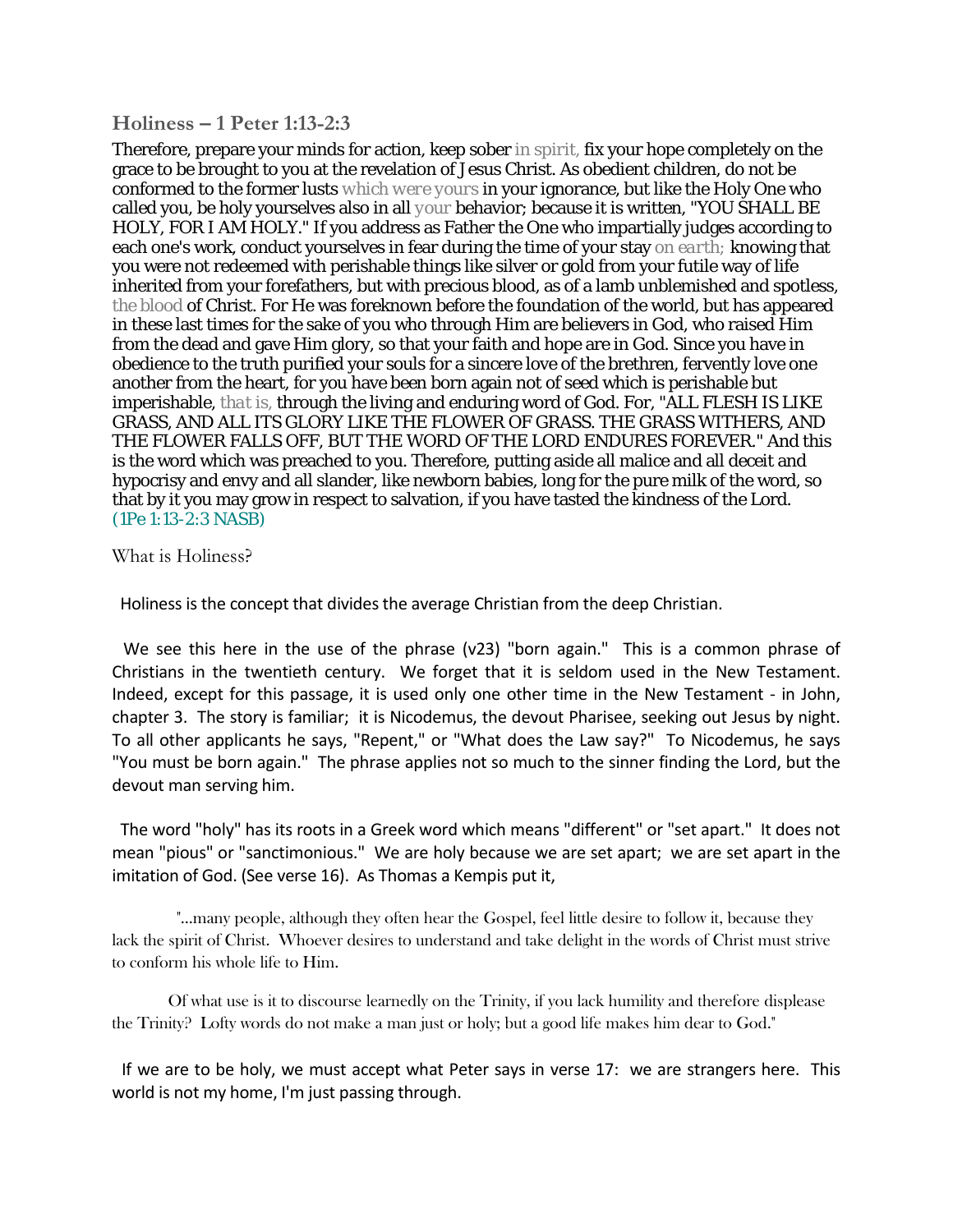How do we practice Holiness?

Peter speaks immediately about self control (verse 17). He puts it in practical terms for us. There is a reason for this. Dietrich Bonhoeffer nailed it this way:

(Picturing a conversation between a pastor and a churchman)

"I have lost the faith I once had."

"You must listen to the Word as it is spoken to you in the sermon."

"I do, but I cannot get anything out of it, it just falls on deaf ears as far as I'm concerned."

"The trouble is, you don't really want to listen."

"On the contrary, I do."

And here they generally break off, because the pastor is at a loss what to say next. He only remembers the first half of the proposition: "Only those who believe obey." But this does not help, for faith is just what this particular man finds impossible. The pastor feels himself confronted with the ultimate riddle of predestination. God grants faith to some and withholds it from others. So the pastor throws up the sponge and leaves the poor man to his fate. And yet this ought to be the turning point of the interview. It is the complete turning point. .... It is now time to take the bull by the horns and say, "Only those who obey believe." Thus the flow of the conversation is interrupted, and the pastor can continue, "You are disobedient, you are trying to keep some part of your life under your own control. That is what is preventing you from listening to Christ and believing in his grace. ..."

Only those who believe obey. Only those who obey believe. This is the root of self control.

There is another aspect: the fear of the Lord. We are much taken with the idea that God is a gentle giant of whom we need have no fear. This comes of not studying the Old Testament; the Jesus of the New Testament, meek and humble, is none other than the Jehovah of the Old Testament - in the flesh. Our ancestors knew better: "Fear God - and Dread Naught."

I once pounded the daylights out of a kid twice my size. He started the fight - and if it had been up to me, it would have quickly become a foot race! But my father had issued me stern instructions: "Never start a fight - and always finish one." I didn't know what that kid would have done to me - but I had a very clear idea of what Dad could.

Lastly, Peter commends to us the art of mental practice. It is good for us to exercise our minds over the Scripture - reading it, reading what others have thought about it, in all ways becoming prepared to defend it. "Girding up the loins of our minds.." as he has it here, means mental exercise - in preparation for combat.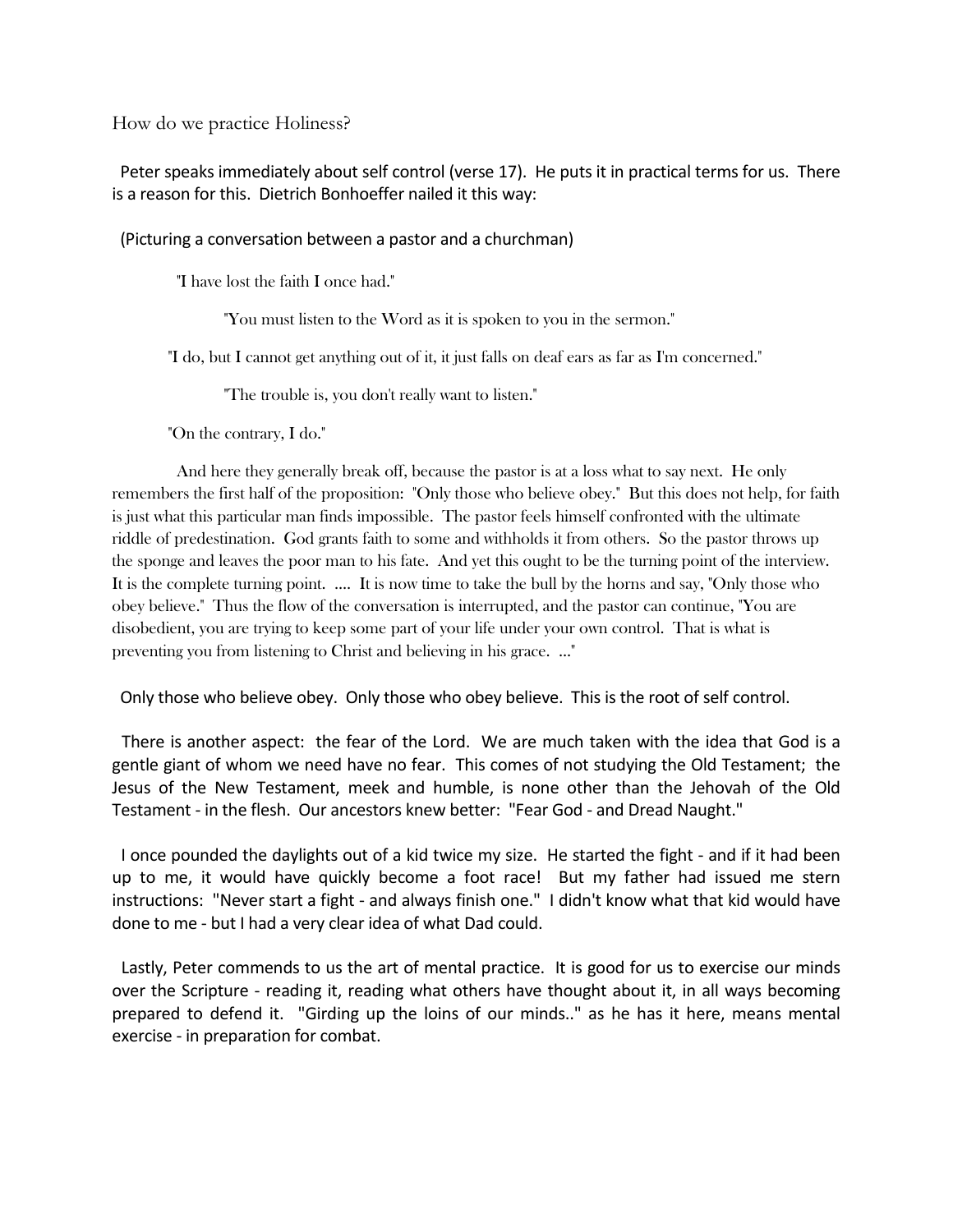# What is the result of Holiness?

The first and greatest result of holiness is the love of our brothers. Have you ever noticed how much easier it is to love someone when you don't suspect them of anything? Paul told Titus, "To the pure, all things are pure; but to those who are defiled and unbelieving, nothing is pure, but both their mind and their conscience are defiled." (Titus 1:15) When we see our fellow Christians as they can become - holy children of God, to be raised as Christ was raised - they become much more precious. Our purity, our holiness, flows out of us as love for our fellow Christians.

There is more to it. We also rid ourselves of those things which hinder our fellowship in the church. Peter is about to begin a magnificent word picture of the church. Before he does, however, he begins by detailing particular sins which wreck a church. They're worth our attention in some detail.

# **Deceit**

It is no great curiosity that deceit comes from those who appear beautiful. "O that deceit should dwell in such a gorgeous palace," laments Juliet. We naturally distrust those whose appearance is foul - and make the mistake of trusting those whose appearance is fair. And when do people appear more fair than in their "Sunday best?"

Deceit destroys trust. It's a characteristic of deceit that the deceiver doesn't always lie, and doesn't always lie outright. Sometimes it's the whole truth, often just a shade off the truth, and only occasionally the outright lie. But it destroys trust. And trust is the virtue which the Christian must have in his church home, for the Christian is "saved by hope" (Romans 8:24). If you cannot trust the Christian you can see, how can you trust the Christ you cannot?

# **Envy**

"Envy," says Dorothy Sayers, "is the sin of the Have-Nots against the Haves." The world having a surplus of Have-Nots, and a shortage of Haves (at least by definition of the Have-Nots), we seem to have a surplus of envy.

Envy hits hardest in a democracy. In the cherished words of the Declaration of Independence, "all men are created equal," and we seem determined therefore to make sure that none rises above any other.

- Envy is a multipurpose sin we can envy wealth, faith, talent, opportunity you name it. Whatever someone else has, and I don't, I can envy.
- $\ddot{+}$  Envy is essentially destructive. Instead of saying either "Isn't God gracious to grant such (talent, wealth, etc.) to so-and-so", we say, "If I don't have it, he can't have it (or use it) either."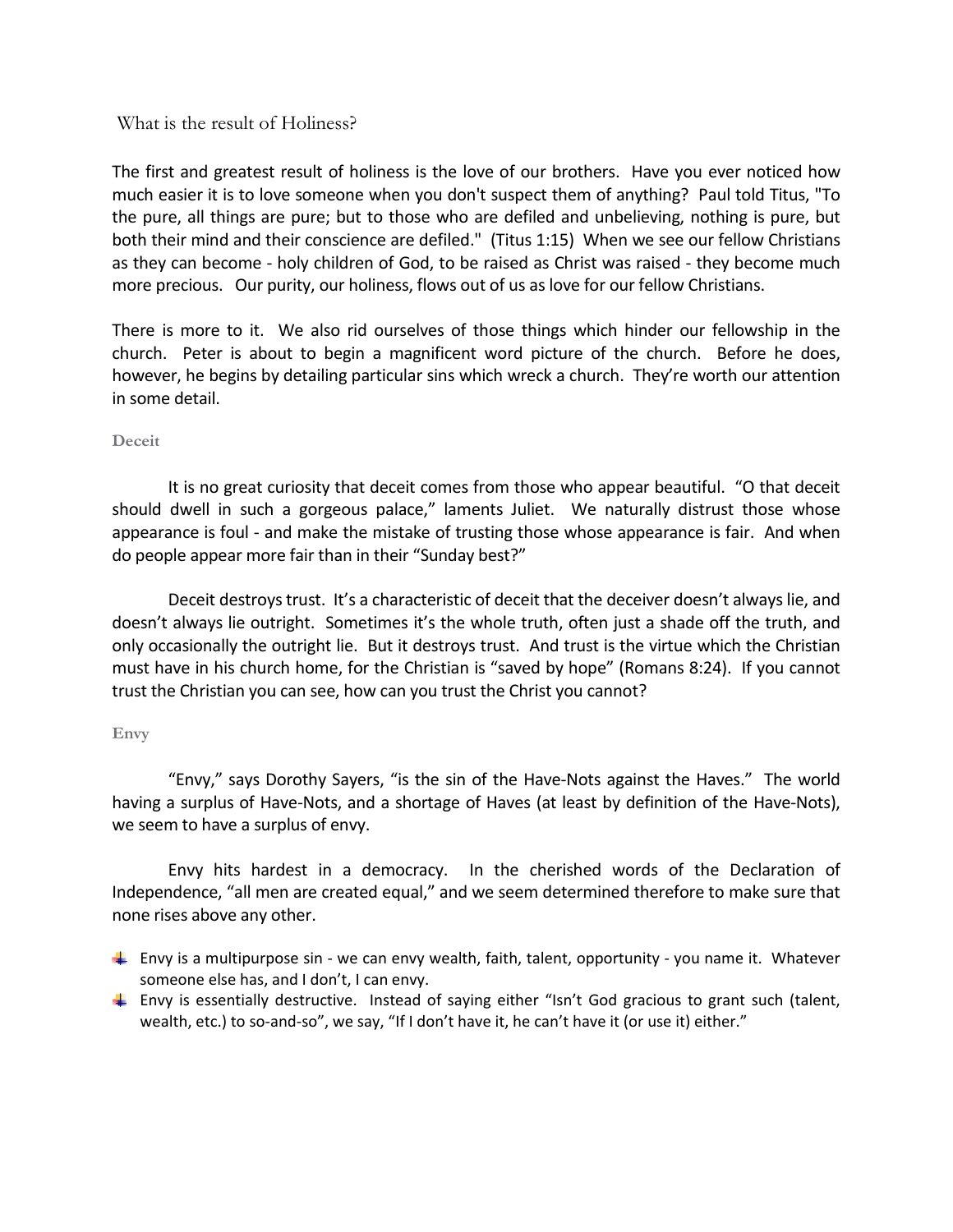#### **Slander**

It is an interesting thought, as Paul has it to Timothy, that slander has its roots in idleness. (I Tim 5:13). Slander is the sin of the cockroach - sneaking around, hiding from the light, denying in public what is spoken in private. The slanderer, confronted, denies. Is it not because slander is something we wander into, in idleness, rather than something we plan? The thoughts of the idle are impure; they therefore cannot conceive of purity in others.

In these four areas we see the destruction of a church. In deceit, hypocrisy, envy and slander we see the sins which are directed against the collected members of the church. They are subtle attacks; since the time of Adam, Satan has been known to be subtle. These are the things that a church must lay aside if it is to be the church which will be the bride of Christ.

#### **Hypocrisy**

We most commonly think of the hypocrite as the "Sunday Christian" - but the word means anyone who is play acting; living the lie. In Nave's Topical Bible, this passage by Solomon is classified under hypocrisy:

For at the window of my house I looked out through my lattice, And I saw among the naive, *And* discerned among the youths A young man lacking sense, Passing through the street near her corner; And he takes the way to her house, In the twilight, in the evening, In the middle of the night and *in* the darkness. And behold, a woman *comes* to meet him, Dressed as a harlot and cunning of heart. She is boisterous and rebellious, Her feet do not remain at home; *She is* now in the streets, now in the squares, And lurks by every corner. So she seizes him and kisses him And with a brazen face she says to him: "I was due to offer peace offerings; Today I have paid my vows. "Therefore I have come out to meet you, To seek your presence earnestly, and I have found you. "I have spread my couch with coverings, With colored linens of Egypt. "I have sprinkled my bed With myrrh, aloes and cinnamon. "Come, let us drink our fill of love until morning; Let us delight ourselves with caresses. "For my husband is not at home, He has gone on a long journey; He has taken a bag of money with him, At the full moon he will come home." With her many persuasions she entices him; With her flattering lips she seduces him. Suddenly he follows her As an ox goes to the slaughter, Or as *one in* fetters to the discipline of a fool, Until an arrow pierces through his liver; As a bird hastens to the snare, So he does not know that it *will cost him* his life. Now therefore, *my* sons, listen to me, And pay attention to the words of my mouth. Do not let your heart turn aside to her ways, Do not stray into her paths. For many are the victims she has cast down, And numerous are all her slain. Her house is the way to Sheol, Descending to the chambers of death. (Pro 7:6-27 NASB)

The Living Bible paraphrases the last verse thus: "If you want to find the road to hell, look for her house." This is hypocrisy - the constant life of pretending, and hoping that one victim doesn't find the next. A church of living stones needs no plastic rocks.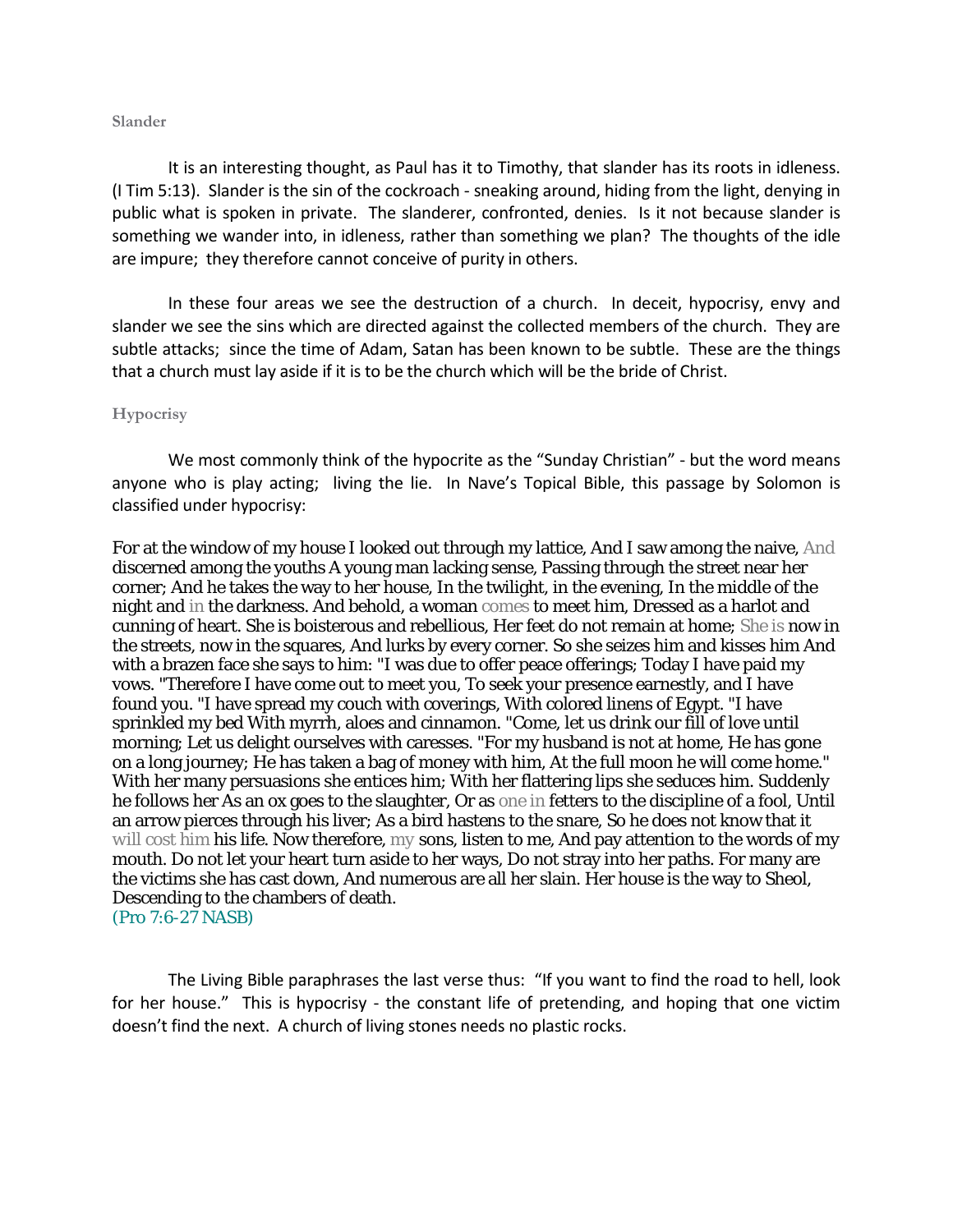# <span id="page-8-0"></span>**Submission – 1 Peter 2:13-25**

Submit yourselves for the Lord's sake to every human institution, whether to a king as the one in authority, or to governors as sent by him for the punishment of evildoers and the praise of those who do right. For such is the will of God that by doing right you may silence the ignorance of foolish men. *Act* as free men, and do not use your freedom as a covering for evil, but *use it* as bondslaves of God. Honor all people, love the brotherhood, fear God, honor the king. Servants, be submissive to your masters with all respect, not only to those who are good and gentle, but also to those who are unreasonable. For this *finds* favor, if for the sake of conscience toward God a person bears up under sorrows when suffering unjustly. For what credit is there if, when you sin and are harshly treated, you endure it with patience? But if when you do what is right and suffer *for it* you patiently endure it, this *finds* favor with God. For you have been called for this purpose, since Christ also suffered for you, leaving you an example for you to follow in His steps, WHO COMMITTED NO SIN, NOR WAS ANY DECEIT FOUND IN HIS MOUTH; and while being reviled, He did not revile in return; while suffering, He uttered no threats, but kept entrusting *Himself* to Him who judges righteously; and He Himself bore our sins in His body on the cross, so that we might die to sin and live to righteousness; for by His wounds you were healed. For you were continually straying like sheep, but now you have returned to the Shepherd and Guardian of your souls. (1Pe 2:13-25 NASB)

The Problem of "Submission"

To the modern American ear, the word "submission" has a foul ring. We view it as the result of defeat and surrender, and our reply is "There is no substitute for victory." In the first of two lessons on submission, Peter begins to give us the virtue of submission. To understand it in our time, there are some preliminary principles that we must review.

# **Contract or Covenant?**

The logical phrase "if . . . then . . . " can be used in two ways. In the first, we can picture the auto mechanic saying, "If you pay me fifty dollars, then I will lube and oil your car." In the second, picture your father saying, "If you miss the nail with that hammer, then your thumb is going to really hurt."

Do you see the difference? Both sentences have the same structure. The first, however, is the result of an exchange of value. It's a contract. It's quite binding; it gets your oil changed - but both of you had to agree if the contract is to be valid.

The second is a law of nature (which is to say, a law of God). There is no sense bargaining with God about it ("How about best two out of three strokes?"). It exists, because He says it exists. If you follow its terms, things will be good. If not, not. That is the defining characteristic of a covenant.

We are the people of a covenant, the New Covenant (New Testament). We are not the people of "The New Contract." What Peter describes under the heading of submission is part of God's covenant relationship. We shall see this throughout. Submission is not a "bargain" with God; it is the way spiritual relationships work.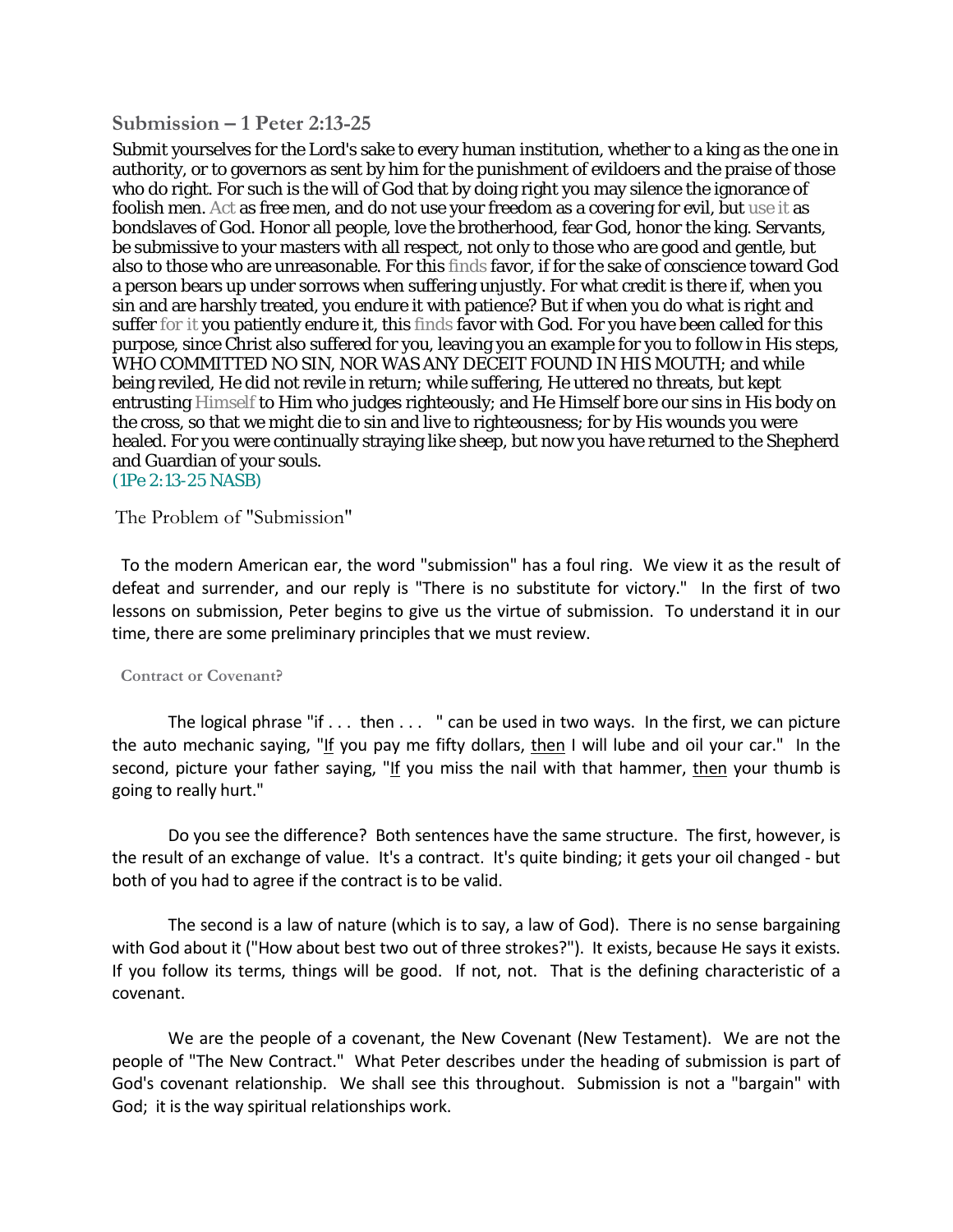# The Problem of Pride

To see why submission is so important, look at its opposite: Pride. We have raised Pride from the pit of sin to the pinnacle of virtue in our country. We admire the arrogant; if you think not, watch a football game on TV - and look at the "heroes."

"Pride," said C.S. Lewis, "is the completely anti-God state of mind." Why? Pride is essentially competitive: "I'm better than you are - nyah, nyah, nyah!" If my life revolves around being better than any other person - what do I do when I meet God? How can I be "better" than God? If I am to have a deeper spiritual relationship with God, I must get rid of this barrier of Pride.

# **The Covenant Solution: Submission**

"Submit yourselves for the Lord's sake . . . " (verse 13) - there is the key. Submission is not to the powers around us but to the Lord himself. By accepting God's submission, we are training ourselves to the will of God.

One way to look at this is the athletic model. Suppose you want to be a great athlete - a major league football player. You will need to train long and hard, for the competition will be tough. At each step along the way you will have a coach, telling you what you should and should not do. If you want the rewards, you must submit to the discipline involved. Submission is not so much surrender as training in the will of God.

Athletes do not make a bargain with the coach and so become stronger. They accept the natural laws around them (the "covenant" relationship again!) and work within them to become stronger. This is just what the Christian must do in submission: train his will to become stronger for God.

# The Character of Submission

# **Submission as a Voluntary Act**

We have a running joke around our house. "I am Lord and Master of my house - and I have my wife's permission to say so." My wife is, in fact, submissive to me (and she's in the classroom when I say it). Her submission is entirely voluntary. She accepts the covenant relationship with her Lord and Savior. Therefore, she submits to me, at His command. Because His "Word is Truth," such submission is a prime cause of the happy marriage we enjoy together.

Note that I am not "entitled" to her submission. There is no contract; there is a covenant. A covenant relationship says, "I submit to you because things work best that way; that's how God designed it; that's what He commands." If I too am in that covenant relationship, I follow God's command too. The result is a happy marriage. It's not the result of a bargain, but God's covenant.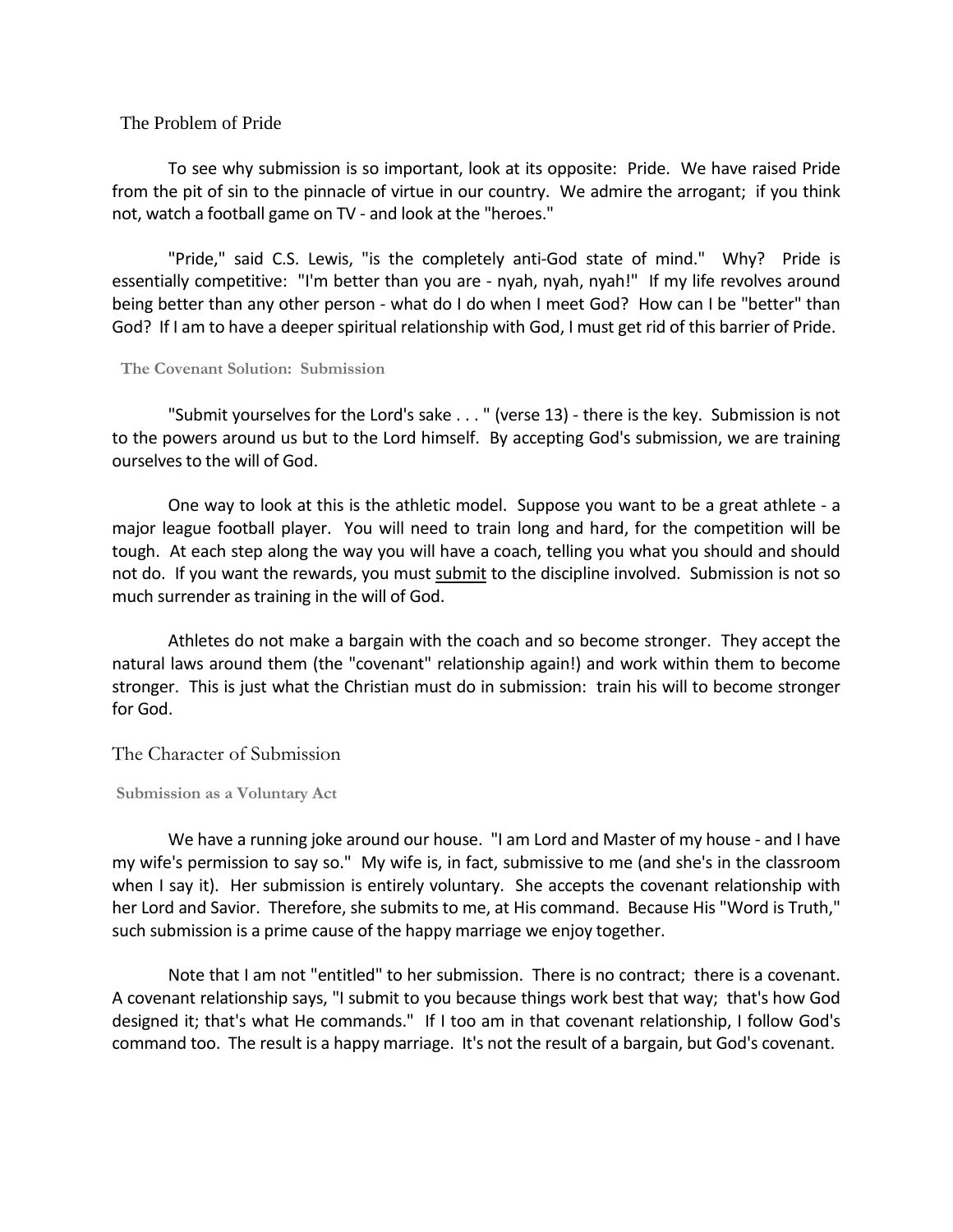**Submission as "Setting in Order"** 

A key phrase is found in verse 17: "Show proper respect to everyone." It happens that I am not enthused about Bill Clinton as president. But I feel obliged to pay proper respects (should I have occasion) to the President of the United States. It is proper.

What does "proper" mean? In this sense, it involves a fair recognition of the responsibilities of others. That man is your boss? That's a responsibility; respect it. Bill is the President? That's a great responsibility, respect it.

In the Army, there is a saying: "You salute the uniform, not the man." It is not mine to judge whether a man is fit for his position; who am I "to judge another man's servant?" (How particularly true in the church! See Romans 14:4) It is mine to respect the position another holds whether boss, king or elder.

# Submission and Reward

Peter makes a key point in verses 19-20: If we suffer for God's sake, it is God who will reward us. That point determines how we are to be rewarded.

Suppose I am unjustly accused - and the motive is because I follow Christ. Do I whine and complain? Or do I take the Lord's own attitude about it:

"Blessed are you when *people* insult you and persecute you, and falsely say all kinds of evil against you because of Me. "Rejoice and be glad, for your reward in heaven is great; for in the same way they persecuted the prophets who were before you. (Mat 5:11-12 NASB)

It all works together: submit to the Lord, submit for His sake - and be rewarded.

**Submissive Evangelism** 

Peter has a logical argument to make here. Let's lay it out in steps:

1. You are a servant - indeed the slave - of the Lord. It is the nature of the human being to take a master of one sort or another, be that pride, the flesh, the world or the Lord. You have chosen Jesus.

2. It is the command of your Lord, express and direct, that you are to spread the Gospel. For some, this is a call to travel. For most of us, it's a call to evangelize those closest to us.

3. We may lack eloquence. We may lack the brilliance of mind to defeat God's enemies in debate. But there is a weapon that each of has every day. That weapon is our conduct. By our conduct we may put to shame the lies of Satan, spread by fools.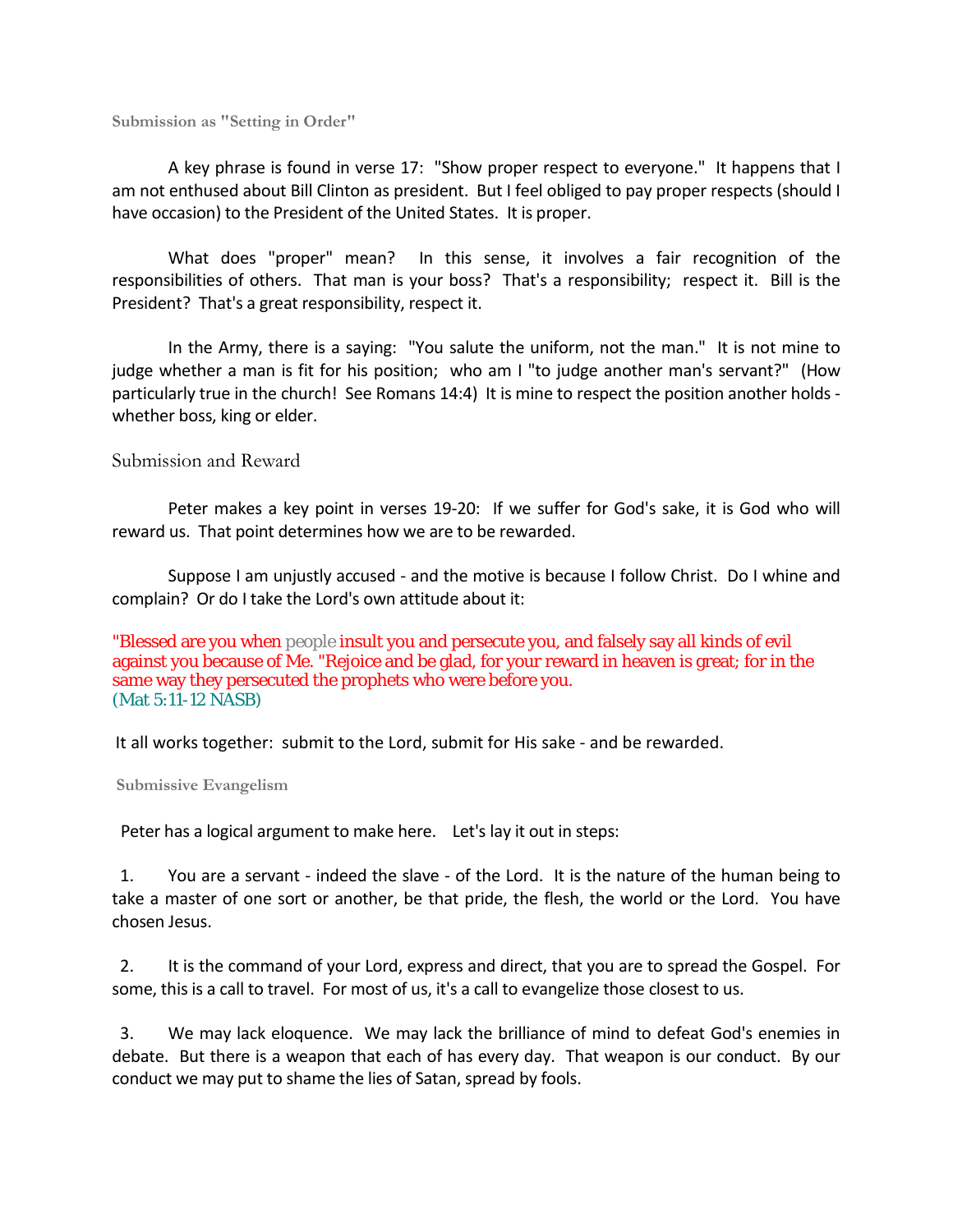4. Therefore, by your submissive behavior, you show those to whom you submit what your Lord has done. If nothing else, they see the change in your life. It may take a long time, but example overcomes. Submit then, to those to whom submission is due.

It's interesting to note who the "king" in this passage is. It's Caesar Nero, the ruler who started one of the greatest persecutions of Christians. It took almost 300 years, but goodness triumphed over the weapons of Satan (sometimes our suffering bears fruit after we leave the planet!) Purity of character is a weapon against which Satan has no defense.

# Jesus, the Example

The author of Hebrews puts it this way: "Because of his humble submission his prayer was heard: son though he was, he learned obedience in the school of suffering . . . " (Hebrews 5:8, New English Bible). Our Lord prayed in the garden that his suffering might pass from him, yet "not my will but thine be done" is the phrase that shines in that dark hour.

We, the servants of Christ, are not superior to Him. If he had to suffer what God had planned, can we object to suffering? If that suffering comes in submission, as it did to Christ (see verse 21), are we willing to learn obedience in the school of suffering? That is submission. That is a mighty weapon in God's arsenal. The question is, will you allow him to use it?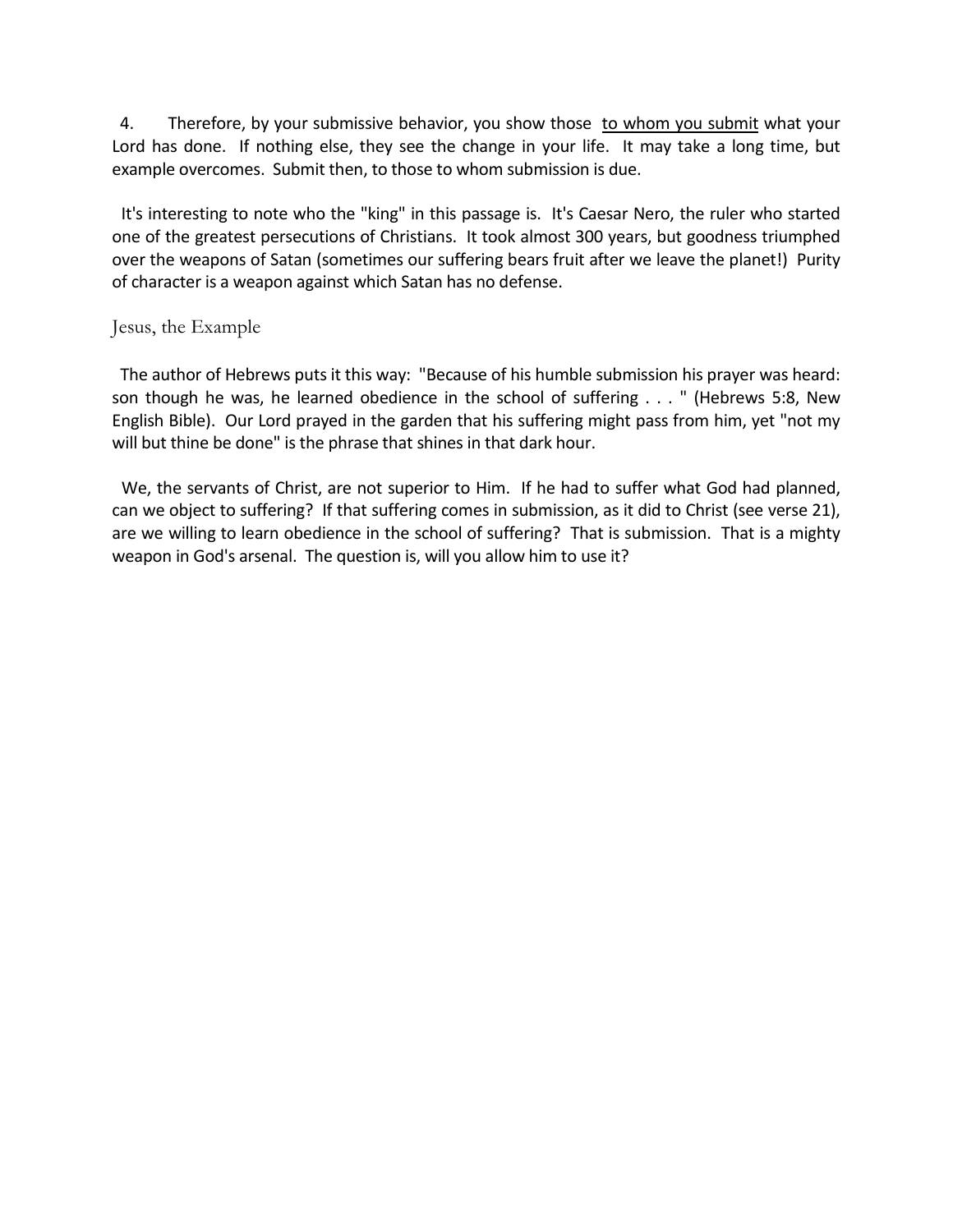# <span id="page-12-0"></span>**Christian Witness 1 Peter 3:13-22**

Who is there to harm you if you prove zealous for what is good? But even if you should suffer for the sake of righteousness, you are blessed. AND DO NOT FEAR THEIR INTIMIDATION, AND DO NOT BE TROUBLED, but sanctify Christ as Lord in your hearts, always *being* ready to make a defense to everyone who asks you to give an account for the hope that is in you, yet with gentleness and reverence; and keep a good conscience so that in the thing in which you are slandered, those who revile your good behavior in Christ will be put to shame. For it is better, if God should will it so, that you suffer for doing what is right rather than for doing what is wrong. For Christ also died for sins once for all, *the* just for *the* unjust, so that He might bring us to God, having been put to death in the flesh, but made alive in the spirit; in which also He went and made proclamation to the spirits *now* in prison, who once were disobedient, when the patience of God kept waiting in the days of Noah, during the construction of the ark, in which a few, that is, eight persons, were brought safely through *the* water. Corresponding to that, baptism now saves you--not the removal of dirt from the flesh, but an appeal to God for a good conscience- through the resurrection of Jesus Christ, who is at the right hand of God, having gone into heaven, after angels and authorities and powers had been subjected to Him. (1Pe 3:13-22 NASB)

Arthur Conan Doyle's famed detective, Sherlock Holmes, once solved a case by noting the character of a witness. The character was so reliable as to be remarkable. In fact, the witness had been invited to the scene of the crime solely for the purpose of establishing an alibi. His character was such that the police accepted without question his version of events. The clue to Holmes was that the witness was so reliable that it was "elementary" that he had been called there for that purpose.

We are like Doyle's witness. We have been called to be the witnesses of Christ, and in this passage Peter tells us how to do it.

# The Preparation of the Witness

 "Do not fear; do not be frightened." Fear is a normal part of the human existence. Without it, jugglers would try three bottles of nitroglycerine. I still think the guy who juggles running chain saws is nuts. We need to understand that courage is not the absence of fear; it is the overcoming of fear.

There is an element of high comedy in the Christian's life. We go through life with such fear of so many things - and often forget to fear God. Picture Charlie Chaplin, running berserk through a minefield, bullets whizzing overhead - as he tries to get away from a bumblebee. When we let the bumblebees of this world distract us, we forget the minefields that Satan lays.

The solution is to fear God; or, as Peter puts it here, to set apart our hearts for Christ as Lord. We must keep our mind on Him, and rely on Him both as Lord and as Saviour.

This will not be easy; but as Peter says, "even if you suffer for what is right, you are blessed." There are many ways in which that is true. One of them, central to the character of the witness, is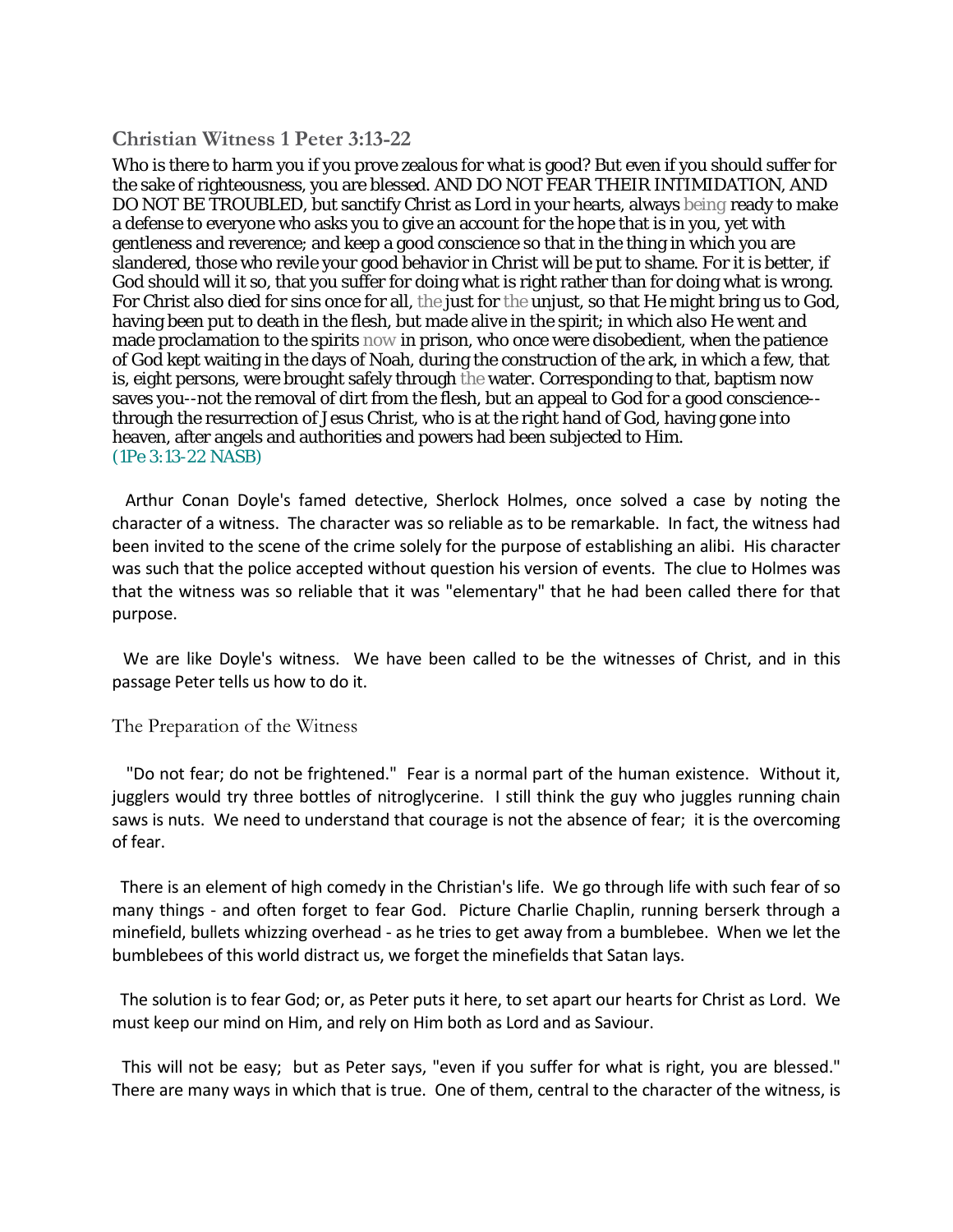that the witness is now prepared to face even greater trials. Suffering is the basic training of the Christian soldier.

But - we don't like to suffer. May I suggest a change of attitude? Do you remember the movie The Wizard of Oz? You might not recall, but the scenes before Dorothy lands in Oz are shot in black and white. Only in Oz do we see color. Many years ago I had the reverse experience. Betty and I visited the town of Pendleton, Oregon. The town was drab; the people in the Laundromat suspicious and unfriendly; over everything hung the color of dirty ash and factory town. We went from color to black and white.

But we were just passing through. We left; we never came back. It makes a lot of difference whether you are "in trouble" or "going through trouble."

Credibility of the Witness

If a witness is to be credible - "able to be believed" - there are certain requirements.

- **Preparation:** In a sense, we are expert witnesses. We must study our subject and be prepared to give a defense of the faith. The expert must know the subject.
- **Poise:** Nothing so impresses hearers as a witness who is assured. We judge a person's honesty by the way they speak. Most of us are not convincing liars. The only sure way to have such poise is to have a clear conscience behind it.
- **Personality:** We are seen and judged by people. There is no getting around it. People examine our behavior and make their judgment of us - as witnesses - upon that. Let your actions show Christ, and your words will be believed. (Just don't forget to deliver the words, too!)
- *Delivery:* The most knowledgeable, assured and well behaved person will not be listened to if the words are an attack. "Gentleness and respect" assure a hearing; anger and accusation do not. Think of it: how would you break the news to someone of a death in their family? If you would be gentle and respectful then, how much more so in telling them of the Christ?
- *Suffering:* In one sense, suffering itself brings credibility to the Christian witness. As my father assured me, "If a man's principles don't cost him anything, they aren't worth much." And if they cost him a lot? Put your life where your mouth is.

The Testimony of the Witness

Having prepared the witness, and established his credibility, we are now ready to hear what he has to say. And what is the testimony you are called on to deliver?

It is not "what Jesus has done for me." As important as that may be to you; as telling a point as it may be in establishing your credibility it is not the testimony of the Christian witness.

Peter outlines, in example, the testimony of the witness:

- **Learth** We testify that Jesus of Nazareth, born of woman, died on the cross a death like yours and mine, physical death.
- **Burial** We testify that He was buried just like the rest of us.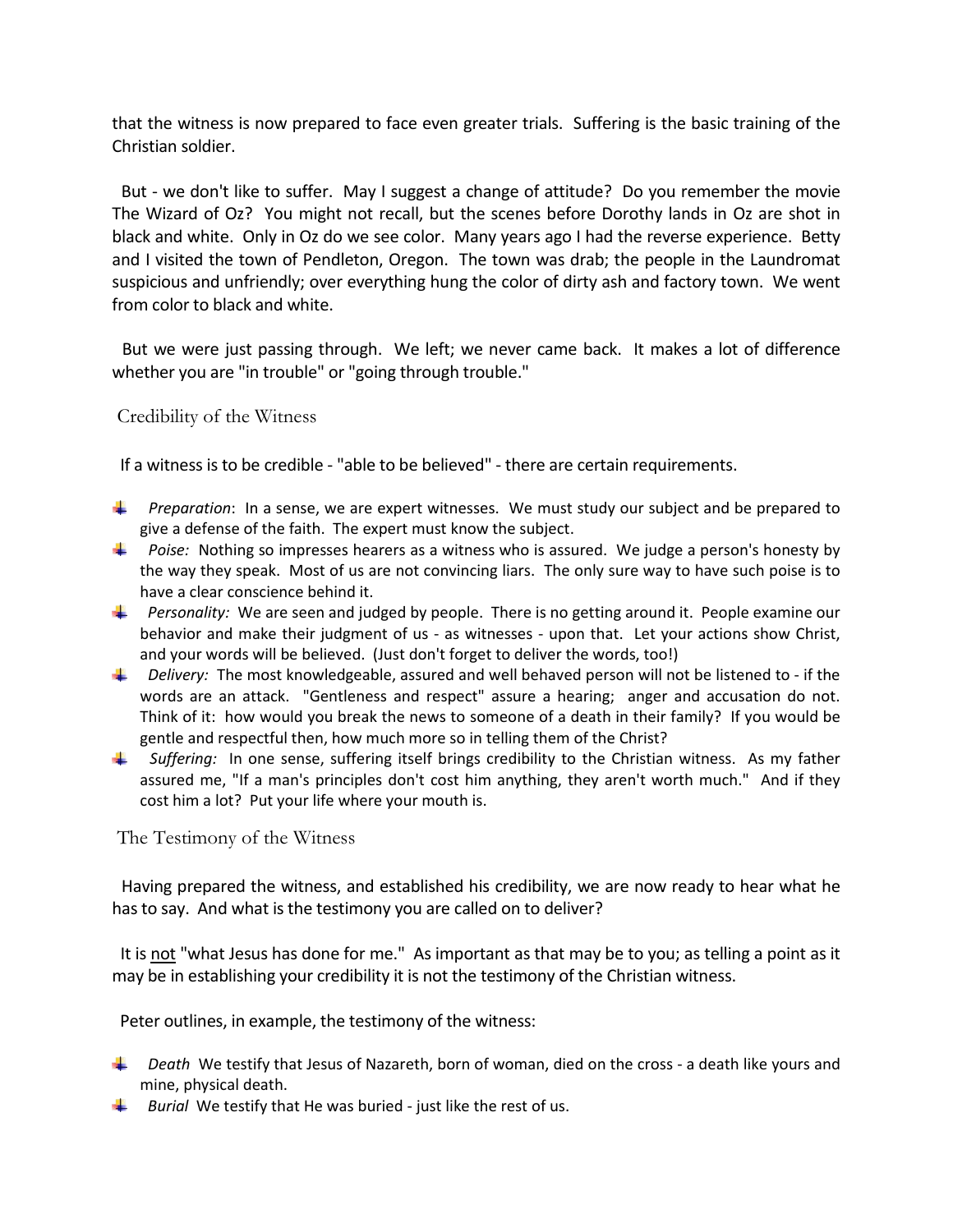**A** Resurrection We testify that God, in His power, raised Jesus from the grave.

In these three facts we bring forth the essentials of the Gospel, the Good News: that God became man and lived on this planet. That He died as we die; was buried as we are buried - but rose again on the third day. And by these facts we establish one last thing:

*Authority* We testify that He has ascended, and that all authority is given to him, and all power including the power to forgive sin and save from hell. Heaven is His to reward; by His sacrifice we can avoid Hell itself.

You see the difference? One says, "Here is what Jesus HAS done for ME." The other says, "Here is what Jesus WILL do for YOU."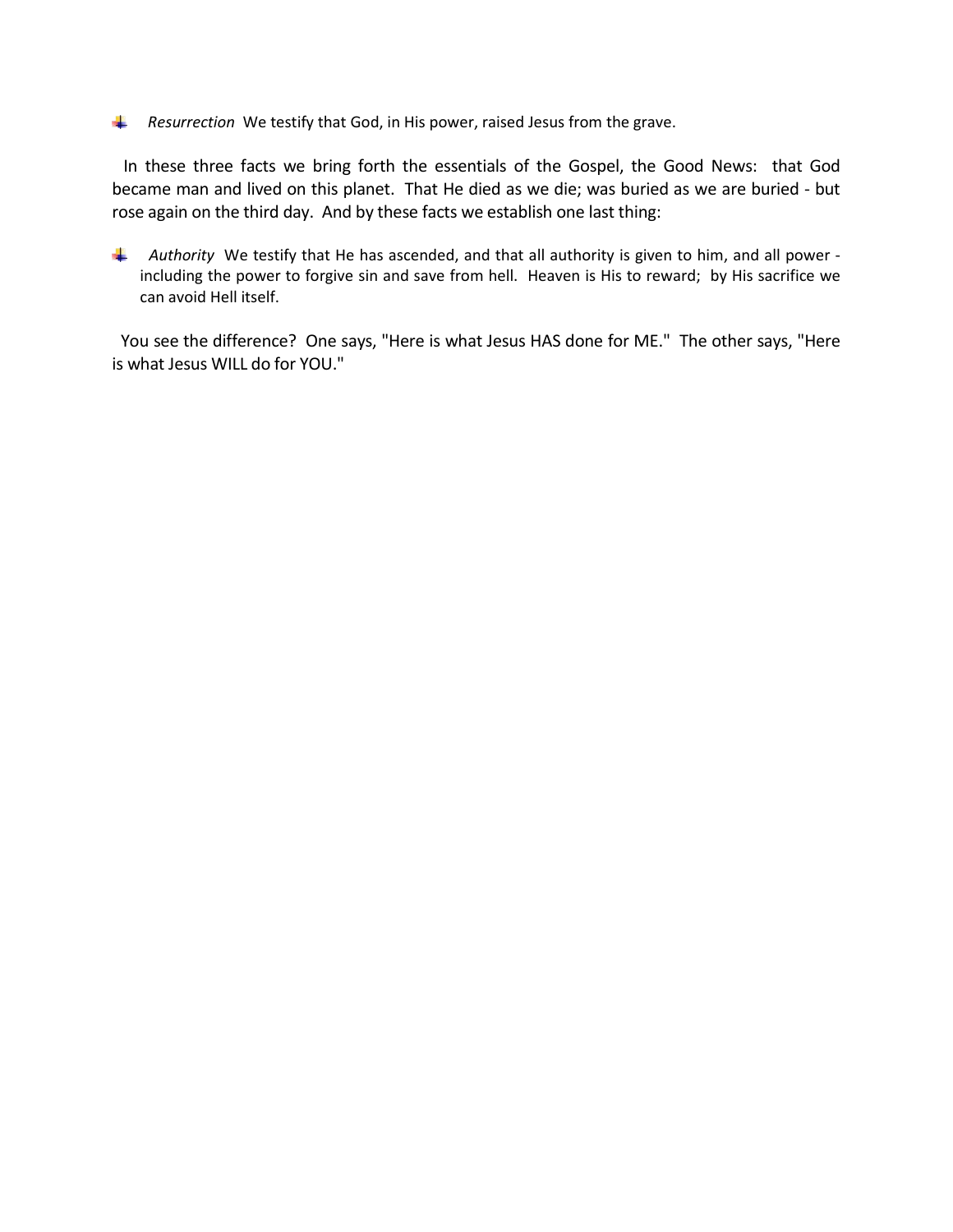# <span id="page-15-0"></span>**Suffering for Christ – 1 Peter 4:1-19**

Therefore, since Christ has suffered in the flesh, arm yourselves also with the same purpose, because he who has suffered in the flesh has ceased from sin, so as to live the rest of the time in the flesh no longer for the lusts of men, but for the will of God. For the time already past is sufficient *for you* to have carried out the desire of the Gentiles, having pursued a course of sensuality, lusts, drunkenness, carousing, drinking parties and abominable idolatries. In *all* this, they are surprised that you do not run with *them* into the same excesses of dissipation, and they malign *you;* but they will give account to Him who is ready to judge the living and the dead. For the gospel has for this purpose been preached even to those who are dead, that though they are judged in the flesh as men, they may live in the spirit according to *the will of* God. The end of all things is near; therefore, be of sound judgment and sober *spirit* for the purpose of prayer. Above all, keep fervent in your love for one another, because love covers a multitude of sins. Be hospitable to one another without complaint. As each one has received a *special* gift, employ it in serving one another as good stewards of the manifold grace of God. Whoever speaks, *is to do so* as one who is speaking the utterances of God; whoever serves *is to do so* as one who is serving by the strength which God supplies; so that in all things God may be glorified through Jesus Christ, to whom belongs the glory and dominion forever and ever. Amen. Beloved, do not be surprised at the fiery ordeal among you, which comes upon you for your testing, as though some strange thing were happening to you; but to the degree that you share the sufferings of Christ, keep on rejoicing, so that also at the revelation of His glory you may rejoice with exultation. If you are reviled for the name of Christ, you are blessed, because the Spirit of glory and of God rests on you. Make sure that none of you suffers as a murderer, or thief, or evildoer, or a troublesome meddler; but if *anyone suffers* as a Christian, he is not to be ashamed, but is to glorify God in this name. For *it is* time for judgment to begin with the household of God; and if *it begins* with us first, what *will be* the outcome for those who do not obey the gospel of God? AND IF IT IS WITH DIFFICULTY THAT THE RIGHTEOUS IS SAVED, WHAT WILL BECOME OF THE GODLESS MAN AND THE SINNER? Therefore, those also who suffer according to the will of God shall entrust their souls to a faithful Creator in doing what is right. (1Pe 4:1-19 NASB)

# On Suffering

Why do Christians suffer for the cause of Christ? We should concede the justice of suffering for our own sins; we might accept the idea that we live in a fallen world, and the consequence of sin is suffering - and not just for the sinner. But why should we suffer for being a Christian?

A number of ideas have been put forward. Bruce White suggests that the main purpose of suffering - as a Christian or otherwise - is to force us to re-evaluate our priorities. What a twentieth century, "management" phrase - "re-evaluate our priorities." But an older view has it this way:

"Wherever you are and wherever you turn, you will not find happiness until you turn to God. Why are you so distressed when events do not turn out as you wish and hope? Is there anyone on earth who enjoys everything as he wishes? Neither you, nor I, nor anyone else on earth. There is no one in the world without trouble or anxiety, be he King or Pope. Whose, then, is the happiest lot? Surely, he who is able to suffer for the love of God." - Thomas a Kempis, The Imitation of Christ, On Human Misery.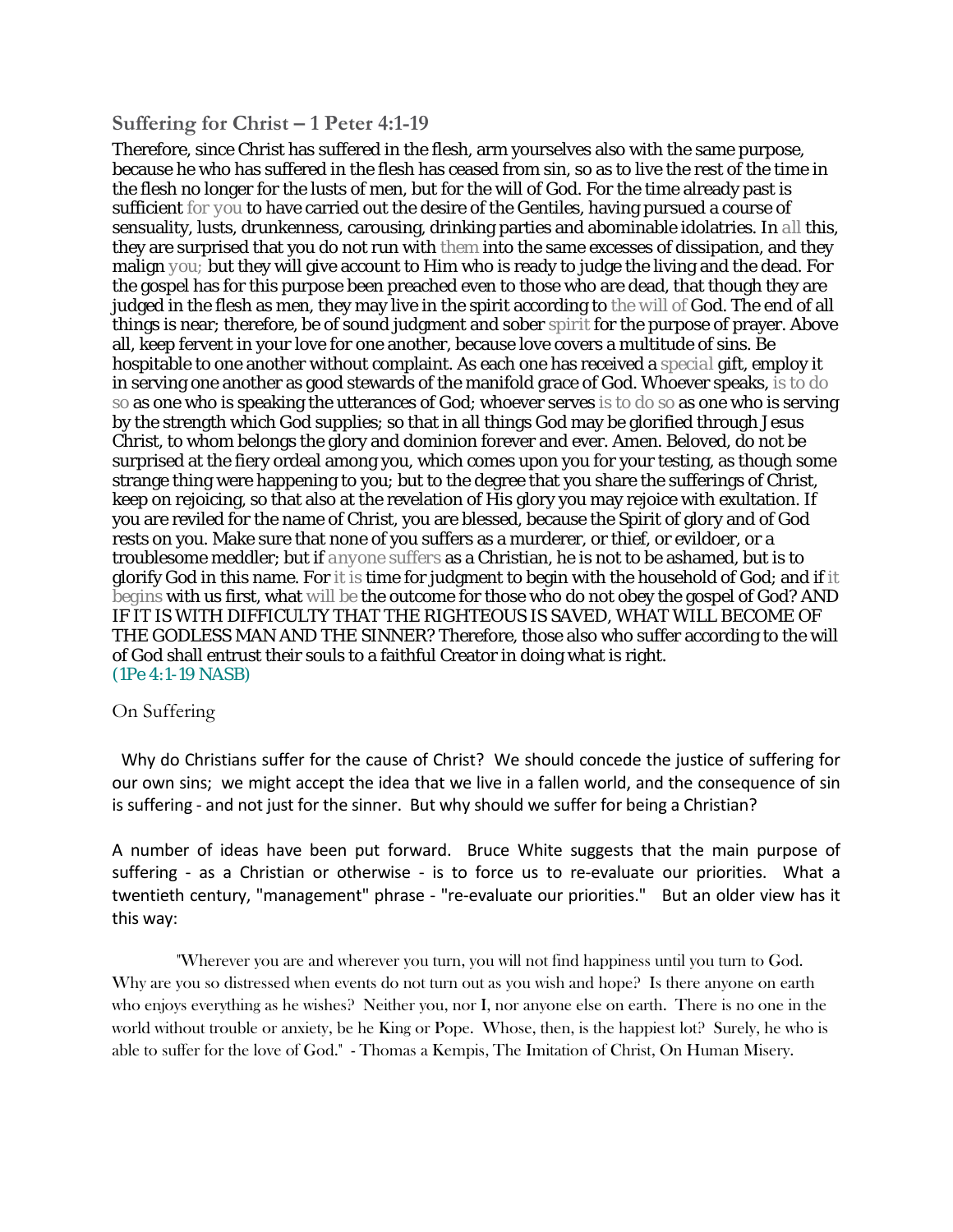You see his argument: you're going to suffer anyway - surely you should then suffer for the love of God rather than the lusts of this world. First and foremost it is the imitation of the Lord whom you have promised to imitate. "Arm yourselves with the same attitude" says Peter. Peter goes so far as to say that the man who suffers no longer lives his life for earthly desires, but for the love of God. The argument may make more sense in English if we look first at verses 3-5.

Take it as a history. You become a Christian. Suddenly, the drunken orgies, the all night carousing, the worship of sex, money and pride no longer are "good" but "bad." Your friends are astonished; they know you like a "good time." You've gone crazy; you are definitely "strange."

Strange you may be, but suffering certainly. Being cut off from your friends is suffering, the suffering of loneliness. It is an intense pressure, not limited to teenagers. But - once you have suffered, you are cut off from that life. You have passed your initiation test. You now begin to see yourself as a stranger, an alien - a stranger in a strange land.

There is a distressing aspect to this. We often entice someone to become a Christian by telling them how wonderful it is. But this is the "wonderful" of triumph, not of ease. Christ himself counsels us "anyone who does not carry his cross and follow me cannot be my disciple." (Luke 14:27). Count the cost!

Verse 6 is somewhat puzzling. Some hold he is referring to Christ's descent to the dead (1 Peter 3:19), and this is my opinion; others hold that this is encouragement about those who are Christians who have died. Perhaps it refers to those who were dead in sin. Whichever theory you like, the result is the same. All will be judged.

Instructions - to the glory of God

Now Peter switches to practical instruction. He begins with the most general purpose virtue: self control. Self control, which is a fruit of the Spirit, is evidenced by being clear minded. This is an interesting conception, especially to this century.

You have met her (no offense, ladies). Any particular unpleasant point of Scripture is met with something like, "well, I just feel that a kind and loving God would NEVER ... " One never is certain: she never thinks. She "feels." Her mind is a cloud; we are cautioned (men and women) to be clear minded, for this is the basic method of self control. Let the mind rule the emotions. It clearly implies being intellectually prepared. That's one very good reason for reading and studying the Scriptures! It is the fount of self control.

Verse 8 is subject to much misinterpretation, I believe. It often is used to justify the cosmic bean counter theory of God. You know it well. Good deed bring brownie points; they wipe out demerits caused by bad deeds. At the end of your life we add them all up and if you have more brownie points than demerits, you get to heaven! A great theory which suffers only the slight defect of being completely false.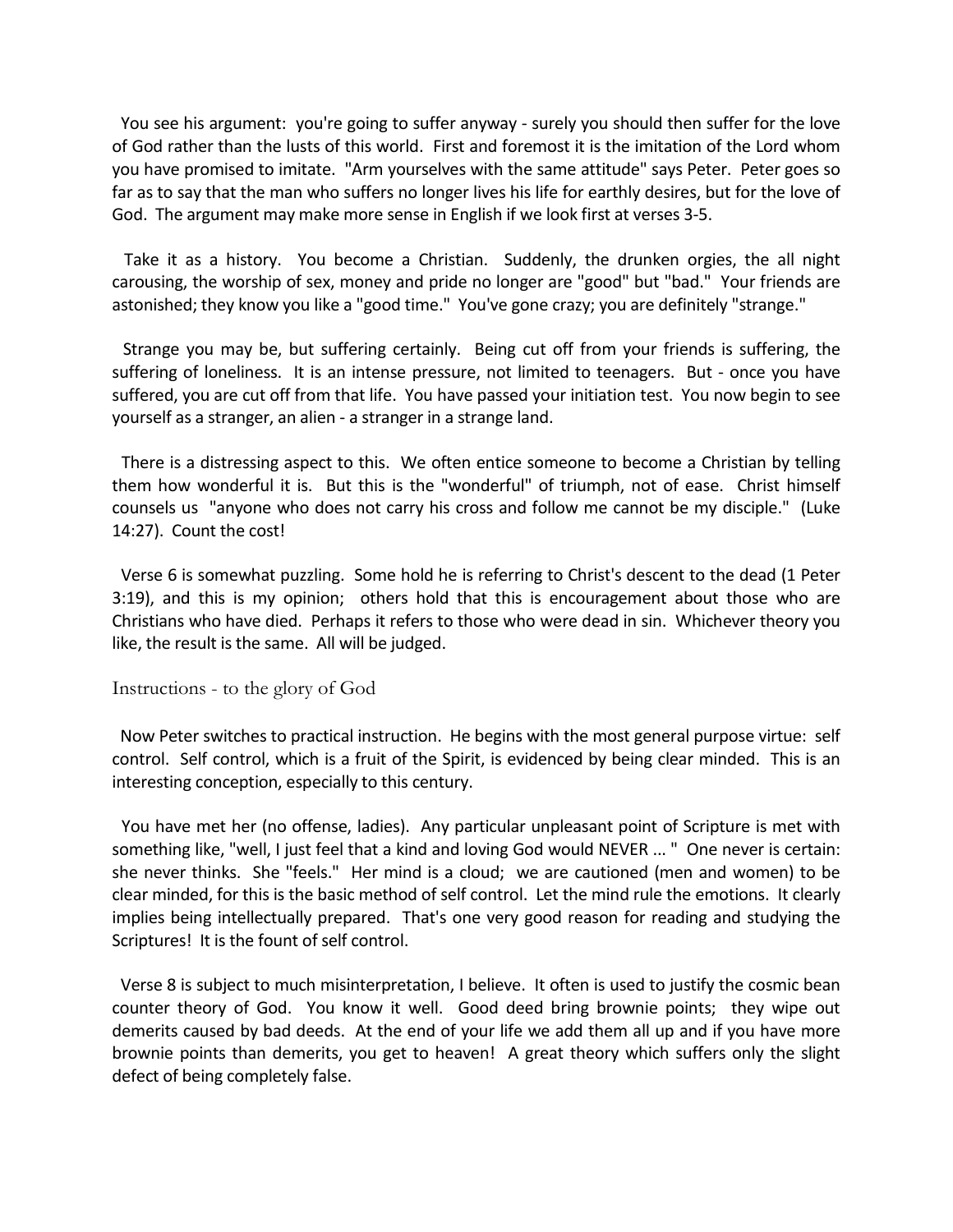Peter's point is simply this. Love each other deeply; if you do, you will forgive freely. And if you forgive, Christ forgives - forgives your debtor and forgives you! Thus this deep love covers a multitude of sins.

Next, there is the neglected virtue of hospitality. Note the verb: "offer." Not be bullied into; offer without grumbling.

Peter closes this section with the idea of "administering God's grace." He closes with the key idea: "To him (Jesus) be the glory..." Do you know the name of the architect who designed the cathedral of Notre Dame? No one else does either. He did it to the glory of God. His entire purpose was to glorify God. So, if you speak, remember whose words you carry. If you serve, do it in His strength. If you do, God will be praised. "We are made a channel, where His grace is poured .... for the glory of the Lord" (Twila Paris).

Suffering for the Glory of the Lord

Peter now combines these two ideas:

You are going to suffer for Christ

Do all things to the glory of Christ

Therefore, suffer for the glory of Christ.

It recalls the passage in the Sermon on the Mount:

"Blessed are you when *people* insult you and persecute you, and falsely say all kinds of evil against you because of Me. "Rejoice and be glad, for your reward in heaven is great; for in the same way they persecuted the prophets who were before you. (Mat 5:11-12 NASB)

And here Peter adds a practical note of warning: Don't suffer as a meddler. There is a temptation (I know it all too well) to "help" others. C. S. Lewis painted such a person in a classic phrase: "She lives for others. You can always tell the 'others' by their hunted look." If you are suffering as a meddler - now you have the word of warning!

Peter closes this section with an interesting thought. If we, the children of God, suffer as the children of God, how much more will the unbeliever suffer? This raises these thoughts:

1) Sometimes we suffer for our sins, even as Christians. Did you really expect the Lord to neglect the discipline of his children? (Something about contemporary family life in this too!)

2) If those who are outside of Christ are to suffer so greatly in comparison to us, what are we doing to prevent it?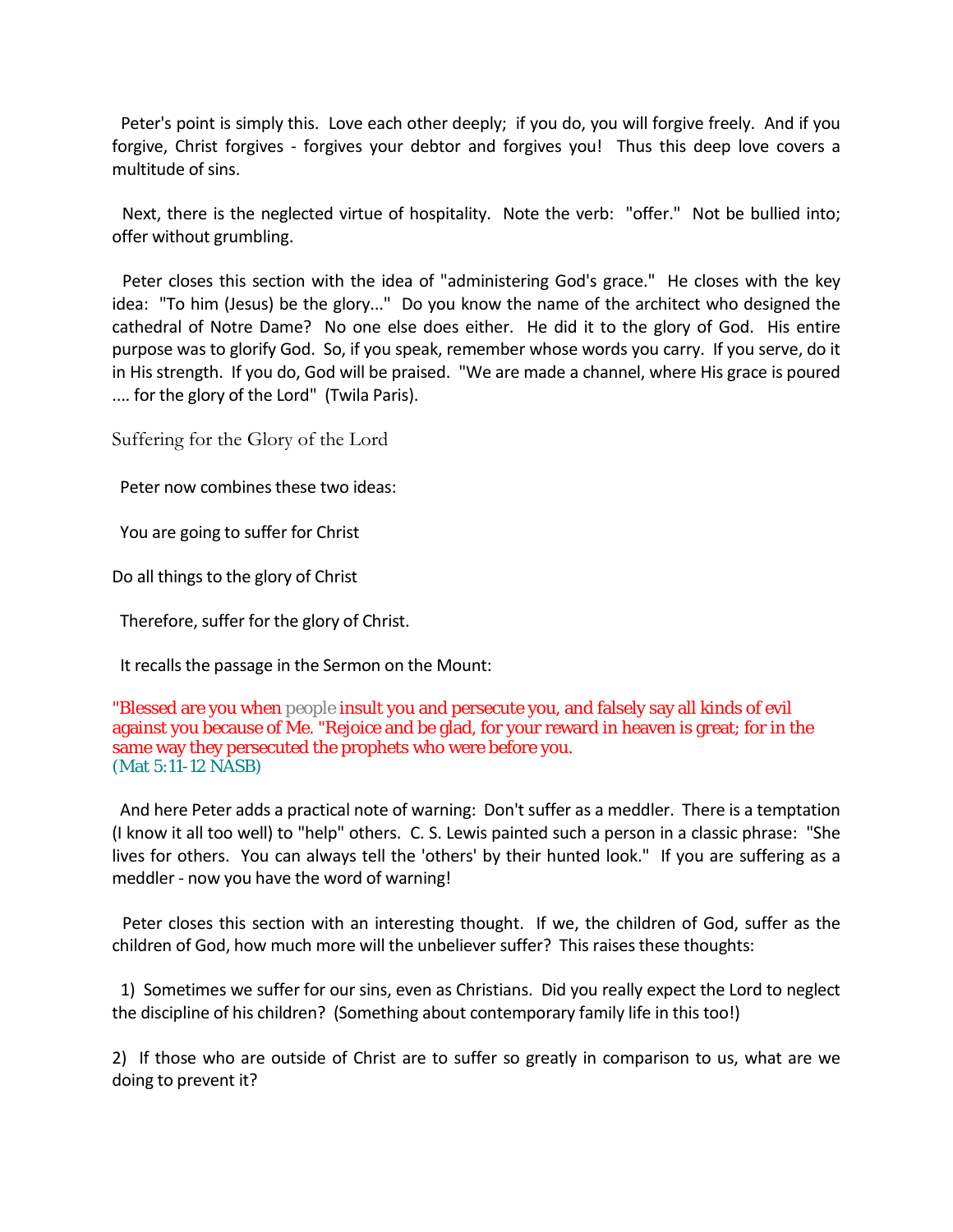3) The center of all Christian action is always "me" (see verse 17, ending statement). As Franklin Roosevelt once quoted a Chinese Christian, "Lord, reform thy world - beginning with me."

Five points toward the enemy

"So," concludes Peter - you are suffering for the cause of Christ; therefore you should do two things:

- a) commit yourself to God
- b) continue to do good.

A story comes out of the First World War. David Beatty was an admiral in the British navy. One day he made his reputation in the minds of that generation with one phrase. The situation: he was chasing elements of the German fleet. In the exchange of fire, two of his six battlecruisers suddenly blew up. Beatty's reaction: "There seems to be something wrong with our ships today. Turn five points (toward the enemy)." He knew what he was there for. His fleet had suffered greatly - but the enemy was in site. We are in combat with Satan. When we suffer, we should not run, but commit ourselves to God and continue to do good.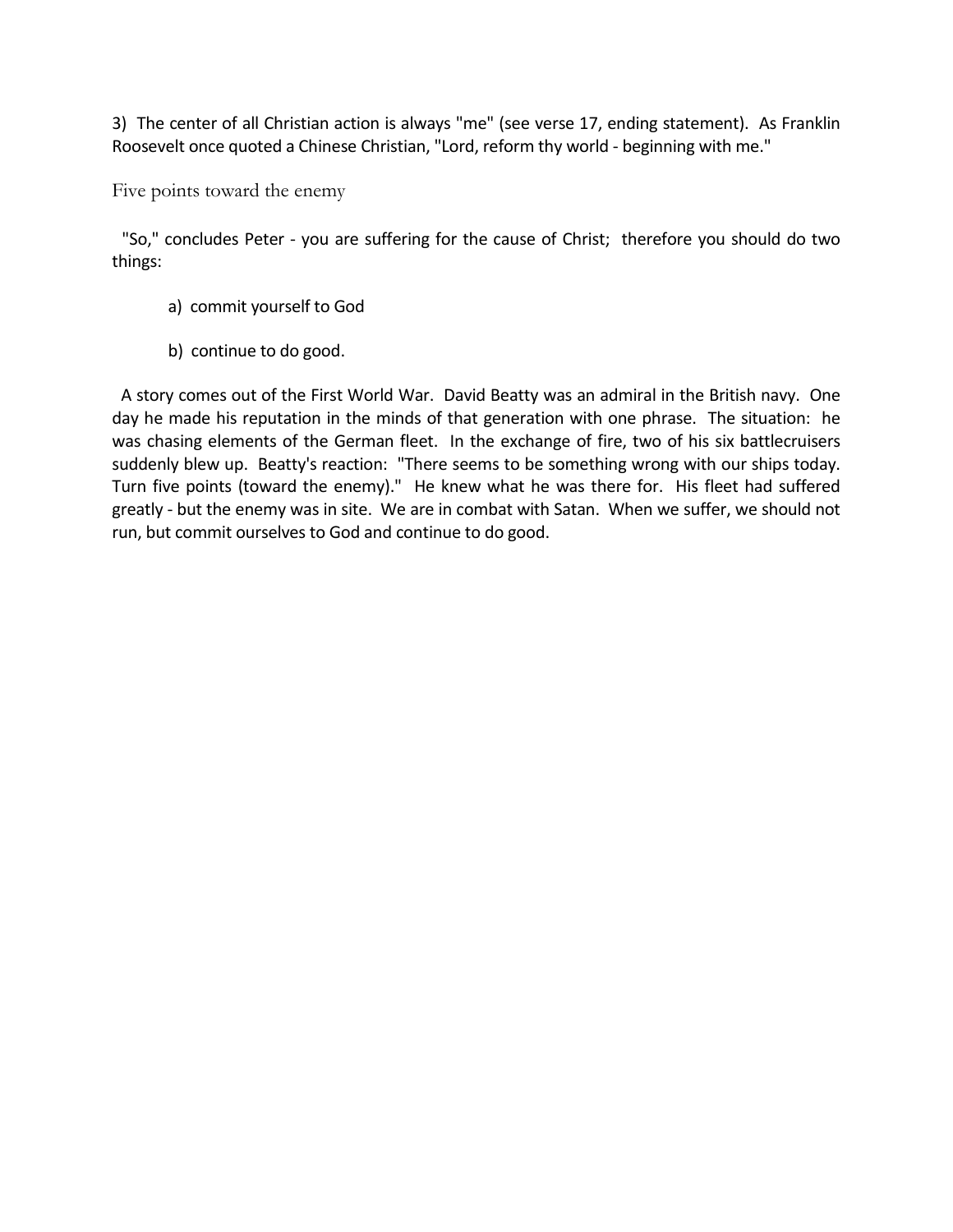# <span id="page-19-0"></span>**In Full Triumph - 2nd Peter 1:1-11**

Written at the end of Peter's life, his second epistle is a solemn warning about the perils of false teachers. But if you are to build a wall against apostasy, the bricks must first be sound.

# Salutation

Simon Peter, a bond-servant and apostle of Jesus Christ, To those who have received a faith of the same kind as ours, by the righteousness of our God and Savior, Jesus Christ: Grace and peace be multiplied to you in the knowledge of God and of Jesus our Lord; (2Pe 1:1-2 NASB)

# **The writer**

Though modern scholars see some other possibilities, the testimony of the ancient church<sup>[1](#page-19-1)</sup> is that this was written by Peter, the apostle. The "who" of the author is important to us:

- He describes himself as a bond-servant (Greek *doulos*, or slave) of Christ. There is no sense in this of being the high and mighty Pope; rather, just another servant of our Lord.
- $\ddot$  He then reminds us that it is his privilege to serve as an apostle, appointed by the Lord, an eyewitness of the Resurrection. The point is one of authority – and it takes authority of an apostle to deal with apostasy.
- **Perhaps more important, he brings with him the personal authority of one who has seen the** Transfiguration and the Ascension – an eyewitness to the glory of God.

# **The audience**

To whom does Peter address this letter? The phrase is difficult to translate; the King James says it is addressed to those who have received "like precious" faith. We may see two things:

- $\ddot{+}$  The faith itself is precious, not to be treated lightly. Here is the pearl of great price. Thus, he will argue later, it should not be tampered with.
- $\ddot{\phantom{1}}$  It's the same faith for the apostle as for the ordinary Christian. There is no "super faith" for a select few; it is "the faith." Thus defined, we can tell that there is tolerance in Christian liberty<sup>[2](#page-19-2)</sup> – and there is apostasy.

This is not something Peter invented, as we shall see in later lesson. No, we received this faith by the righteousness of Christ. If he were not completely righteous, the sacrifice on the Cross would have been of no effect. Peter describes Christ in two ways:

**Christ our God – the one to be obeyed.** 

 $\triangleq$  Christ our Savior – the one to be praised and thanked.

# **Salute**

Having thus introduced himself, Peter provides the salutation customary in letters of the time – his good wishes for his readers. Specifically:

l

 $<sup>1</sup>$  With the curious exception of Chyrsostom, who somehow took Symeon Peter as different from Simon</sup>

<span id="page-19-2"></span><span id="page-19-1"></span>Peter. <sup>2</sup> See Romans 14.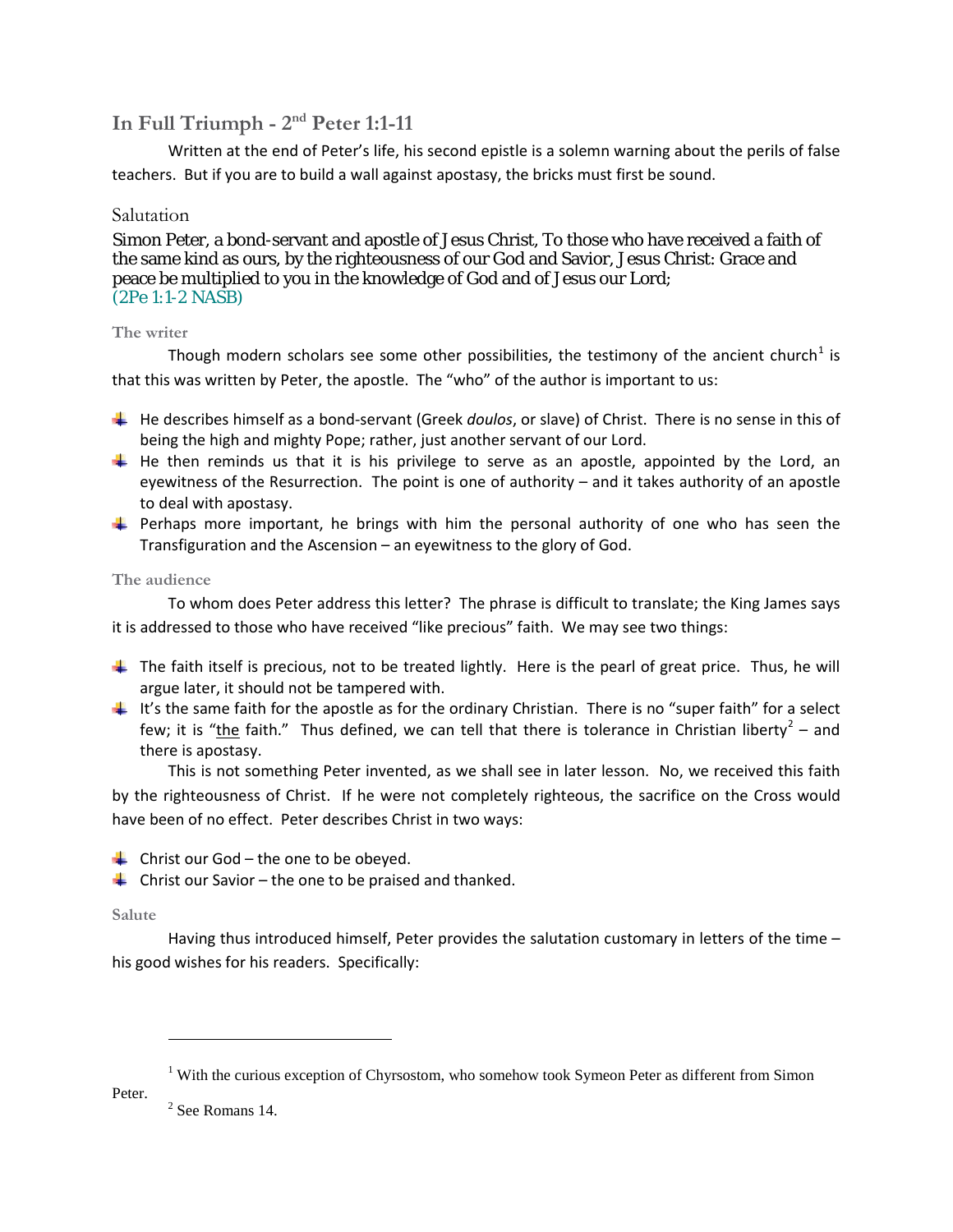- Grace and peace. The word for grace (*charis*) means a gift; the root concept of peace is not the absence of conflict but the resolution of conflict. By God's gift on the Cross we are given peace with God – we are reconciled.
- We have this; he blesses us in that he prays it will be multiplied.<sup>[3](#page-20-0)</sup> We are not given a static blessing, but rather one which grows as we mature in Christ, as we shall see.

How is this multiplication performed? By knowledge! Despite the modern tendency to "check your brain at the door, God wants your heart," Peter gives us the key to such increase as being knowledge.

Note, please, that this is not the knowledge of some systematic theology textbook.<sup>[4](#page-20-1)</sup> The knowledge in question is the knowledge of Christ. To know him better each day is to grow in grace and peace.

# Strive

seeing that His divine power has granted to us everything pertaining to life and godliness, through the true knowledge of Him who called us by His own glory and excellence. For by these He has granted to us His precious and magnificent promises, so that by them you may become partakers of *the* divine nature, having escaped the corruption that is in the world by lust. Now for this very reason also, applying all diligence, in your faith supply moral excellence, and in *your* moral excellence, knowledge, and in *your* knowledge, self-control, and in *your* self-control, perseverance, and in *your* perseverance, godliness, and in *your* godliness, brotherly kindness, and in *your* brotherly kindness, love. (2Pe 1:3-7 NASB)

# **By divine power**

 $\overline{\phantom{a}}$ 

If you will glance at verse three, you will see that Christ's divine power is the source of everything pertaining to life and godliness. Life, as given here, means biological life.<sup>[5](#page-20-2)</sup> This is not some vague, gaseous spiritual life of no relevance to us today, but rather the earthly life we live. How are we to live it? In godliness, also translated as piety. That's right, we are to be pious in this life! Have you ever heard such a thing? Well, you have now.

A pious life? How could I possibly attain such a thing? I'm not a monk, or a priest, or some sort of super-Christian. But remember – there is no separate kind of faith for the "super-Christian." It's the same for all; apostle and ordinary Christian. We attain this (I say again) through the knowledge of Christ. In particular, Peter points out two things about Christ that we should know:

- His glory the Greek is *doxa*, from which we get our word "doxology." Glory is that which is praiseworthy in Christ; therefore we are to find the things for which we should praise him. This might be one reason we are to sing hymns and spiritual songs to him.<sup>[6](#page-20-3)</sup>
- <span id="page-20-1"></span><span id="page-20-0"></span> $\ddot{+}$  His excellence – older translations use the word "virtue." It is a neglected concept, but it should not be. He is our model; the imitation of Christ our rule of life.

 $3$  The Greek word is the root of our word "plethora."  $4$  Nor, for that matter, any of these lessons.

<span id="page-20-3"></span><span id="page-20-2"></span><sup>&</sup>lt;sup>5</sup> Greek *zoe*, from which we get our word "zoo." <sup>6</sup> See Ephesians 5:19 and Colossians 3:16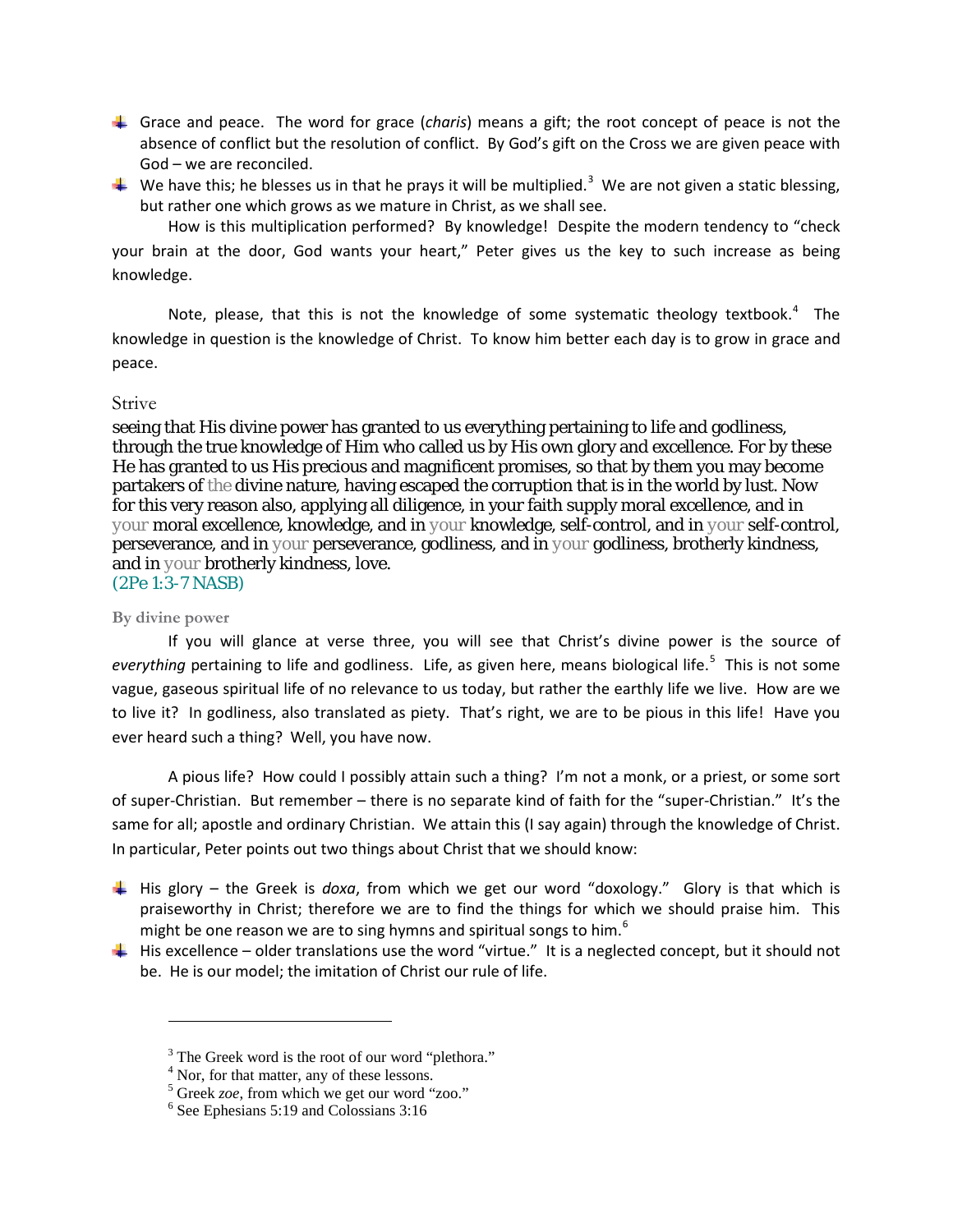#### **Effect**

The effect upon the Christian is remarkable. We have been "great and precious" promises, so great, in fact, that they are summed up in the idea that we have become partakers in the divine nature. We share, in some way, not just the attributes of God, but his essence. This is so strong in the true Christian that Peter phrases it "having escaped" – note the tense – the lusts of the world.<sup>[7](#page-21-0)</sup>

#### **By Diligence Supply**

So, then, what are we to do about this? Get to work, taking what God has done and amplifying it, adding to it what we can. Specifically,

- *Goodness –* the same word for virtue used to describe Christ.
- *Knowledge –* the Greek is *gnosis*, meaning the ordinary kind of knowledge acquired by study. "Study, to show yourself approved, …"
- *Self control –* Previously translated temperance, it means that moderation in which all things are kept under control so that the lordship of Christ may show in everything you do.
- **Perseverance** there is no good word to translate this; but it means something like "dogged" persistence."[8](#page-21-1)
- **4** Godliness perhaps better translated piety. No one wants to thought pious these days it's not hip, cool and with it. Which says something about what it takes to be a real Christian, doesn't it?
- **Brotherly kindness the affection in family relations; sometimes we can forgive anyone but those** related to us. Hence the command.
- ↓ *Love* the usual use of the word, as in unconditional, forgiving love.

An old illustration might serve. It is as if Christ has given you a mansion – and tells you to furnish it well. The mansion is our salvation; the fruits above are the furniture and curtains.

# Entrance to the Kingdom

For if these *qualities* are yours and are increasing, they render you neither useless nor unfruitful in the true knowledge of our Lord Jesus Christ. For he who lacks these *qualities* is blind *or* short-sighted, having forgotten *his* purification from his former sins. Therefore, brethren, be all the more diligent to make certain about His calling and choosing you; for as long as you practice these things, you will never stumble; for in this way the entrance into the eternal kingdom of our Lord and Savior Jesus Christ will be abundantly supplied to you. (2Pe 1:8-11 NASB)

**If**

l

Note the connection, please, in verse 8. It is not just that these qualities make you useful, or fruitful. It is that they make you useful and fruitful in the knowledge of Christ. "I believe, that I may understand." We all want knowledge to underlie our faith, but we sometimes forget that faith is necessary to understanding. Why? Because God will not reveal himself to one who does not believe, but reveals himself in proportion to our belief.

<span id="page-21-0"></span> $<sup>7</sup>$  The NIV and other "phrase for phrase" translations, and paraphrases, put this in a future tense. Word for</sup> word translations (e.g., NASB, KJV) use this tense. The literal usage is "having escaped." It does not appear to make a difference at first glance, but the point is important. If you'd like to know why, look up "Pelagianism" in any encyclopedia.<br><sup>8</sup> "Like stink on a paper mill – always *there*" – Montague Hipple II. (Described as the first characteristic of

<span id="page-21-1"></span>a good salesman.) Greek *hupomone*.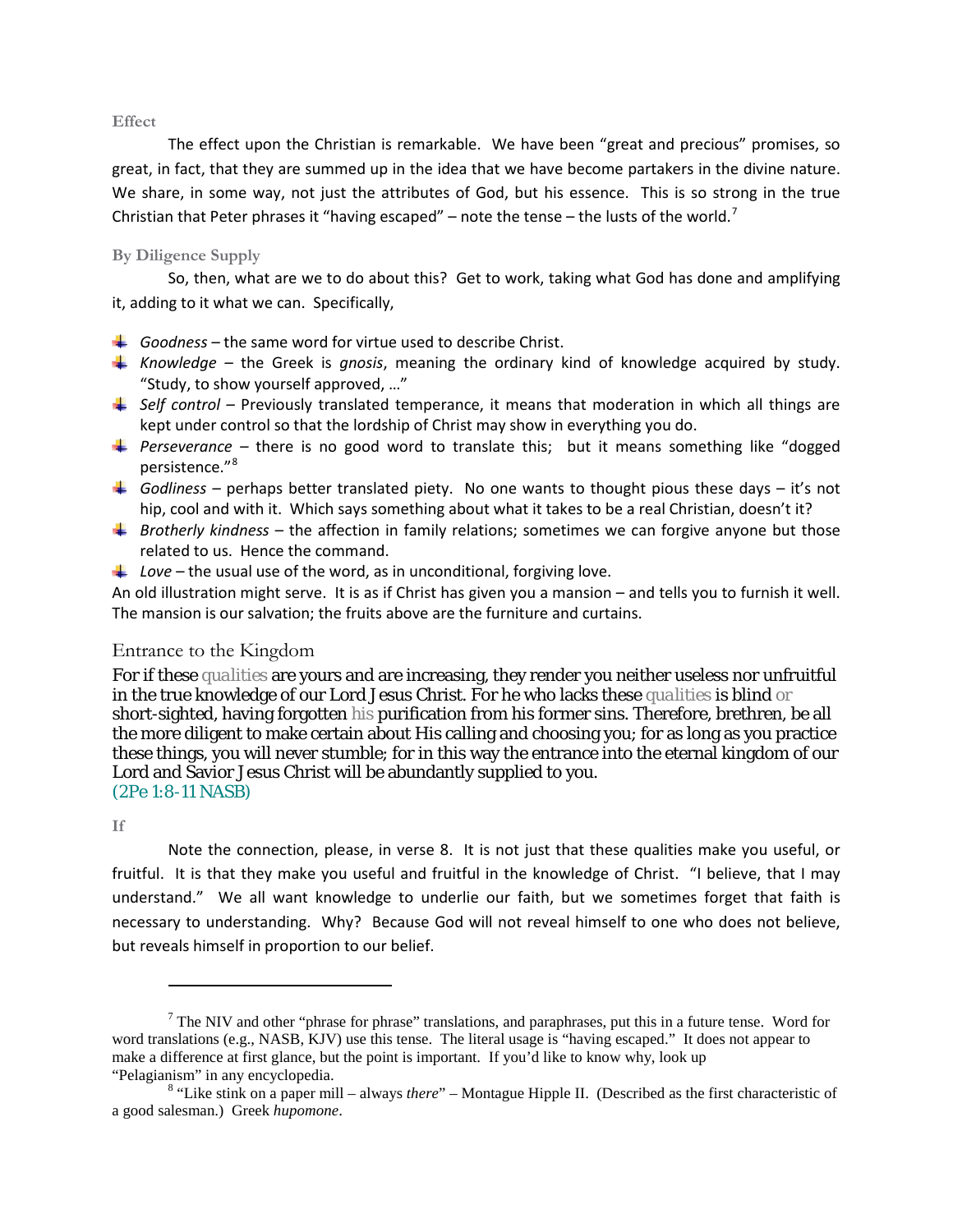And if you don't? You've forgotten your forgiveness, your purification. This takes to make you ungrateful, which makes you less forgiving (forgiven little? Forgiven much?) It gives Satan a handle on your life, especially when you sin again. Worst, you soon cease to praise the Lord – and therefore you do not recognize him for who he really is.

So work on it! Deliberately seek to grow those virtues.

#### **In full triumph**

If you do, you receive the kingdom in abundance. Salvation is no longer just a fact but a fact of life. The resurrection of the dead goes from faint doctrine to fervent hope. Eternal life comes near to you; death ceases to hold such terrors.

If you do, you are assured of a rich welcome into the kingdom of heaven; as John Wesley put it, you will enter the gates of heaven "in full triumph." Go in like one who has one the crown, not like one who barely escaped.

#### **First Defense**

This letter is about apostasy and false teaching. It might seem that Peter hasn't touched that topic yet. But he has. The first defense a Christian has against apostasy is the knowledge of Christ. Knowledge of doctrine? That's good, but first things first – the knowledge of Christ. If you have it, that fruit in your life will be ever increasing, and this produces triumph in the Christian life.

P. T. Barnum said that "you cannot cheat an honest man." In the same sense, you cannot deceive a well trained Christian – one who knows Christ fully. You may not be able to name the heresy, but you'll be able to smell it.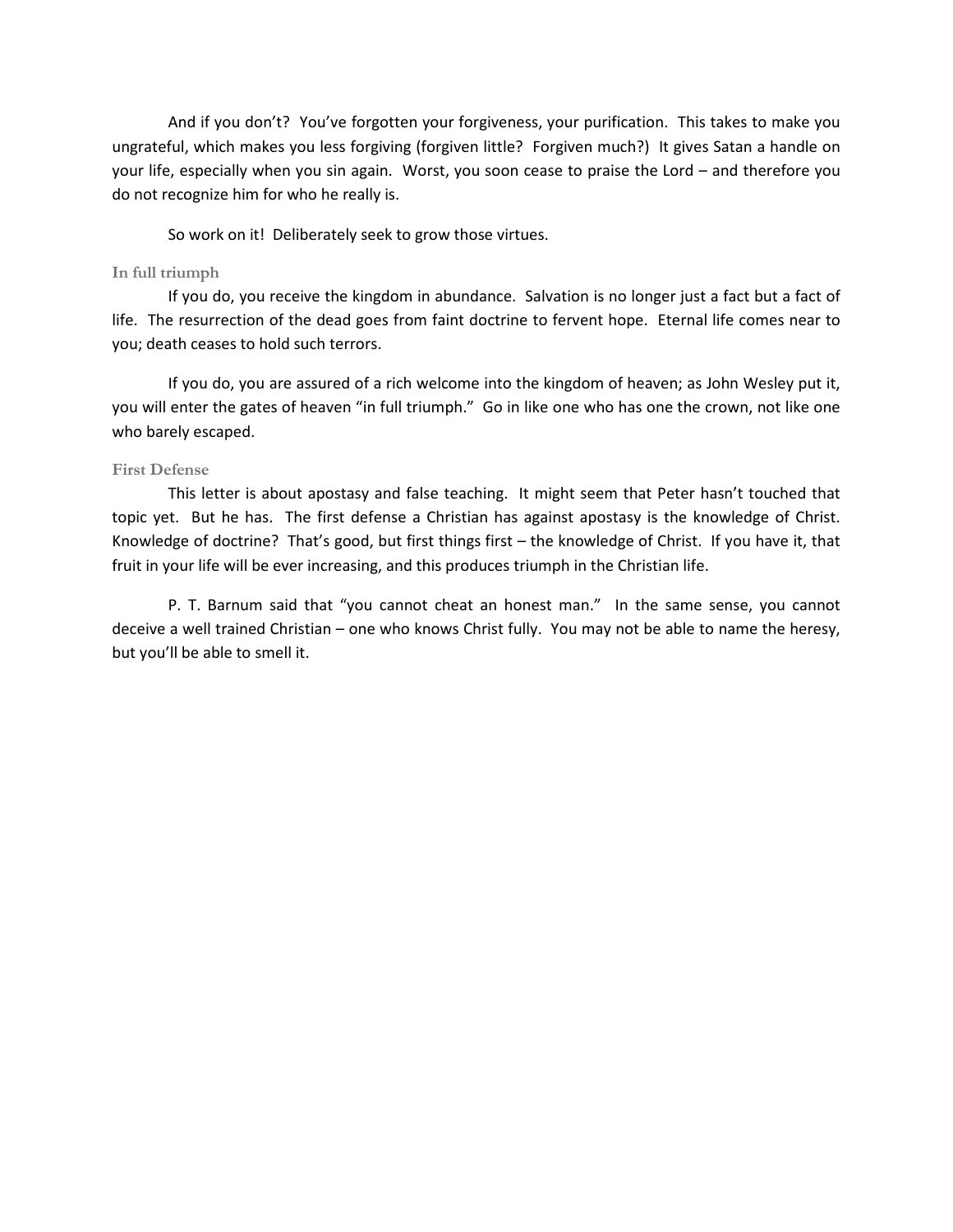# <span id="page-23-0"></span>**Stirring Memories - 2nd Peter 1:12-21**

Peter begins his argument against apostasy in three points:

1. His purpose is to stir you up with what you already know to be true.

2. What he is stirring within you is not someone's theory or another's fairy tale; rather, it's the plain truth.

3. This is made more sure by prophecy – but watch for the false prophet.

# Stir You Up

Therefore, I will always be ready to remind you of these things, even though you *already* know *them,* and have been established in the truth which is present with *you.* I consider it right, as long as I am in this *earthly* dwelling, to stir you up by way of reminder, knowing that the laying aside of my *earthly* dwelling is imminent, as also our Lord Jesus Christ has made clear to me. And I will also be diligent that at any time after my departure you will be able to call these things to mind.

# (2Pe 1:12-15 NASB)

# **To remind you**

Peter is reminding us – and that carries with it some implications which are not always followed today:

- It implies that the faith *exists* it's not something we need to "discover" or expand upon; it's already there.<sup>[9](#page-23-1)</sup>
- $\ddot{\phantom{1}}$  This also implies that his listeners already know the faith. He is referring to the Gospels, of course, and other Scripture.
- We are "firmly established in the truth." It is not something we devised but rather the firmness of our faith comes from the Holy Spirit.<sup>10</sup> We need to remember we are not inventors of the faith.

In short, we are reminded of the importance of the *faith that is* – not what we want it to be. It's a fact; indeed, its essentials are held in common by all Christians.

# **Stir you up**

 $\overline{\phantom{a}}$ 

(Note: the NIV has this as "refresh your memory" – a very poor interpretation, not followed by most other translations. Peter's intent is much more than a reminder list.)

Peter knows his time is short; evidently Christ has made this clear to him. So he hastens to remind his readers of the faith they already have. It is convenient, then, to review the last lesson:

God has given us everything we need – for life, and for godliness. It is God's good pleasure to do so, thus we have God's supply for God's purposes. He does this in many ways. For godliness, he has given us the Scriptures, that we might read them and meditate on them. He permits us to pray. He will have us praise him, so that we might know him. All this comes from God, the Holy One.

<span id="page-23-2"></span><span id="page-23-1"></span><sup>&</sup>lt;sup>9</sup> This is very contrary to the "emergent church" paradigm in which believers pick and choose what to believe. If you think not, ask your group if people who don't know Christ as Lord and Savior can be saved. You might be surprised at the results.<br><sup>10</sup>  $2<sup>nd</sup>$  Timothy 3:16-17, for those who need the reference.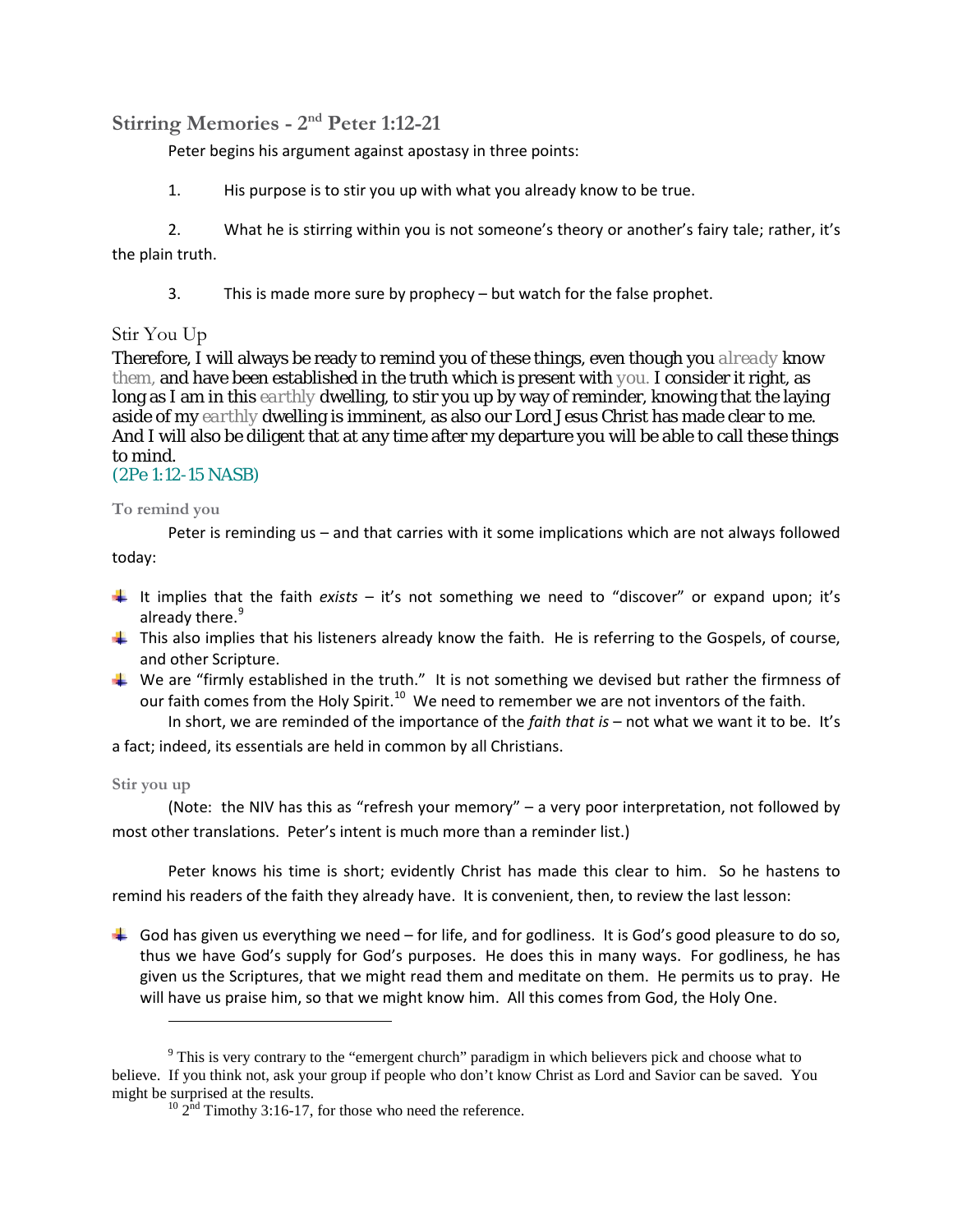- $\downarrow$  He also promises you eternal life. Not just "later" but starting now, as Christ is formed in your heart.
- In response to this, the Christian is told to make every effort to bring forth the fruit of such a life. These are things like goodness, knowledge, self control, perseverance, brotherly love and indeed the divine love of all. If these are not shown in your life, you are fruitless.
- If these things are not your life, then you are blind, spiritually. A curious fact about the spiritually blind – they usually have a blind leader, as well.

These things are worthy of reminder; indeed, "stirring up."

#### **After my departure**

It is important for a teacher to recognize his mortality. You should not act like you are going to live on this earth forever, that there is plenty of time to get the message across. To the contrary: remember that your time is short. You may not get the privilege of finishing your lesson series. Redeem the time.

Indeed, be *diligent* about it. Give some thought to how to make your lessons live beyond you. The best way is to train up one or more teachers in your place. With the new consumer Christianity, "emergent church" movement, Bible teachers are largely viewed as obsolete. $^{11}$  $^{11}$  $^{11}$  But one ought to try.

The idea is simple: that at any time the teacher  $-$  you or your successor  $-$  can stir up the faithful. Not just intellectual remembrance, though that is important. (We used to teach kids their memory verses, remember?) We need to stir up the students emotionally, intellectually, in the will – and all of these with power.

#### Cleverly Devised Tales

For we did not follow cleverly devised tales when we made known to you the power and coming of our Lord Jesus Christ, but we were eyewitnesses of His majesty. For when He received honor and glory from God the Father, such an utterance as this was made to Him by the Majestic Glory, "This is My beloved Son with whom I am well-pleased"-- and we ourselves heard this utterance made from heaven when we were with Him on the holy mountain. (2Pe 1:16-18 NASB)

#### **Mishandled Scripture**

l

It is important for you to know that the Scripture is under attack today in many ways – and by people you might not expect to do so. Here are three ways such an attack is made today:

- $\triangleq$  One is the "Apostles as myth makers" theory of how we got the Bible. The idea is that the apostles made up much of the New Testament in order to guide the church, particularly with reference to the Resurrection. Peter specifically denies this. This theory dates from the  $19<sup>th</sup>$  century. New!
- $\overline{+}$  A result of this which is now widely accepted even in "Bible-believing" churches is that the primary use of the Bible, along with devotional reading, is as a source of aphorisms and stories for the pulpit.

<span id="page-24-0"></span> $11$  This teacher has been told for almost twenty years that Bible classes are anachronisms; within five years they will be completely gone. We just don't know which five years, I suppose. Bible reading is now consigned to devotional reading only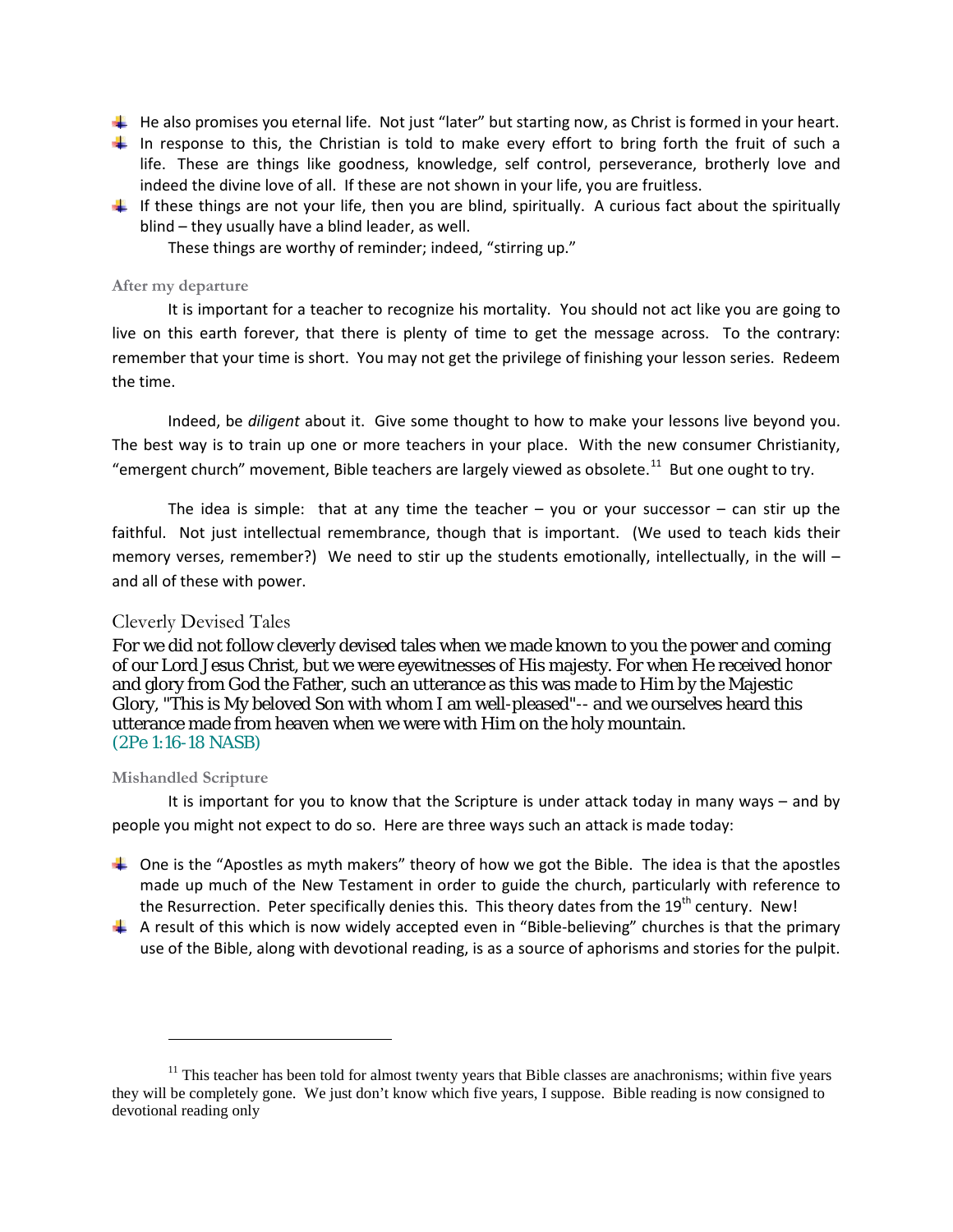It is, of course, properly used this way. But we now have those who hold that this is the *only* proper use. They usually don't proclaim it because of the trouble it stirs up.<sup>[12](#page-25-0)</sup>

Even more commonly we now have many interpretations of Scripture which are "personal and private" – "I'm glad that's true for you." The reference point of truth is my personal experience, not the fact based faith Peter describes.

**The Apostle's testimony**

Peter makes it plain that this is wrong – and he's an eyewitness to the facts. In particular:

- $\downarrow$  He saw the glory of God (at the Transfiguration and Ascension).
- $\bigstar$  He heard the voice of God there.
- $\downarrow$  This happened at a specific time and place not some private vision. In short, this is a matter of hard, cold fact – not somebody's fairy tale.

**Criteria for becoming "Scripture"**

It may interest you to know the some of the criteria the early church used to decide (in the  $4<sup>th</sup>$ century AD) just what books belonged in the Bible. Here are some they used:

- It had to be written under the authority of an apostle, if not by an apostle one who was an eyewitness of the resurrection of Christ. That pretty much restricted it to first generation witnesses.
- It had to be considered inspired. Interestingly, there were many books that were considered inspired (for example, the letters of Polycarp, a student of John the Apostle) which were considered but eliminated as not being apostolic.
- Get this: it had to be of proven use in the *pastoral* work of the church. In short, where the church today would turn to pop psychology (or James Dobson) the church then used the Scriptures. This at least proves it can be done.

That last tells you something. It tells you that doctrine is important *in the daily work of the church* – not just as an obscure reference point in a brochure somewhere. It also tells you that the church's pastoral ministry, like all else, should be Christ centered, not "seeker-centered" or even pewsitter centered.

# Prophetic Words

*So* we have the prophetic word *made* more sure, to which you do well to pay attention as to a lamp shining in a dark place, until the day dawns and the morning star arises in your hearts. But know this first of all, that no prophecy of Scripture is *a matter* of one's own interpretation, for no prophecy was ever made by an act of human will, but men moved by the Holy Spirit spoke from God.

# (2Pe 1:19-21 NASB)

l

# **The Lighthouse Principle**

It is always dangerous to delve into prophecy, for any number of reasons. One in particular is that it often evokes strong divisive emotions in those who hear it. So why, then, does Peter encourage

<span id="page-25-0"></span> $12$  Our preacher complains that it seems that the people who love the Bible the most, who study it most diligently, are the primary sources of disunity in the church. Perhaps it's because we love so much and hate to see the meat give way to the meringue.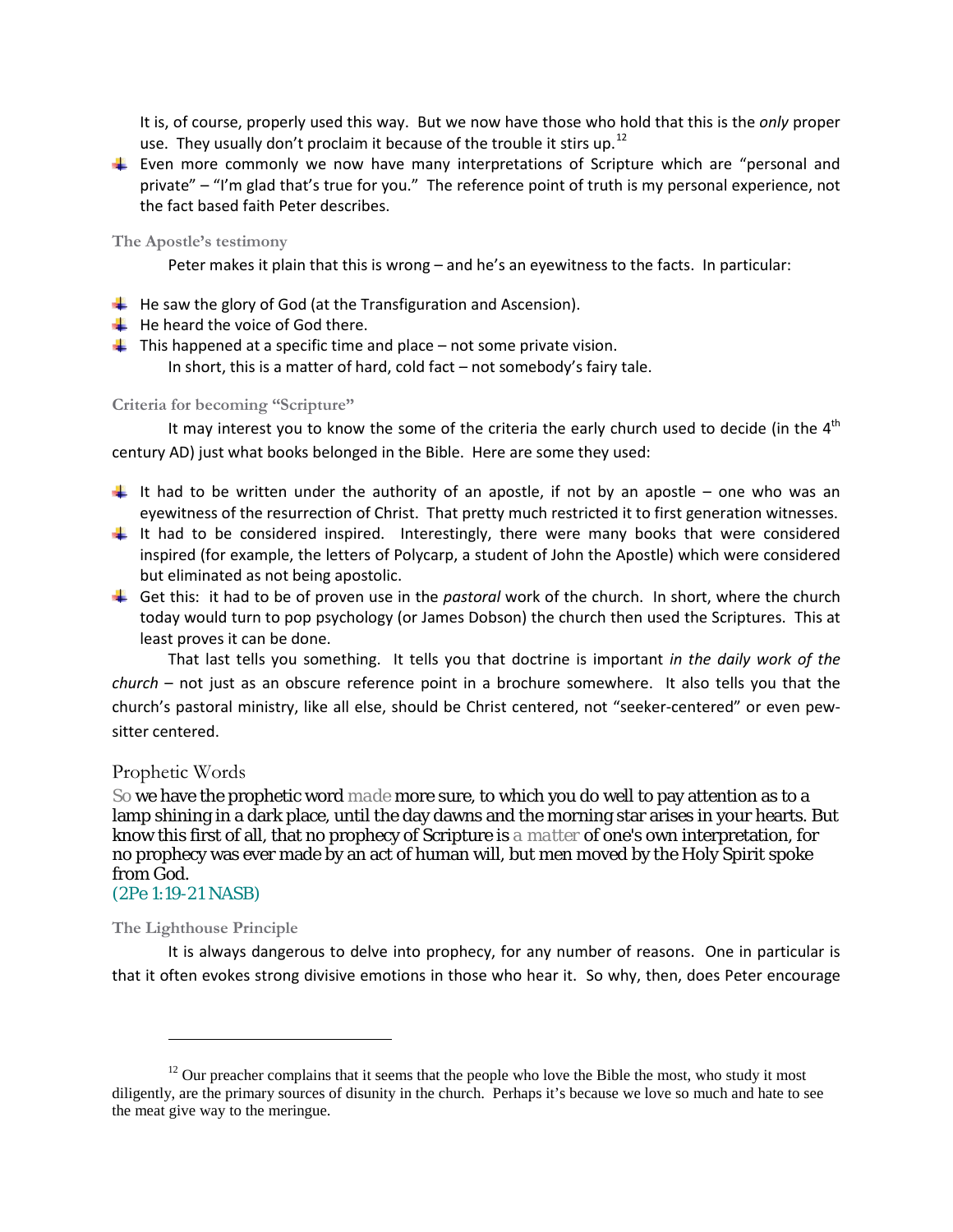us to do just that? Because it makes us all the more sure of the facts of the faith. Consider, if you will, the "lighthouse principle:"

- Lighthouses are never built in the harbor of your destination rather, they are built on the rocks you want to avoid. Likewise, prophecy is not an end in itself, but points to Jesus Christ.
- If you have a chart as we have the Bible the lighthouse tells you where you are. Likewise, prophecy tells you where you are in the grand scheme of things.
- $\downarrow$  No matter how bright the lighthouse or how good your chart, if you're going to make it to the dock, the lower lights need to be burning. No matter how brilliant your interpretation of prophecy, it must conform to the rest of Scripture.

#### **No private interpretation**

There is a translational difficulty in verse 20. The word translated "interpretation" (in the Greek, *epilusis*) carries with it not just a technical meaning (as in, translate) but also the emotional impetus behind it. The warning is against those who "just know" what the right answer is, and become emotionally attached to it. The reason is simple: prophecy doesn't come from man; nor should its interpretation. Indeed, you might consider the test of the Old Testament prophets:

'But the prophet who speaks a word presumptuously in My name which I have not commanded him to speak, or which he speaks in the name of other gods, that prophet shall die.' "You may say in your heart, 'How will we know the word which the LORD has not spoken?' "When a prophet speaks in the name of the LORD, if the thing does not come about or come true, that is the thing which the LORD has not spoken. The prophet has spoken it presumptuously; you shall not be afraid of him.

# (Deu 18:20-22 NASB)

This, I submit, is both clear and in right proportion. Mishandling the word of God is a most serious matter.

#### **Modern False Prophets**

Do we have false prophets in the modern church? I submit that indeed we do. Some examples may make this clear:

- $\ddot{\phantom{1}}$  There are some who claim to be a prophet outright. Joseph Smith and his interpretation of the golden hieroglyphics<sup>[13](#page-26-0)</sup>; Jehovah's Witness founder Russell; 7<sup>th</sup> Day Adventists founder Miller – the list is a long one.
- There are those who don't explicitly claim to be a prophet but act like one. A good example is the current Episcopalian church. When asked how they could support homosexuality, one bishop replied that this was the guidance of the Holy Spirit.
- A third, more insidious version comes from those who tell us that the most reliable source of knowledge about God comes through our own experiences.<sup>[14](#page-26-1)</sup> The idea is that the supreme arbiter of what is or is not truly the faith is the experience of the individual, not the word of God. This is rather subtle – and very widespread.

l

 $13$  He evidently thought no one would be able to actually read them at the time. The Rosetta stone spoiled

<span id="page-26-1"></span><span id="page-26-0"></span>that. <sup>14</sup> "Trust your feelings, Luke. Use the Force!"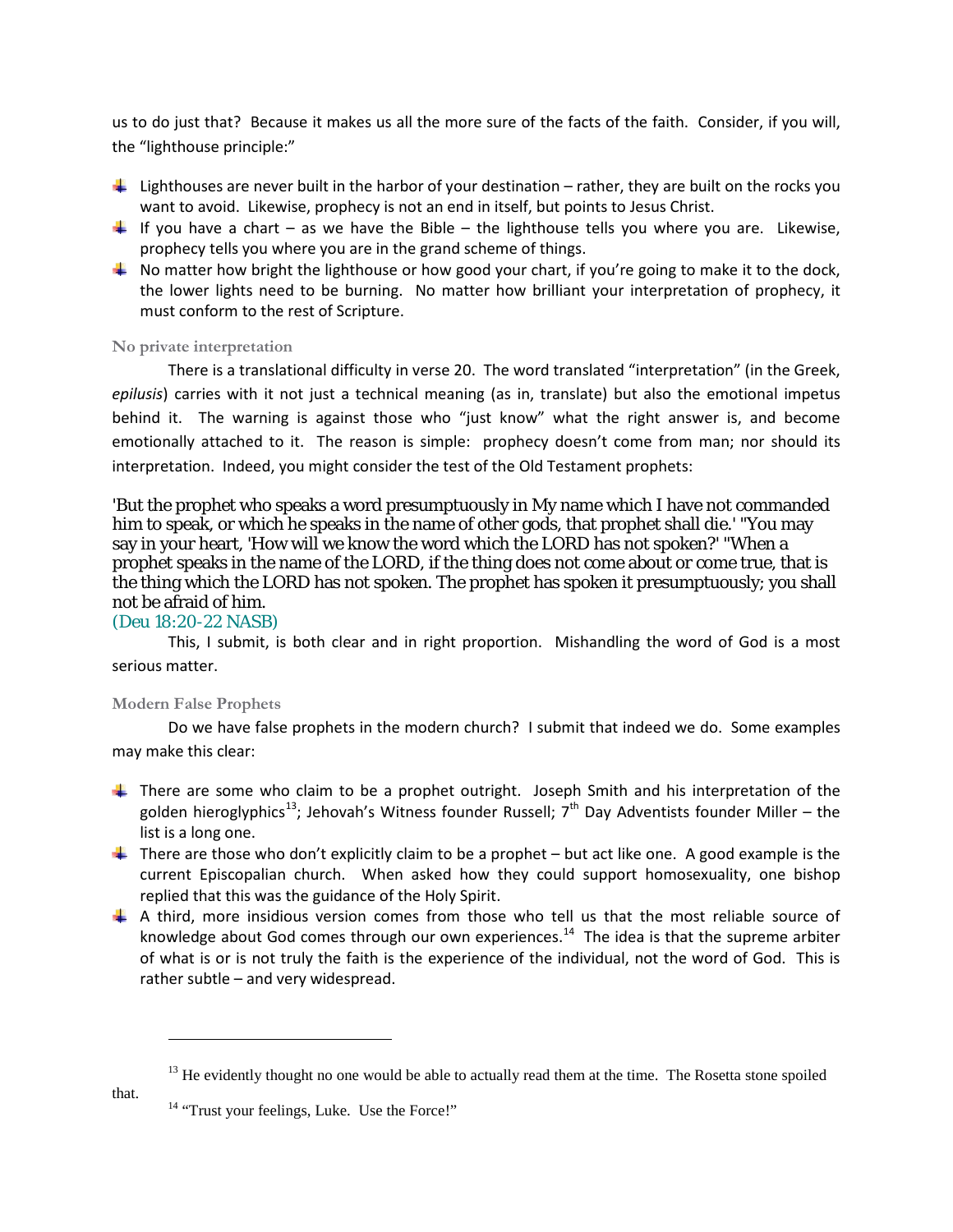All these folks are, in fact, Gnostic heretics. They preach the doctrine of "secret knowledge." The primary difference today is that the secret knowledge is no longer said to be a revelation, but an effect of our own personal experience. There is absolutely no support for this view in the Scripture – yet it is common even in churches who used to declare themselves "Bible believing." Now it's Bible believing – if my own emotional experience validates it. Otherwise, I'm glad it's true for you, because it's not for me. But hear the word of the Lord<sup>15</sup>:

But realize this, that in the last days difficult times will come. For men will be lovers of self, lovers of money, boastful, arrogant, revilers, disobedient to parents, ungrateful, unholy, unloving, irreconcilable, malicious gossips, without self-control, brutal, haters of good, treacherous, reckless, conceited, lovers of pleasure rather than lovers of God, holding to a form of godliness, although they have denied its power; Avoid such men as these. For among them are those who enter into households and captivate weak women weighed down with sins, led on by various impulses, always learning and never able to come to the knowledge of the truth. (2Ti 3:1-7 NASB)

l

<span id="page-27-0"></span><sup>&</sup>lt;sup>15</sup> Especially verse 5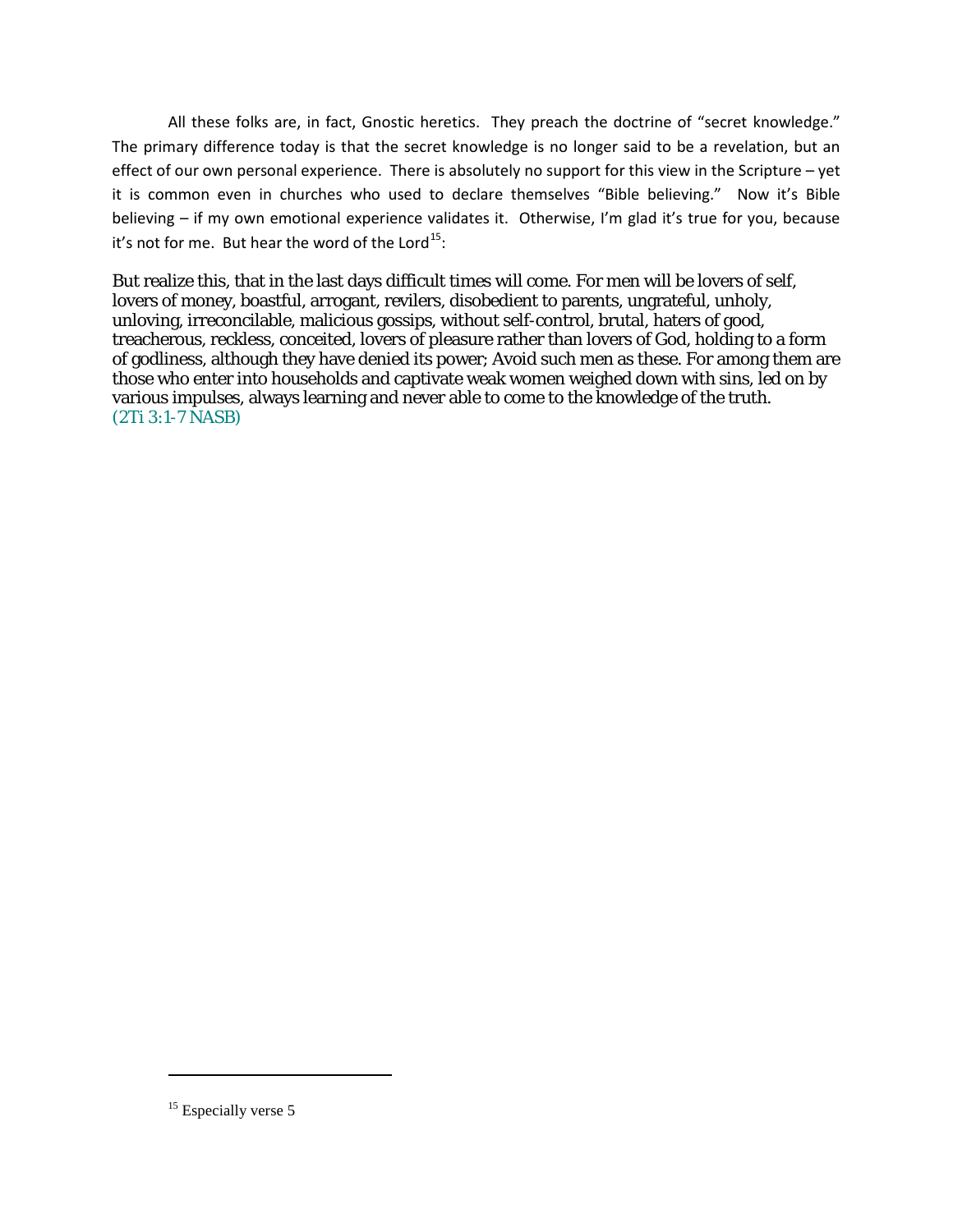# <span id="page-28-0"></span>**False Teachers - 2nd Peter 2**

Peter is rather blunt in describing the problem:

But false prophets also arose among the people, just as there will also be false teachers among you, who will secretly introduce destructive heresies, even denying the Master who bought them, bringing swift destruction upon themselves. Many will follow their sensuality, and because of them the way of the truth will be maligned; and in *their* greed they will exploit you with false words; their judgment from long ago is not idle, and their destruction is not asleep. (2Pe 2:1-3 NASB)

# **There will be…**

The surprise to most Christians here is that false teachers will be among us. Since most Christians think that theology is for theologians, and it really doesn't matter what you believe as long as you're sincere, why the fuss? Christ states this as well.<sup>[16](#page-28-1)</sup> We will have false teachers (and, by implication, preachers.)

How can this happen? Peter tells us here that they will smuggle in their false doctrine. In short, they will look like real teachers of the Scripture, but in their ego driven minds they have their own doctrine, which they see as superior to the faith as taught.

How do they get away with it? Peter tells us that *many* will follow them. In America, this is almost too easy to get away with. Being firmly of the *vox populi, vox Dei* train of thought, we assume that a preacher who has great success numerically must automatically be blessed by God. After all, if God wasn't with him, how could we have all those baptisms? One must ask: do butts in seats really equal souls in heaven? Is it OK to tell people what they want to hear and build a crowd that way? Paul tells us this:

# For the time will come when they will not endure sound doctrine; but *wanting* to have their ears tickled, they will accumulate for themselves teachers in accordance to their own desires, and will turn away their ears from the truth and will turn aside to myths. (2Ti 4:3-4 NASB)

More than that, what these men will teach are called "destructive heresies." Such men tend to destroy the church. Curiously, this is often accompanied by a plea from them for unity in the church – heresies first and foremost divide the church. To prevent them from being recognized as such you must persuade the sheep to be good sheep and follow blindly along. That's why Peter tells us that the first real defense of the church is the Christian's knowledge of Christ – if you know him, you will follow him, and not some heretic.

#### **How to tell**

l

So then, how do we know who the heretic is? There is more on this later, but I'd point out three characteristics Peter gives us:

<span id="page-28-1"></span>Greed. It may not be the primary motive (for some it is), but it's usually there. The faith teaches us to love the things of Christ; the heresy, the things of this world.

<sup>&</sup>lt;sup>16</sup> Matthew 7:15-20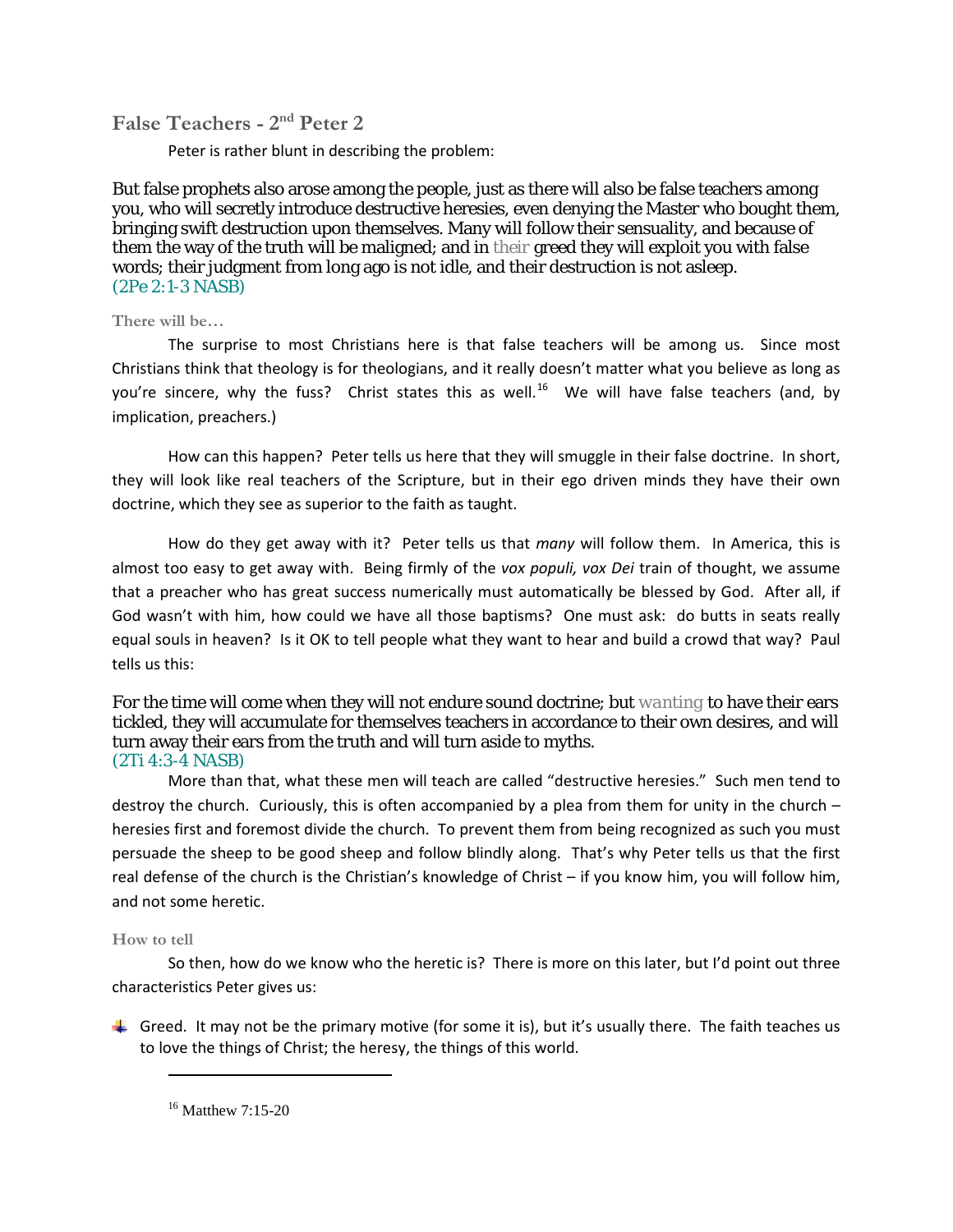- $\ddot{\phantom{1}}$  They bring the way of truth into disrepute. People look at them from the outside of the church and wonder how we could be so blind. Unfortunately, this also prevents those outside from seeing the truth about Christ.
- $\ddot{\phantom{1}}$  They will even deny the Lord. Almost all heresies revolve around a distortion of the nature of Christ or his work. (Examples to follow.)

**Destructive heresies**

So what possible difference could this make? Let me give you three examples:

1. Arianism. Arianism is the belief that God and Christ are, at root, two different essences. That somehow Jesus is the result of God playing around with Mary, resulting in a child who is godlike – but definitely inferior to, and distinct from, God. You can see how, if you pick and choose among Scriptures, this view could come about. But you probably can't see why it would make a difference. But it does. If Christ is not really God, why appeal to him in prayer? So you should only talk to God – who cannot really sympathize with us. How could he? He's not human! So we're left with following the rules and appeasing the frowning God. Want an example? Jehovah's Witnesses.

2. Eutychianism – the opposite heresy. Jesus is God but not really human. So all that business on the Cross was play-acting, and thus not effective at atonement. We don't really have the salvation promised, just some nice teaching. Now what are you going to do?

3. Pelagianism and its offshoot, semi-Pelagianism. Pelagius taught that original sin doesn't exist. Therefore, atonement for the whole human race is ineffective; man (via his free will) cooperates with God to achieve salvation. Semi-Pelagianism affirms original sin, but retains the idea that salvation is the joint venture of man and God. The usual result is that Christianity dissolves into a series of selfhelp sermons; after all, man doesn't need salvation (he can get that by seeking God himself) but does need improvement of his sinful nature.<sup>[17](#page-29-0)</sup>

# God Rescues the Righteous

For if God did not spare angels when they sinned, but cast them into hell and committed them to pits of darkness, reserved for judgment; and did not spare the ancient world, but preserved Noah, a preacher of righteousness, with seven others, when He brought a flood upon the world of the ungodly; and *if* He condemned the cities of Sodom and Gomorrah to destruction by reducing *them* to ashes, having made them an example to those who would live ungodly *lives* thereafter; and *if* He rescued righteous Lot, oppressed by the sensual conduct of unprincipled men (for by what he saw and heard *that* righteous man, while living among them, felt *his* righteous soul tormented day after day by *their* lawless deeds), *then* the Lord knows how to rescue the godly from temptation, and to keep the unrighteous under punishment for the day of judgment,

(2Pe 2:4-9 NASB)

l

<span id="page-29-0"></span> $17$  I am, of course, utterly simplifying things in all three of these instances. Those with theological training will understand the difficulty of explaining both the correct nature of these heresies and the difficulty in getting the average, untrained Christian to understand them, let alone know why it makes a difference.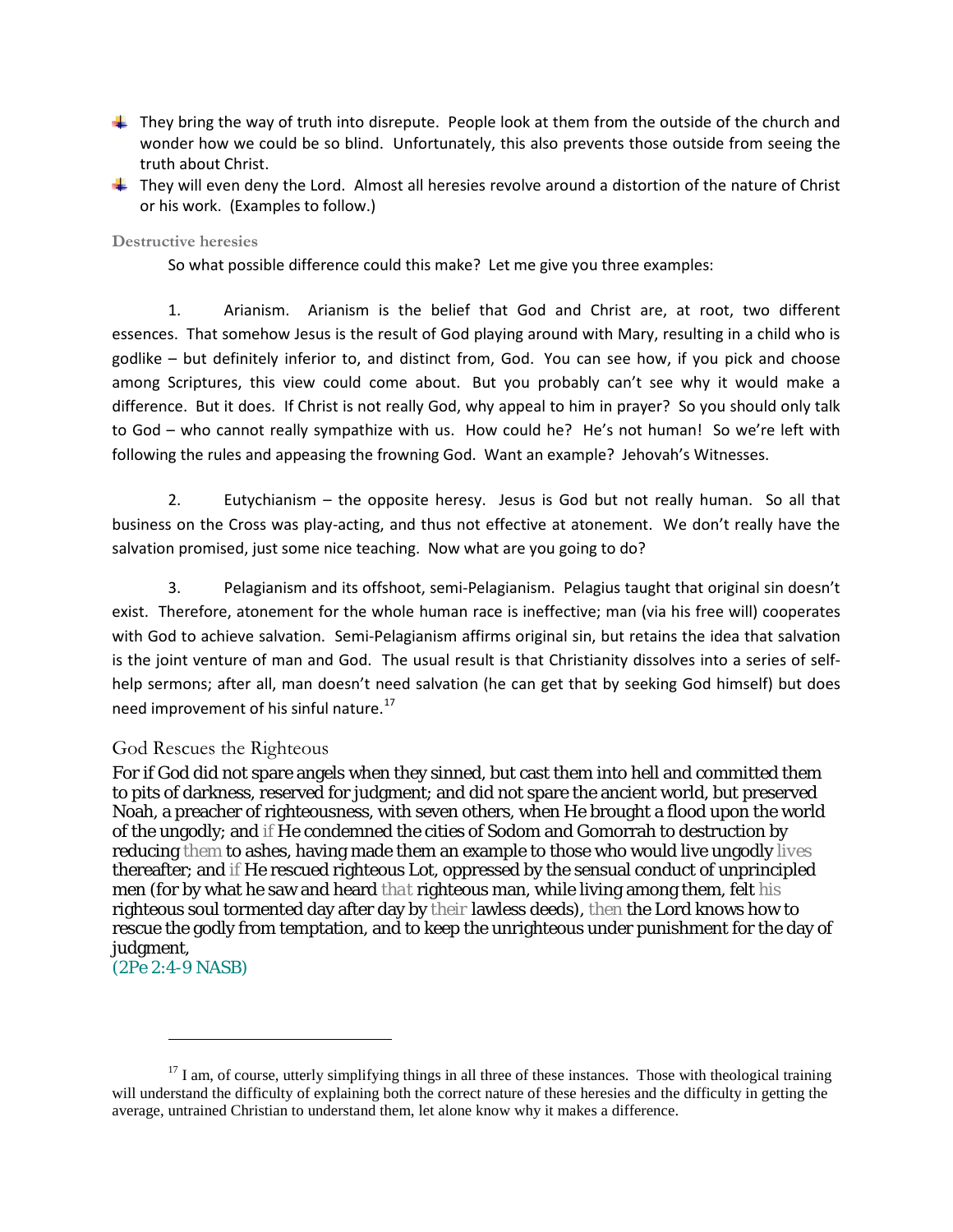**The nature of the righteous**

This section of Scripture contains some disturbing implications about the righteous:

- It implies that when such heresy invades the church, the righteous are few. If you've ever had the feeling that it's impossible to persuade everyone else that things are going horribly wrong, you might just be right.
- $\downarrow$  It implies that the wicked are powerful in those circumstances. You are not hunting out the occasional heretic; you are fighting against the odds.
- It implies that the righteous are *tormented* by what they see. One of the frustrations of the righteous in these circumstances is that the evil around you is very clear and agonizing; others just can't see what the fuss is about.

#### **The punishment of the wicked**

It might seem that God is doing nothing about it. Indeed, that's one of the sources of doubt for the righteous – why isn't God dealing with these people? But notice the examples given:

- $\downarrow$  The wicked may be the spiritually powerful of their day, but God eventually will deal with them.
- Even if whole cities (or cultures) go this way, God will deal with them. As Lot's story makes clear, God wants to be merciful, but at some point his patience ends.
- Even, as with Noah, it involves the whole world. (Even so, Lord Jesus, come.)

**There is hope**

How is this?

- First, God rescues the righteous. Throughout the Bible runs the theme of the remnant. Ultimately, those who persevere in righteousness will be kept by God.
- God condemns the wicked; they will not escape. It's just that he may still be patient with them, hoping for their repentance. He was patient with you, wasn't he?

Some scholars will bring forth the doctrine of "indefectibility" – the idea that the Holy Spirit will not allow the church to *remain* in error. It's just that the correction may be catastrophic in nature.

# Recognizing the False Teacher

I told you we weren't done with this.

and especially those who indulge the flesh in *its* corrupt desires and despise authority. Daring, self-willed, they do not tremble when they revile angelic majesties, whereas angels who are greater in might and power do not bring a reviling judgment against them before the Lord. But these, like unreasoning animals, born as creatures of instinct to be captured and killed, reviling where they have no knowledge, will in the destruction of those creatures also be destroyed, suffering wrong as the wages of doing wrong. They count it a pleasure to revel in the daytime. They are stains and blemishes, reveling in their deceptions, as they carouse with you, having eyes full of adultery that never cease from sin, enticing unstable souls, having a heart trained in greed, accursed children; forsaking the right way, they have gone astray, having followed the way of Balaam, the *son* of Beor, who loved the wages of unrighteousness; but he received a rebuke for his own transgression, *for* a mute donkey, speaking with a voice of a man, restrained the madness of the prophet. These are springs without water and mists driven by a storm, for whom the black darkness has been reserved. For speaking out arrogant *words* of vanity they entice by fleshly desires, by sensuality, those who barely escape from the ones who live in error, promising them freedom while they themselves are slaves of corruption; for by what a man is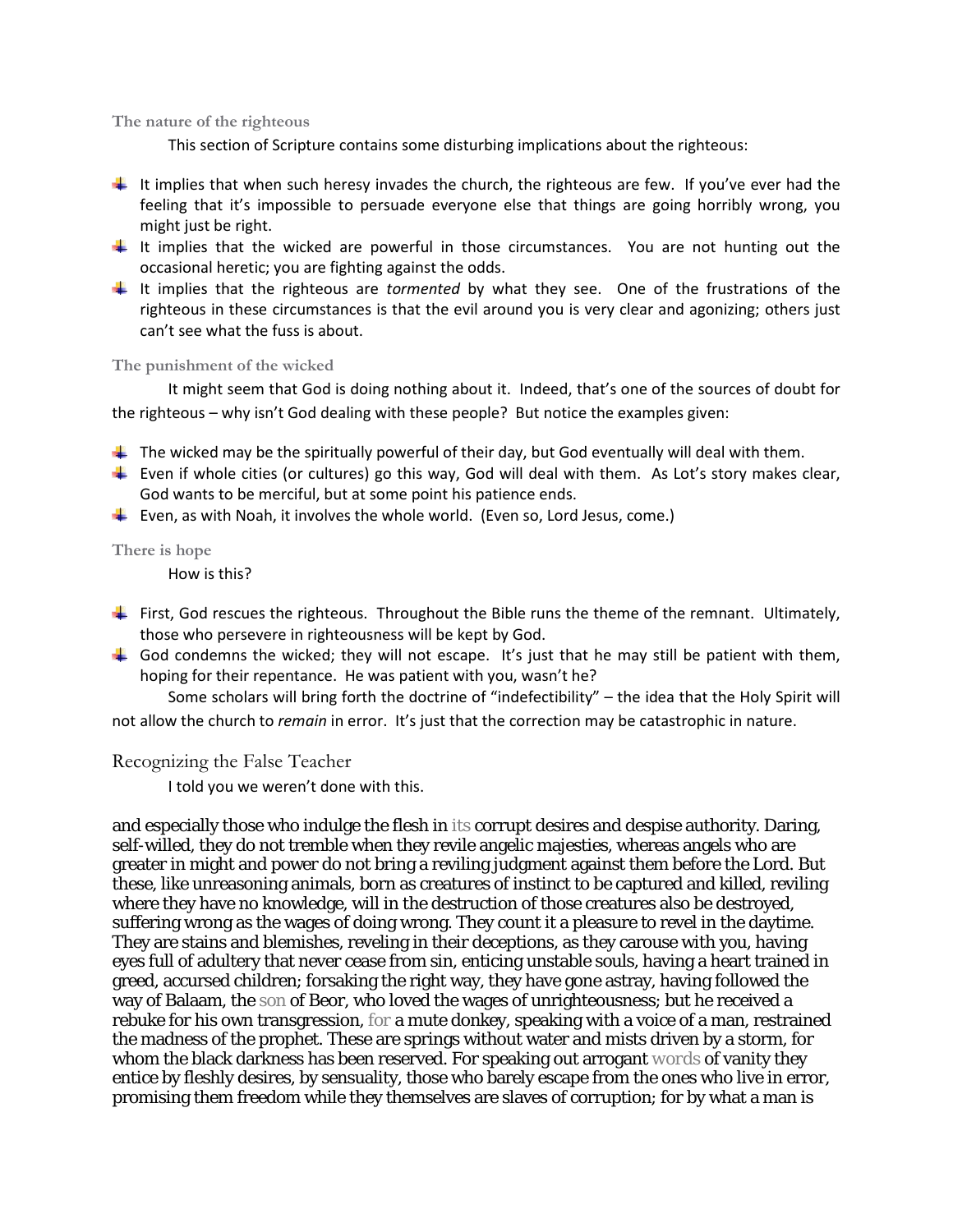overcome, by this he is enslaved. For if, after they have escaped the defilements of the world by the knowledge of the Lord and Savior Jesus Christ, they are again entangled in them and are overcome, the last state has become worse for them than the first. For it would be better for them not to have known the way of righteousness, than having known it, to turn away from the holy commandment handed on to them. It has happened to them according to the true proverb, "A DOG RETURNS TO ITS OWN VOMIT," and, "A sow, after washing, *returns* to wallowing in the mire."

# (2Pe 2:10-22 NASB)

So just how do I recognize these false teachers?

#### **Character**

May I point out three elements of character you should look for?

- $\ddot{\phantom{1}}$  Daring these are the people who tell you that if the church is to survive, she must be willing to strike out in bold new directions. Watch this: the survival of the church depends not on its faithfulness, nor on the strength of God, but our willingness to accept these "new" doctrines.
- **Arrogance** these are people who are curtly dismissive of the opposite view. It often happens that those who oppose them are experienced Christians – meaning, old. Their views are dismissed out of hand; after all, they're just old fogies. (It's not old vs. young; it's the arrogance to look out for.)
- Slaves of depravity something has a grip on their lives something other than Jesus Christ. Often enough their secret sin is their common accusation of others.

#### **Actions**

There are many possible actions which might identify such; Peter gives us these three:

- **L** Carousing in broad daylight. In the plain sight of the world they party hearty. There is eventually no sense of shame; it's not drunkenness, it's being a regular guy to show the world that Christians are not hypocrites.
- $\downarrow$  Adultery. Sexual Puritanism is denounced and "love" becomes the new standard of the church.
- Greed. Someone is always looking to profit from his service to the church.

**How bad is it?**

I have left until the last the warning to the teachers who are like this.

- As Peter tells you, you'd be better off if you'd never heard of Christ. To know the truth and then turn your back on it – what will you expect of God?
- $\ddot{\phantom{1}}$  He explicitly tells you that you will be paid back "harm for harm."
- $\triangleq$  AND after that, the gloomy darkness of the dungeons of hell. People, the Lord is serious about this.

#### Summary

May I leave you with a brief summary of what you need to know?

- You *will* have false teachers, like it or not.
- $\downarrow$  You can recognize them (by their fruits you will know them).
- $\ddot{\phantom{1}}$  God may not let you triumph over them, but he will provide for your rescue.
- $\downarrow$  If you are one of these false teachers, you have been warned.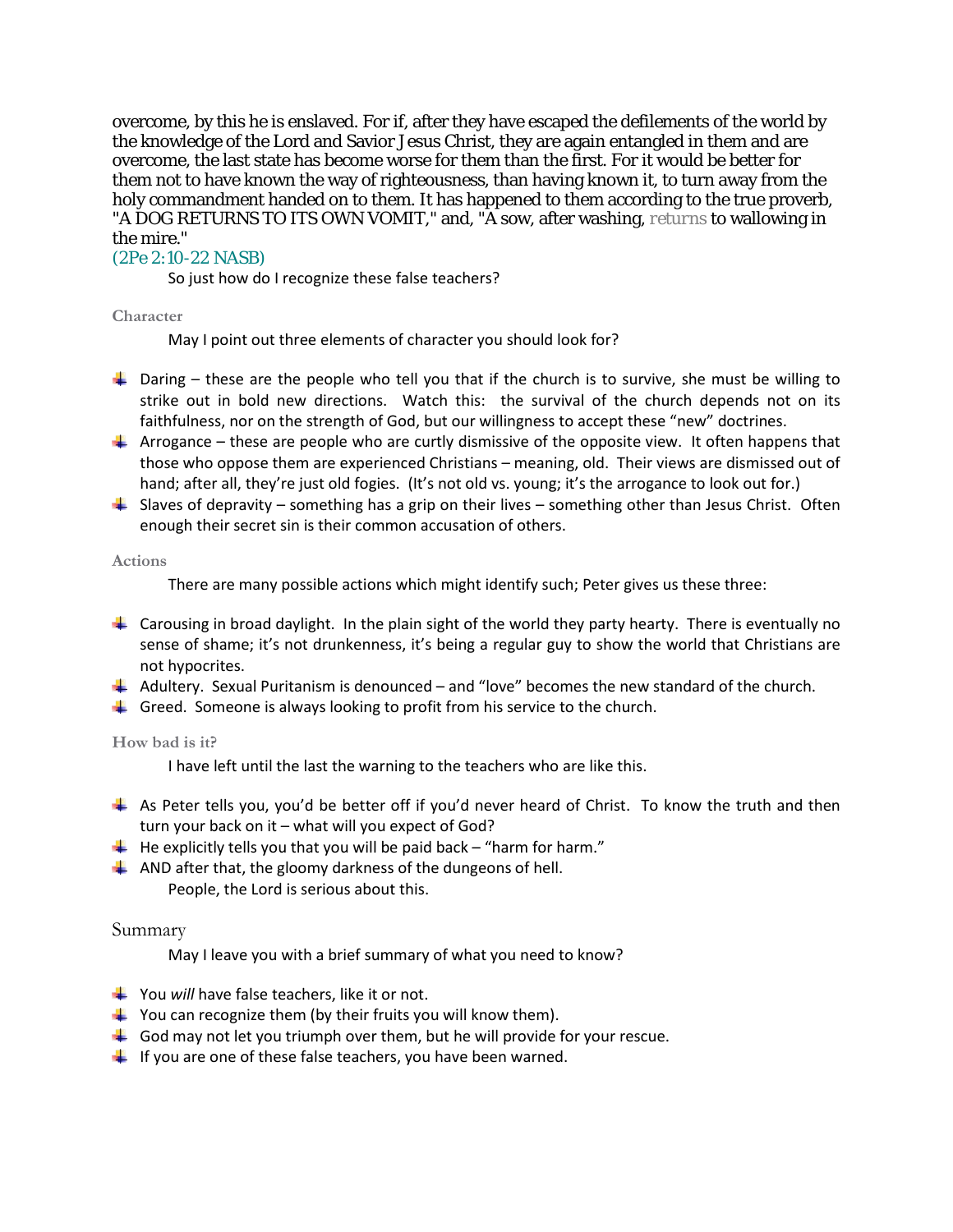# <span id="page-32-0"></span>**Day of the Lord - 2nd Peter 3**

It is best if we read it through at once:

This is now, beloved, the second letter I am writing to you in which I am stirring up your sincere mind by way of reminder, that you should remember the words spoken beforehand by the holy prophets and the commandment of the Lord and Savior *spoken* by your apostles. Know this first of all, that in the last days mockers will come with *their* mocking, following after their own lusts, and saying, "Where is the promise of His coming? For *ever* since the fathers fell asleep, all continues just as it was from the beginning of creation." For when they maintain this, it escapes their notice that by the word of God *the* heavens existed long ago and *the* earth was formed out of water and by water, through which the world at that time was destroyed, being flooded with water. But by His word the present heavens and earth are being reserved for fire, kept for the day of judgment and destruction of ungodly men. But do not let this one *fact* escape your notice, beloved, that with the Lord one day is like a thousand years, and a thousand years like one day. The Lord is not slow about His promise, as some count slowness, but is patient toward you, not wishing for any to perish but for all to come to repentance. But the day of the Lord will come like a thief, in which the heavens will pass away with a roar and the elements will be destroyed with intense heat, and the earth and its works will be burned up. Since all these things are to be destroyed in this way, what sort of people ought you to be in holy conduct and godliness, looking for and hastening the coming of the day of God, because of which the heavens will be destroyed by burning, and the elements will melt with intense heat! But according to His promise we are looking for new heavens and a new earth, in which righteousness dwells. Therefore, beloved, since you look for these things, be diligent to be found by Him in peace, spotless and blameless, and regard the patience of our Lord *as* salvation; just as also our beloved brother Paul, according to the wisdom given him, wrote to you, as also in all *his* letters, speaking in them of these things, in which are some things hard to understand, which the untaught and unstable distort, as *they do* also the rest of the Scriptures, to their own destruction. You therefore, beloved, knowing this beforehand, be on your guard so that you are not carried away by the error of unprincipled men and fall from your own steadfastness, but grow in the grace and knowledge of our Lord and Savior Jesus Christ. To Him *be* the glory, both now and to the day of eternity. Amen.

(2Pe 3:1-18 NASB)

### Day of Wrath

The reader will note that this lesson cannot possibly contain all that might be said about the Day of Wrath; indeed, end times in general. Moreover, there is substantial disagreement, some of it sinfully vehement, about the order of events and the meaning of various passages. We will therefore constrain ourselves to that which is almost universally agreed on, and which is also needful to understand Peter's teaching here.

#### **Prophesied**

l

Peter begins his tale by telling us that the Day of Wrath is prophesied. Indeed it is. Beginning in the Old Testament<sup>[18](#page-32-1)</sup>, then frequently amplified and repeated in the New Testament<sup>[19](#page-32-2)</sup>, we have the

<span id="page-32-2"></span><span id="page-32-1"></span><sup>&</sup>lt;sup>18</sup> See, per Nave's Topical Bible, Isa  $2:12$ ; Isa  $13:6$ ; Isa  $13:9$ ; Isa  $34:8$ ; Jer $46:10$ ; Lam  $2:22$ ; Eze  $30:3$ ; Amo 5:18; Joe 2:1; Oba\_1:15; Zep\_1:8; Zep\_1:18; Zep\_2:2-3; Zec\_14:1

<sup>&</sup>lt;sup>19</sup> See, per Nave's Topical Bible, Mal<sub>\_4</sub>:5; 1Co\_5:5; 2Co\_1:14; 1Th\_5:2; 2Pe\_3:10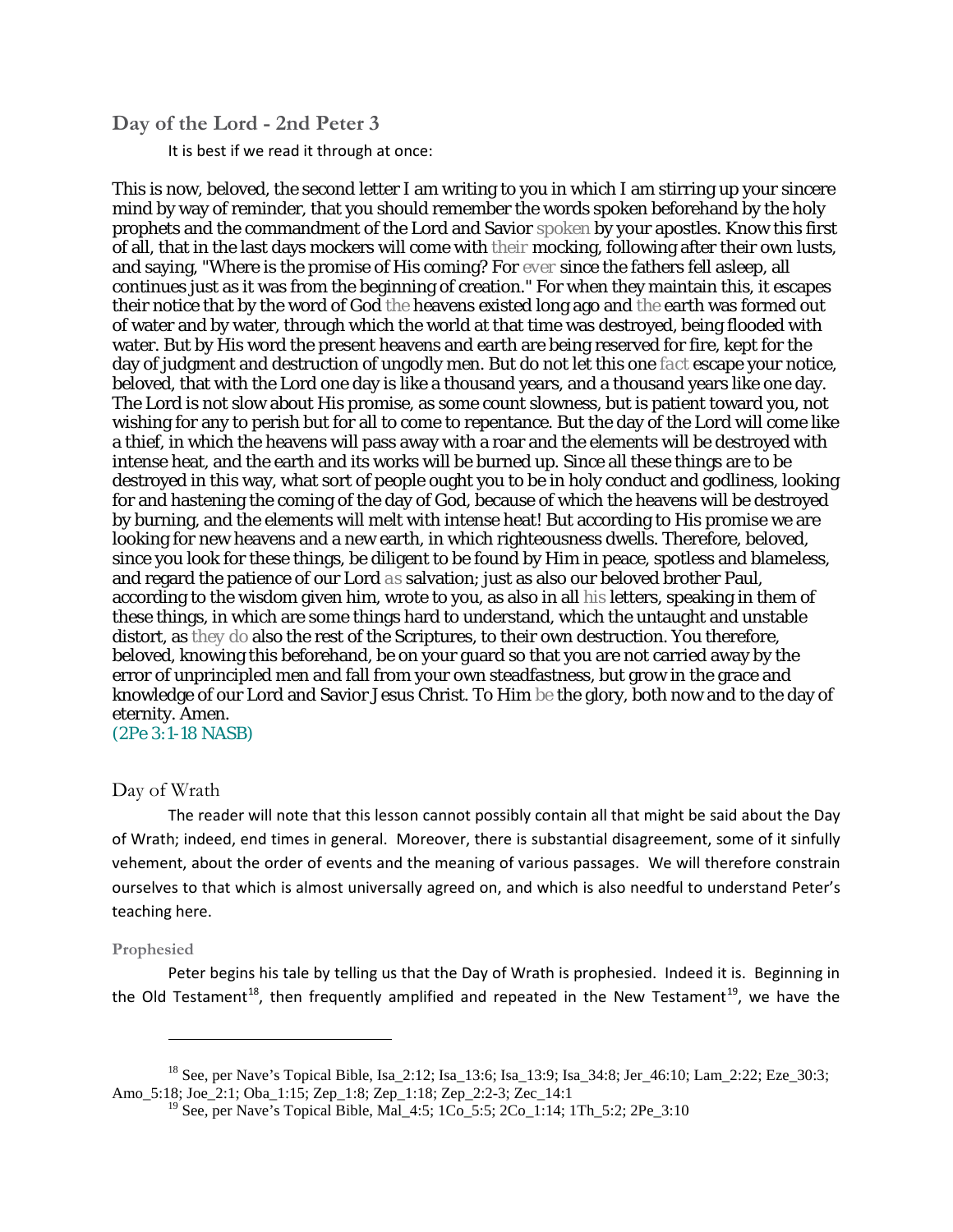solemn assurance that Christ returns and in the process delivers the wrath of God in the form of judgment on sinful man. The order of events is disputed, but the coming of the judgment is sure.

So why don't we hear about this from the pulpit? Pulpit topics have their fashions, and it is still an anathema among many preachers to "preach hellfire and brimstone." The theory is that people don't like that – and that their dislike is a good reason not to preach it. (We may draw a parallel concerning the sin of adultery; it too is unpopular – and not preached.) The matter resolves itself when the preacher sticks to the number one topic: Jesus Christ, and Him crucified.<sup>[20](#page-33-0)</sup>

# **New Heaven, New Earth**

It is one of the Seven Last Things: the new heaven and the new earth. The phrase itself is found only in Revelation<sup>21</sup>, but the concept is throughout the Scriptures<sup>22</sup>. The idea is simple: at the end, God will destroy the existing physical reality and replace it. Those who are his children will be invited to inhabit it forever. All things will be purified, which is to say that all things will be judged and cleansed.

How is God going to do this? I have no idea. I just know that his Word says that it will happen. It is something without precedent in physical reality.

#### **Thief in the night**

You can well imagine that Christian fanatics and scholars alike would be fascinated by the question, "when?" I can give you only a little information on the subject:

- **First, it will happen when things are going along just like they always have. There's always someone** screaming the end is near, so we must include that in the definition of "normal" as well. From the world's point of view, it will be a total surprise.
- $\ddot{\phantom{1}}$  At this event, or near it, there will be a separation between the righteous and the wicked. (There is much debate on more than one separation, in what order, and so on. My point is that there will be a separation.)
- $\frac{1}{2}$  So, considering all prophecy, we must remember that *no one* will know when.<sup>[23](#page-33-3)</sup>

This is serious stuff. Please remember that it is said here in the context of talking about false teachers. It's Peter's warning to those who have taken their own way: a horrible judgment awaits you.

# Scoffers will come

 $\overline{\phantom{a}}$ 

Let us be specific about this: those who lead the people of the church will come with a sneering, scoffing attitude.

- **They will use social pressure from the pew or the pulpit, we are talking about those in authority** to belittle those who hold to the Scriptures.
- <span id="page-33-0"></span>**They will do so according to their own evil desires – "lusts" in some translations. "It's all about me."** So throughout the centuries we have had what today might be called a "rock star church." (Watch those folks who are so proud of being so humble.)

<span id="page-33-2"></span>

<span id="page-33-1"></span><sup>&</sup>lt;sup>20</sup> 1<sup>st</sup> Corinthians 1:23<br><sup>21</sup> Revelation 21:1-2<br><sup>22</sup> See, for example, Isaiah 66:22<br><sup>23</sup> Matthew 24:36

<span id="page-33-3"></span>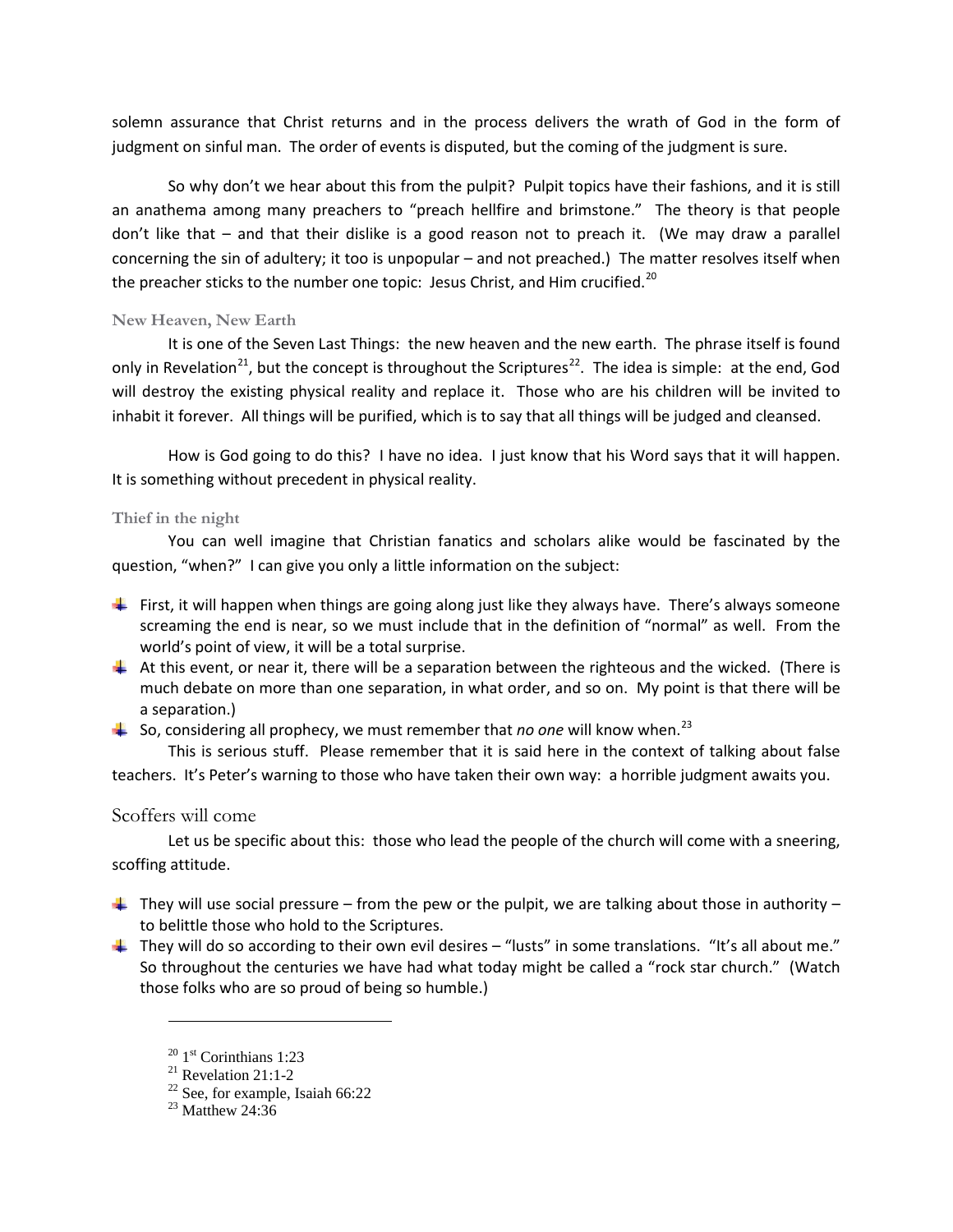Most important, they will deny (or perhaps just refuse to speak about) the return of the Lord.<sup>[24](#page-34-0)</sup>

# **Deliberately overlook**

How, one might reasonably ask, do they justify this? In our own age this is greatly helped by the anti-intellectual tenor of evangelical Christianity. "Check your brain at the door because God wants your heart. $^{25}$  $^{25}$  $^{25}$ " But the method is simple:

- $\ddot{\phantom{1}}$  They deliberately ignore the Word of God the Scriptures. A good example is the modern church's treatment of homosexuality.
- $\ddot{\phantom{1}}$  They forget the simple fact that God created the universe and that therefore it is no great logical leap to think he might recreate it.
- Of course, they can point to the "failure" of those who believe the Scriptures; things are going on just like normal, right?

# **Judgment is coming for such**

It is a fairly obvious question: if God tells us that such people are in the church, why doesn't he simply strike them dead? Their destruction is coming anyway, why not now? We may see two answers:

- First, there is the "wheat and tares" problem.<sup>26</sup> Sometimes you have to wait to discover just which is which, and ripping them out now might disorder the church.
- More than that, there is the patience of God. It is not his will that any should be lost, and that includes the apostates too. Time for repentance must be given.

# What we should do

Having described the problem (and ultimate solution) thoroughly there remains the question: what should we do about it in the meanwhile?

# **Remember**

Peter points out to us that he is stirring our memories. Here are three things to remember:

- First, the prophecies in the Scriptures. Many have been fulfilled at the first advent of Christ giving us all the more reason to expect the rest to be fulfilled "soon."
- Next, we should remember the patience of God. Indeed, we are to regard it as salvation for if God doesn't instantly toast the apostate, how much more patient will he be with ordinary sinners?
- Finally, we have the Scriptures themselves (see his remark about Paul) which we are not to neglect.

# **Holy conduct and godliness**

 $\overline{\phantom{a}}$ 

It is not just our memory but our conduct which is required. Again, three things:

We are to pass our time waiting and hastening Christ's return. The waiting is to be done expectantly ("even so, Lord Jesus, come"); but what about hastening? Perhaps he expects us to take the Gospel to every tongue, tribe and nation! Then the end will come.

<span id="page-34-2"></span><span id="page-34-1"></span><span id="page-34-0"></span> $24$  Our own preacher's recent sermon on heaven, which militantly failed to mention the resurrection of the dead, the Lord's return or the judgment was rather disturbing on this account.<br><sup>25</sup> See Mark 12:28-30 for the obvious rebuttal.<br><sup>26</sup> Matthew 13:24-20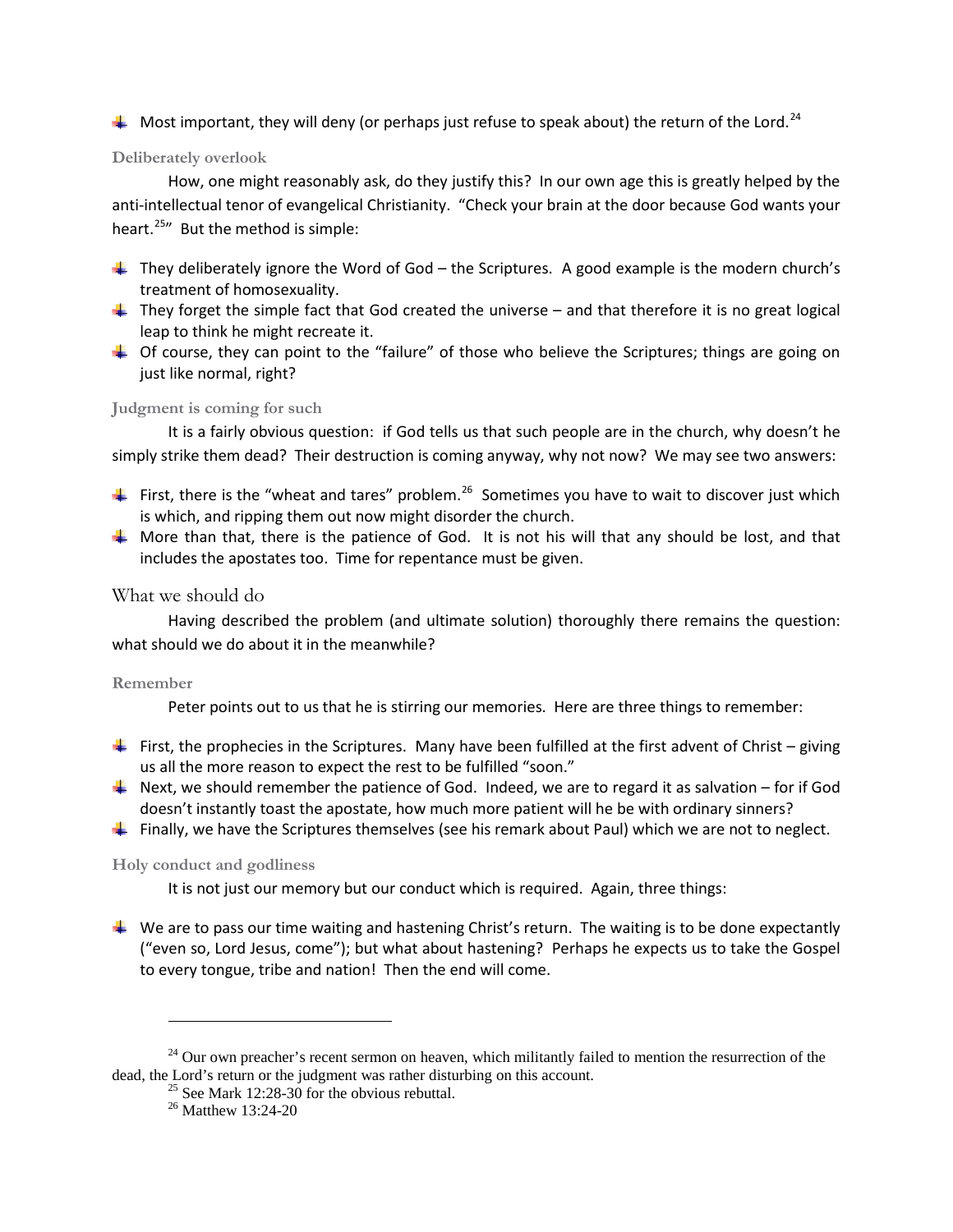- In the meanwhile, note that we are to be diligent to be found by Him in peace. In short, there is no prescription for church rebellion; rather, we are to strengthen the bond of peace all the more. There are the weapons of the Lord, and the weapons of the world.
- $\downarrow$  Our personal conduct should be, of course, spotless and blameless.

#### **Be on your guard**

As this is the end of the series, I may point out that nothing in Peter's letter tells us to raise revolt. We are not to divide the church – and ruin her witness to the world. But there is a final pair of "do and don't":

- **Don't** be carried away by every little fad or "bold new thinking." Test all things by the Scripture. Hold firm to Christ and the Word he has given you; let the false teacher's doctrine splash against that rock and drain away.
- **↓** *Do* continue to grow first in grace, so that you might be both forgiven and forgiving. Also grow in the knowledge of Christ – it is the Christian's great defense against the apostate, the heretic and the false teacher.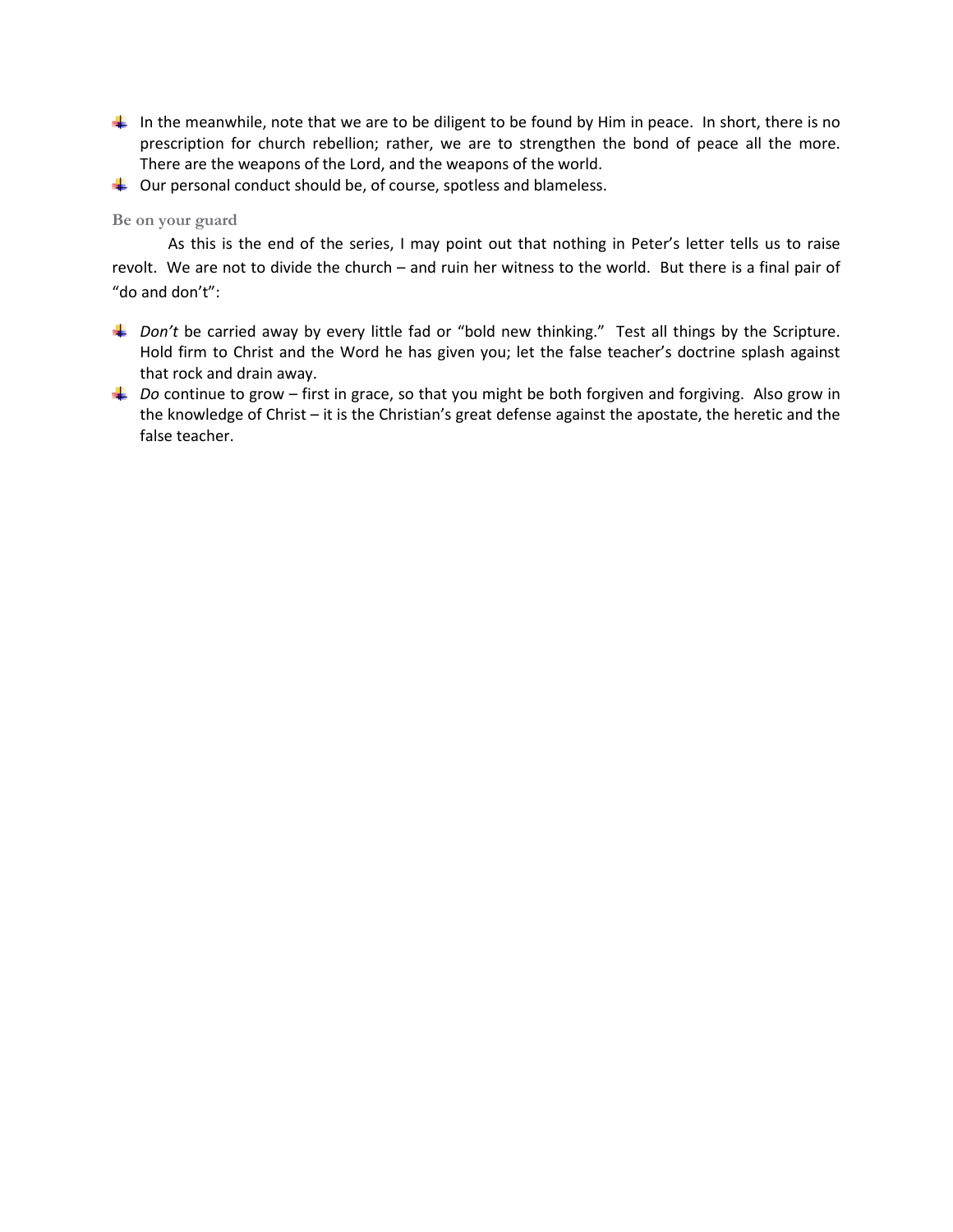# <span id="page-36-0"></span>**Heresies - Ancient and Modern**

The well educated reader must be offered an apology: this is by no means a solid theology course session on heresies. It in fact can offer little more than a survey of heresies ancient and modern, with but the following justification:

- We hope to dispel the notion that "it doesn't matter what you believe as long as you're sincere." It does matter. There is a right answer.
- $\ddot{\phantom{1}}$  We also plan to show that what you believe does in fact affect the life of the ordinary Christian on a daily basis.
- $\ddot{\phantom{1}}$  Finally, to the extent possible, we intend to demonstrate that heresy is not some ancient problem, but a modern one.

Heresies: the Divinity of Christ

A couple of ancient heresies:

#### **Nestorianism**

The Nestorians (somewhat like the Arians, below) believed that Jesus Christ had two *separate* natures:

 $\downarrow$  One was the gentle Jesus, friend of the sinner – a human nature.

 $\triangleq$  The other was Christ – the stern God of the Old Testament.

Their prime question was, "How could God be a three day old baby?" But see the consequences of this belief: if this is so, how can God (the Christ part) understand my human deficiencies? Jesus might, but God can't – and therefore I need to appease the Christ while I applaud the Jesus. I'm still dealing with God at arms length. What does that do to your prayer life?

#### **Arianism**

This heresy holds that Christ is separate and *less than* God. He is not an eternal being, but the highest of created beings. (This is a central belief in Mormonism). Jesus had a human soul, but this was replaced by the *Logos* when Christ entered into him.

If this is so, how can Christ connect us with God? How can he forgive – if he is not God, he is not the one morally offended when we sin?

The truth is simple: Jesus of Nazareth, the Christ, is, always was, and always will be God. I may not be able to explain how, but I know it's the truth.

# Heresies: the Humanity of Christ

OK, if his divinity pleases you, what about his humanity? Was he really human like us?

#### **Eutychianism**

This heresy holds that Christ's humanity is somehow different from our humanity. It's therefore held that he couldn't really suffer the way we do; in fact, his actions just before the Cross are held to be some sort of "example only." But this has its consequences:

If he's really not like us, how could we possibly be expected to follow his example?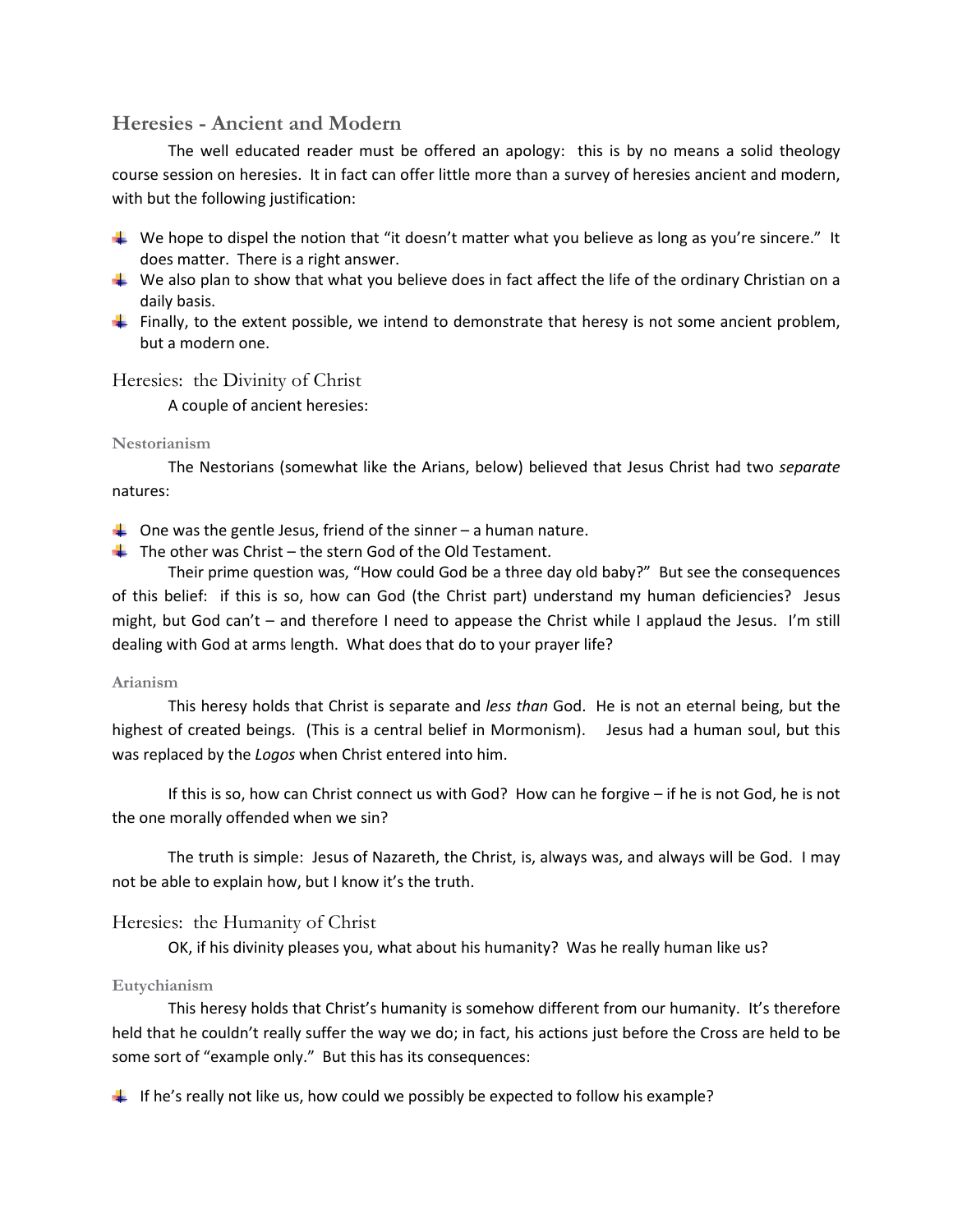#### If he didn't really suffer, is the atonement real? And are we really saved?

#### **Apollinarianism**

Didn't like that last one? This variant holds that he really did have a human body like ours, and emotions like ours, but his mind was purely divine. In other words, he wasn't really tempted like we are – for how could anyone tempt God? So any record of his being tempted was simply play-acting for our benefit, then. Which, of course, means that he is again not to be used as an example for withstanding temptation. (Which quickly degenerates into the only response to temptation is giving in to it.)

#### **Docetism**

You have to have a little help to fall for this one. It's a Gnostic heresy – the kind that comes with a special revelation only to the chosen few, those in the know (hence Gnostic). This one says that Christ only appeared to have a human body – it was really just an illusion. Which means:

- $\triangleq$  There's no sense imitating an illusion.
- $\downarrow$  Illusions don't suffer and die; therefore there is no atonement.
- $\blacksquare$  There is therefore no salvation.
- $\ddot{\phantom{1}}$  There is thus no way that those of us who aren't illusory bodies could ever be resurrected from the dead.

# Heresies: The Nature of Sin

Sometimes the error isn't about Christ, but about the fundamental nature of man, or sin, or judgment, or matter. Here are three that concern the nature of sin:

#### **Sin and grace: Antinomianism**

(Anti = against; noma = law). This is one which is commonly thrown around as an accusation against other denominations. It can be argued that the Christian is not under the law, but grace. Therefore, the Christian need not obey any laws of morality – everything's permissible, right? But hear the common form:

- $\ddot{*}$  "When I sin, God increases his grace and forgives me."
- $\ddot{\bullet}$  "Therefore, by sinning, I cause God's grace to increase."
- **W** "More of God's grace is a good thing."
- **Therefore, as long as I believe, it's better to do what I please than to try to follow God's laws."**

You can see this can go both ways. Augustine put it, "Love God – and do as you please." That's the correct view; you don't follow laws once your heart follows God. But often we have heard this as justification!

(This is sometimes summed up by "God will forgive me; it's his hobby, you know.")

# **Original Sin: Pelagianism**

Pelagianism is a happy view. It holds that there is no original sin, or, more commonly put, that people are basically good. Therefore, moral perfection is obtainable in this life by man's efforts alone. Adam was nothing more than a bad example – which implies that Christ is nothing more than a good example. Thus, the existence of free will implies that we are capable of leading a sinless life – if we could only be properly coached. So the church's job is to coach us in how to lead a sinless life.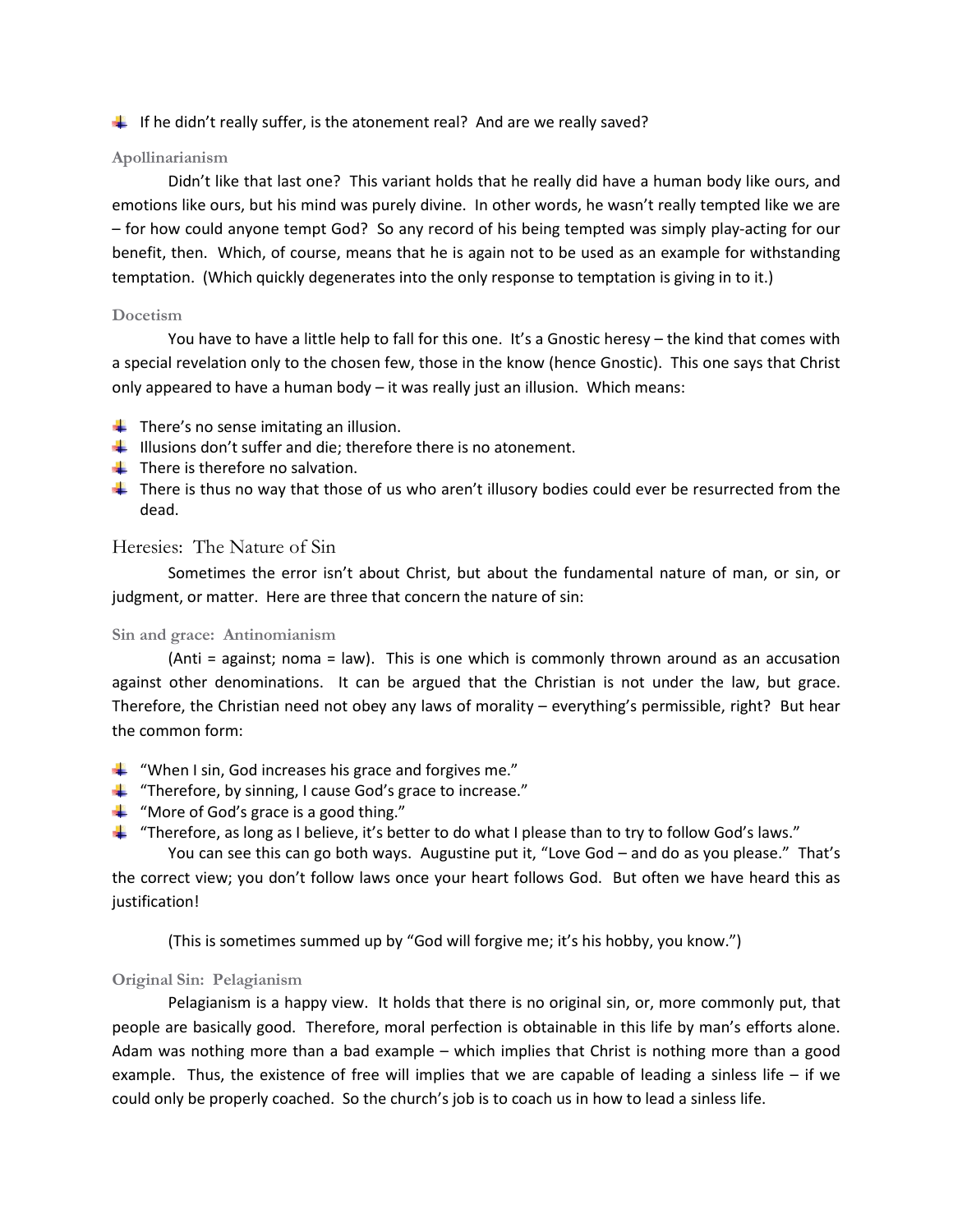This particular view  $-$  which denies the existence of the concept of original sin  $-$  is not found very much today. But its offshoot, Semi-Pelagianism, is very much with us.

# **Original Sin – Semi-Pelagianism**

This view ignores original sin in the abstract, but starts with the idea that man, unaided by God, makes the first step toward salvation. Thus, salvation is not really the work of God, but of man and God working together. God's role is simply to increase man's faith and guard it; man does the real work ("work out your salvation in fear and trembling.") $^{27}$  $^{27}$  $^{27}$ 

This view is rather fuzzy to start with, and it keeps coming back in various forms. It's particularly popular now because it justifies the emergent church movement's penchant for self-help sermons. Unfortunately, it's rather hard to nail down because its proponents don't really think in these terms. They see it as determining what the church's target market wants, and giving it to them. This means that Semi-Pelagianism is very popular right now – but its proponents would not recognize themselves as such.

Historically, this label has been used frequently to call the other denomination a bunch of heretics.

# Modern Heresy

**Things that split the church today**

May I point out, please, a few of the modern heresies?

- **Prosperity Gospel.** This is the idea that God wants you to be rich; all you need to do to get rich is do good works. The best work is giving money to the church. The potential for abuse is clear, but consider also that this is a form of salvation by works. For if you consider God's approval best expressed in the fatness of your wallet, then buying God's approval is really a good investment. (A form of Semi-Pelagianism, sort of.)
- **Political Gospel.** Righteousness must be upheld in the political arena, therefore the good Christian is a Republican (if righteousness means mostly sexual righteousness) or a Democrat (if righteousness means mostly charitable – if forced – giving to the poor.) This is a disease that particularly afflicts democracies. The heresy comes in presuming that the state, which is temporal, is the primary agent of things eternal. Render unto Caesar, indeed.
- *Many pathways.* This heresy holds that people outside of Christianity will be saved if they are righteous enough. The argument is that Christ will judge them fairly; some will be righteous and therefore saved, even though they didn't accept or never heard the Gospel. Can you see the concept of earning salvation in this? Or do you think that all have sinned and thus deserve hell? Perhaps salvation is by grace!
- *Therapeutic Deism.* Another form of Semi-Pelagianism, this holds that what people really need to hear from the church is the way to get better. The prime focus of the church is now in pop psychology, fixing your relationships, finances, etc. By doing this, Christians will lead happy, fulfilled lives. Note the difference: no one claims this technique will make you sinless. Just happy and

l

<span id="page-38-0"></span> $27$  But see Philippians 2:12-13.